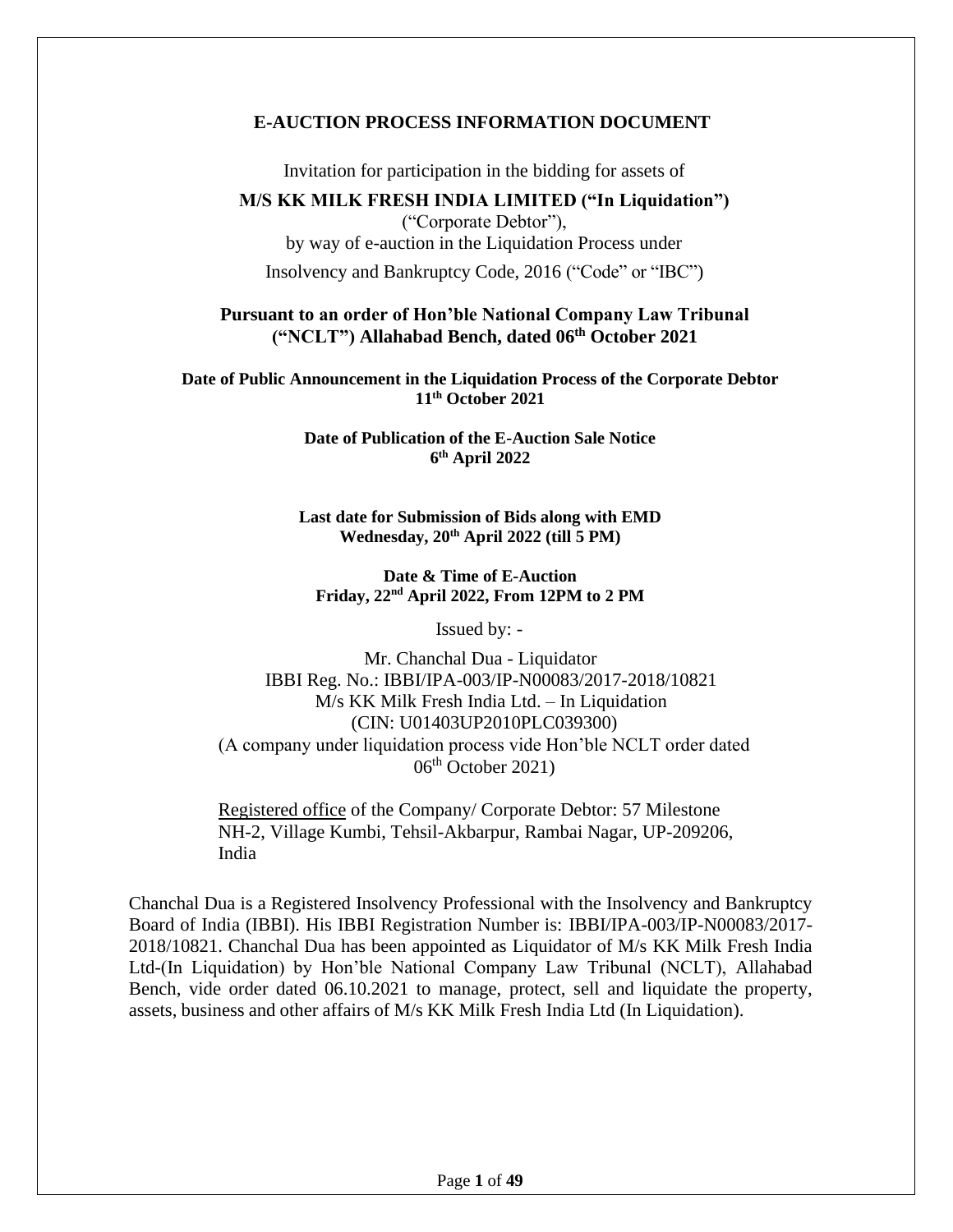Chanchal Dua Partner, ARCK RESOLUTION PROFESSIONALS LLP *IBBI Regd. Details*: Email: chanchalduaco@gmail.com Address: 5/36, First Floor, Ramesh Nagar, New Delhi, 110015 Reg. No. IBBI/IPA-003/IP-N00083/2017-2018/10821

Contact No.- 9958990842

## *Correspondence Details:*

Office Address: 409, Ansal Bhawan, 16, K.G. Marg, Connaught Place, New Delhi-110001 Contact No. 011 - 45101111 Em[ail: insolvency@arck.in](mailto:insolvency@arck.in)

## Notes**:**

- 1. This E-Auction Process Information Document is issued only for the Interested Bidders.
- 2. Terms and conditions, deadlines etc. for participating in the Electronic Auction are provided in this E-Auction Process Information Document.
- 3. The timelines, notifications, updates and other details for the e-auction process are available on the websites https://www.arck.in, of the Insolvency Professional Entity of the Liquidator or [https://ncltauction.auctiontiger.net](https://ncltauction.auctiontiger.net/)
- 4. Bidders desirous to submit their bid have to submit their Bids on E- Auction Porta[l](https://ncltauction.auctiontiger.net/) [https://ncltauction.auctiontiger.net.](https://ncltauction.auctiontiger.net/)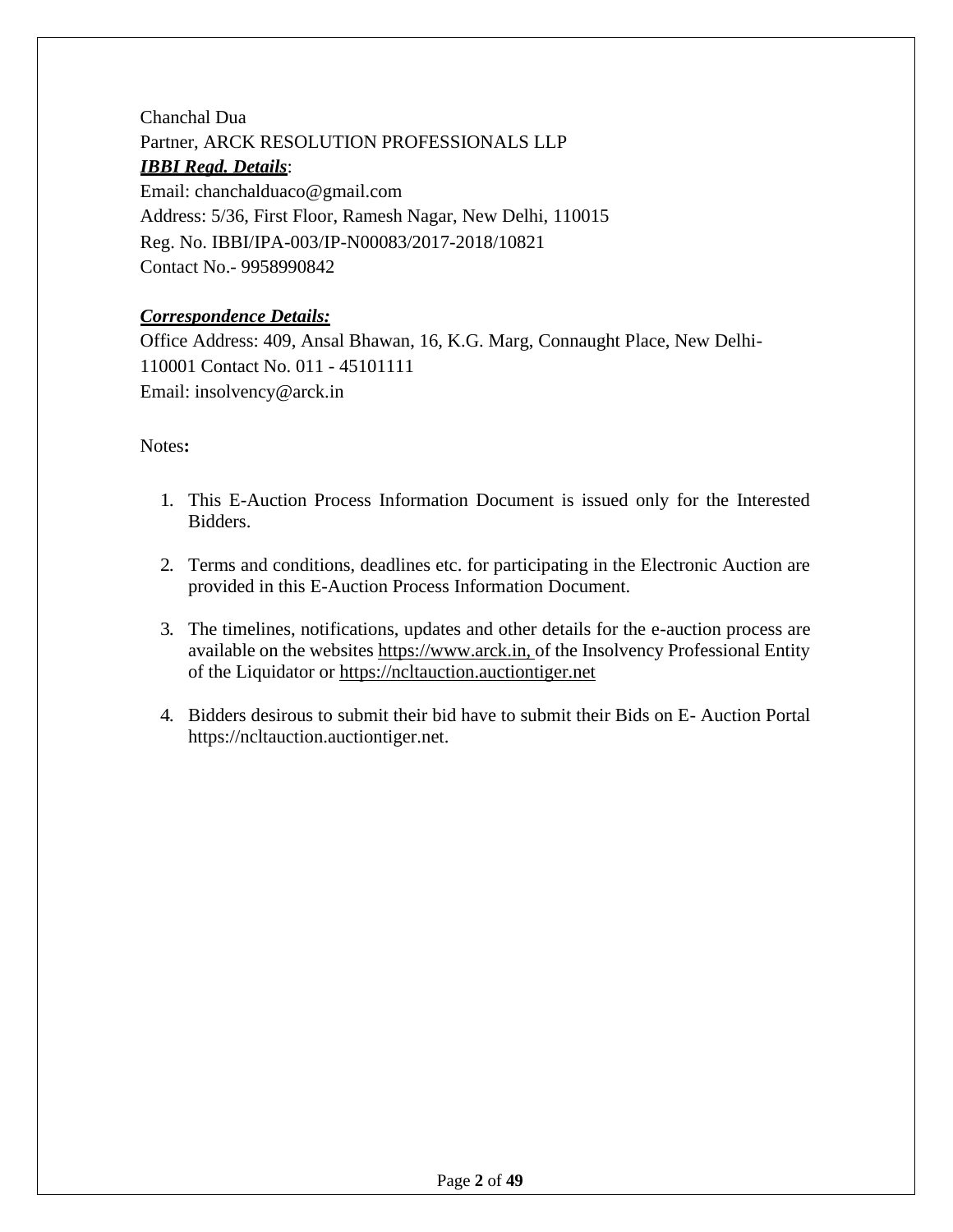## **DISCLAIMER**

- 1. This E-Auction Process Information Document is issued by Mr. Chanchal Dua, the Liquidator appointed by Hon'ble NCLT, Allahabad Bench, Allahabad, in the matter of liquidation of M/s K K Milk Fresh India Ltd. for general information purposes only.
- 2. The purpose of this document is to lay out the process for bidding, by way of E-Auction, for sale of assets of M/s KK Milk Fresh India Ltd– in Liquidation (the "Company"), in accordance with The Insolvency and Bankruptcy Code, 2016 ("Code" or "IBC") and The Insolvency and Bankruptcy Board of India (Liquidation Process) Regulations, 2016 ("Liquidation Regulations").
- 3. This document is not a statutory document and it has not been approved or registered with any regulatory or statutory authority of Government of India or any State Government. Nothing herein or in materials relating to the E-Auction Process Information Document should be construed as legal, financial, accounting, regulatory or tax advice by the Liquidator.
- 4. It is to be noted that no information being provided in this E-Auction Process Information Document claims it to be comprehensive. Independent due diligence of the intended user of this document or the bidder is highly recommended.
- 5. This E-Auction Process Information Document and information contained herein or disclosed should not be printed, reproduced, transmitted, sold, distributed, or published by the recipient, without prior written approval from the Liquidator.
- 6. Neither the Liquidator nor his Insolvency Professional Entity, ARCK Resolution Professionals LLP, his Partners, Legal Associates, etc. shall be liable for any damages, whether direct or indirect, including loss of revenue or profits that may arise from or in connection with the use of this E-Auction Process Information Document, including for the E-Auction Participant not being selected as a Successful Auction Participant or on account of any decision taken by the Liquidator.
- 7. Further, apart from the provisions set out in this E-Auction Process Information Document, the E-Auction process applicant shall be responsible for fully satisfying the requirements and Provisions of the Insolvency and Bankruptcy Code and of the Liquidation Regulations as well as all laws in force that are or may be applicable to the applicant or the sale process and for obtaining requisite regulatory approvals.
- 8. It is to be noted that by procuring a copy of this E-Auction Process Information Document, the recipient accepts the terms of this disclaimer, which forms an integral part of this E-Auction Process Information Document and part of all the other terms and conditions of this E-Auction Process Information Document.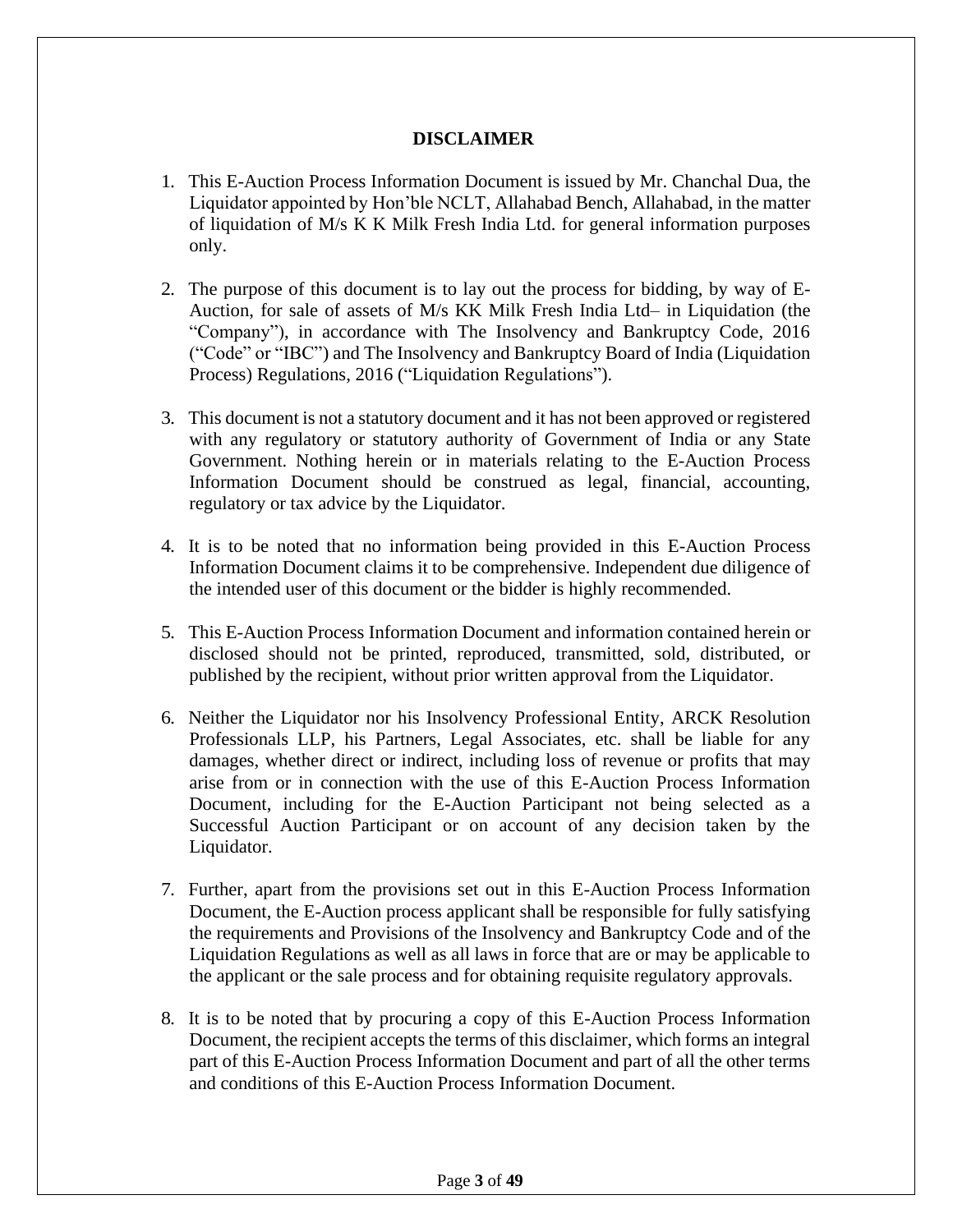- 9. Under no circumstances shall the E-Auction Participant make any contact, direct or indirect, by any mode whatsoever, with the Company / its employees, officers etc. without the prior consent in writing of the Liquidator.
- 10. The assets of the Company are proposed to be sold on "As is where is basis", "As is what is basis", "Whatever there is basis" and "Without any recourse basis" and the proposed sale of the Company does not entail transfer of any other title, except the title which the Company has on its assets as on date of transfer. The Liquidator does not take or assume any responsibility for any shortfall or defect or shortcoming in the moveable/immoveable assets of the Company.
- 11. The E-Auction Participant shall bear all its costs and charges associated with or relating to the preparation and submission of its bid including but not limited to Physical and Electronic preparation, copying, postage, delivery fees, expenses associated with any demonstrations or presentations which may be required by the Liquidator or any other costs incurred in connection with or relating to its bid.
- 12. This E-Auction Process Information Document is neither an agreement nor an offer by the Liquidator to the Prospective Bidders or any other person. The objective of this E- Auction Process Information Document is to provide interested parties with information that may be useful to them in making their bids. It may be noted that the assumptions, assessments, statements, and information contained in the E-Auction Process Information Document may not be complete, accurate, adequate or correct. Each Bidder should, therefore, conduct its own due-diligence, investigations and analysis and should also check the accuracy, adequacy, correctness, reliability and completeness of the assumptions, assessments, statements and information contained in this E-Auction Process Information Document and may get independent advice from appropriate sources.
- 13. Information provided in this E-Auction Process Information Document to the Bidder(s) has been collected and collated from several sources. The information given, by no means claims to be an exhaustive account of statutory requirements and should not be regarded as complete. The Liquidator accepts no liability or responsibility for the authenticity, accuracy or otherwise for any statement or information contained in the E-Auction Process Information Document.
- 14. The list of properties/plant and machinery/ office equipment / inventory/ spares / consumables etc. provided in this document or otherwise uploaded on the respective websites has been fetched from the records of the corporate debtor and is only an indicative list to give a brief idea about the items owned by the corporate debtor. The liquidator, however, neither guarantees the accuracy or completeness of the list nor confirms the availability of the individual items at the site. The sale shall be on "As Is Where Is, As Is What Is, Whatever There Is and Without Recourse Basis" and the prospective bidders are cautioned to exercise their own diligence in respect of the quantity, quality, condition, usefulness, availability and any other related aspects. For this the prospective bidders can conduct physical visit of the assets/properties of the company. The liquidator shall not be responsible for any shortcomings/ shortfall or any other consequences arising out of the sale.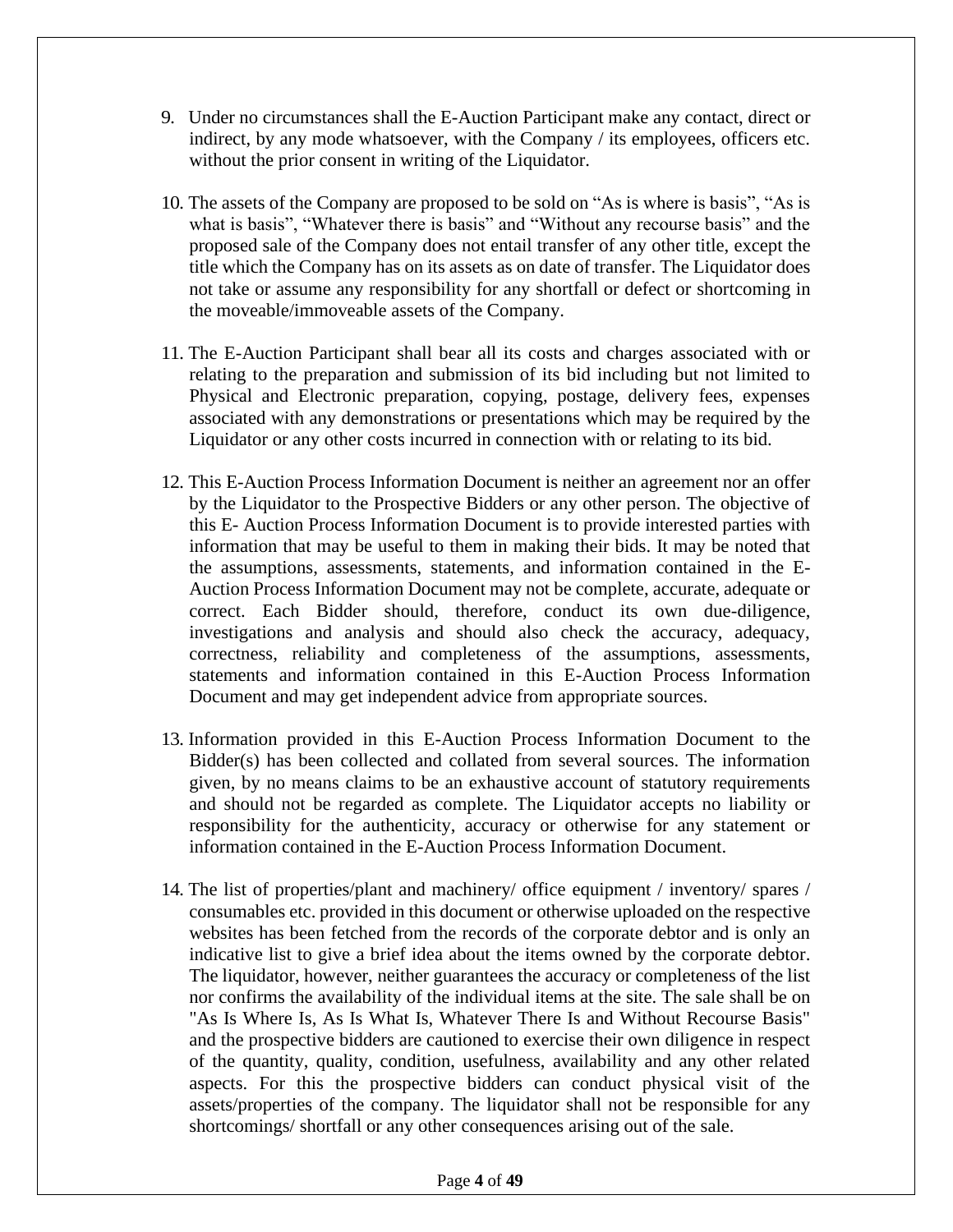# **INDEX**

| <b>PARTICULARS</b>                                                                           | PAGE NO.        |
|----------------------------------------------------------------------------------------------|-----------------|
| A. INFORMATION MUST BE READ BEFORE BIDDING                                                   | 6               |
| <b>B. KEY DEFINITIONS</b>                                                                    | 9               |
| C. INTRODUCTION                                                                              | 11              |
| D. THE COMPANY AND IT'S OVERVIEW                                                             | 12              |
| E. ELIGIBILITY                                                                               | 13              |
| REQUIRED TO BE SUBMITTED<br>F. DOCUMENTS<br><b>TO</b><br>ASCERTAIN ELIGIBILITY OF THE BIDDER | 16              |
| G. PHYSICAL INSPECTION AND SITE VISIT                                                        | 17              |
| <b>H. DUE DILIGENCE</b>                                                                      | 18              |
| I. ASSETS OF CORPORATE DEBTOR TO BE AUCTIONED AND                                            | 19              |
| THEIR RESERVE PRICE                                                                          |                 |
| J. EARNEST MONEY DEPOSIT (EMD) AMOUNT                                                        | 21              |
| K. DECLARATION OF SUCCESSFUL BIDDER                                                          | 24              |
| L. FRAUDULENT AND CORRUPT PRACTICES                                                          | 25              |
| M. COSTS, EXPENSES AND TAX IMPLICATIONS                                                      | $\overline{27}$ |
| N. GOVERNING LAWS AND JURISDICTION                                                           | 28              |
| <b>O. TIMETABLE</b>                                                                          | 28              |
| <b>Terms And Conditions</b>                                                                  | 30              |
| Format A                                                                                     | 34              |
| Annexure I                                                                                   | 36              |
| Annexure II                                                                                  | 38              |
| Annexure III                                                                                 | 39              |
| <b>Annexure IV</b>                                                                           | 41              |
| Annexure V                                                                                   | 42-49           |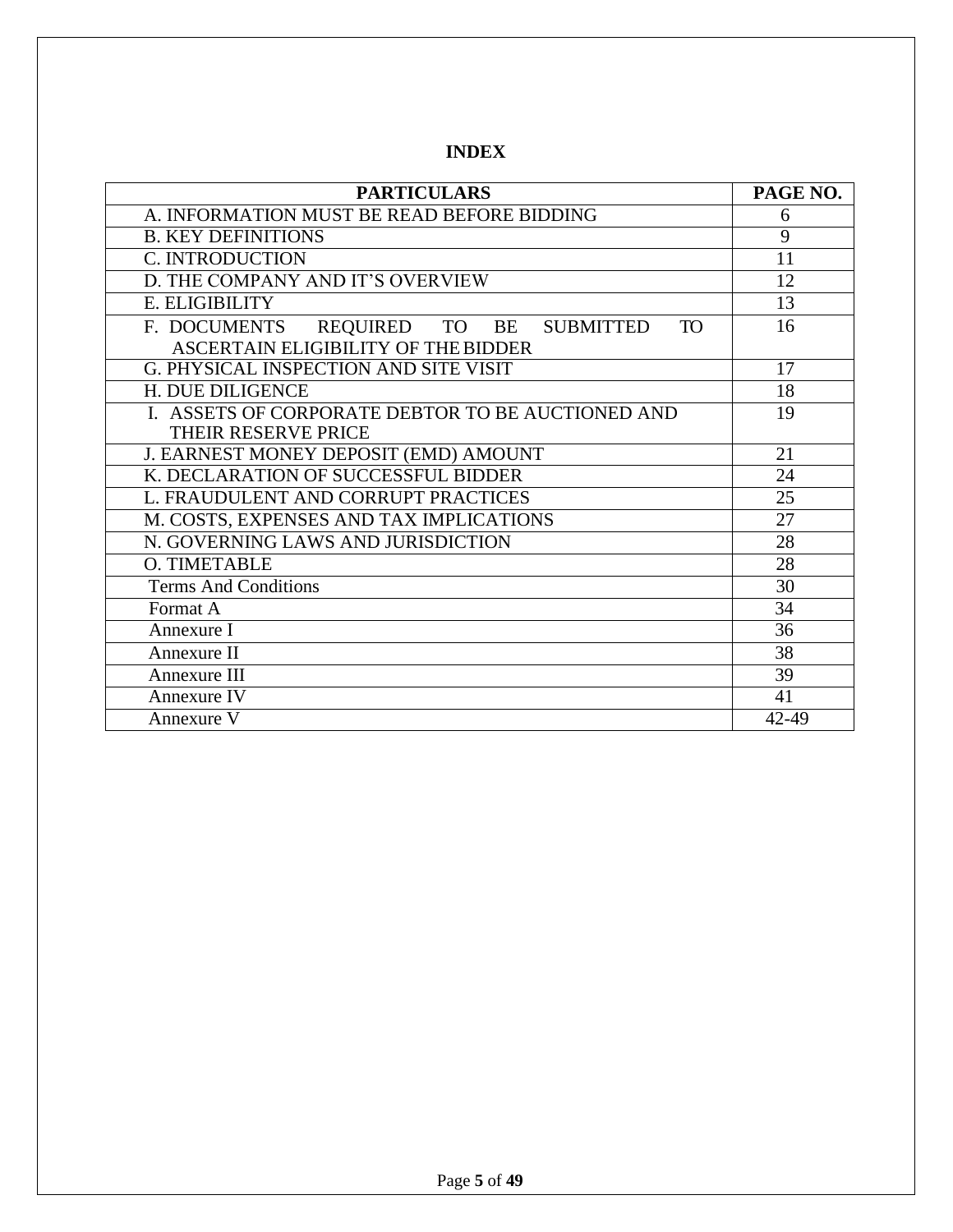## A. **INFORMATION MUST BE READ BEFOREBIDDING**

- 1. This E-Auction Process Information Document has been issued for the purpose of carrying out electronic auction (**e-Auction**) for sale of assets of M/s KK Milk Fresh India Ltd (in liquidation) (the "**Company**" or "Corporate Debtor" or "CD"), under the provisions of the Insolvency and Bankruptcy Code, 2016 ("**IBC" or "Code"**) and the Insolvency and Bankruptcy Board of India (Liquidation Process) Regulations, 2016 (**Liquidation Process Regulations**).
- 2. The information provided in this E-Auction Process Information Document should be read together with the provisions of the IBC and the Liquidation Process Regulations. In the event of a conflict between this e-Auction Process Information Document and the IBC or the Liquidation Process Regulations, the provisions of the IBC or the Liquidation Process Regulations, as the case may be, shall always prevail.
- 3. The information contained in this E-Auction Process Information Document or subsequently provided to Bidder(s), whether verbally or in documentary form or any other form by or on behalf of the Liquidator, is provided to Bidder(s) on the terms and conditions as set out in this E- Auction Process Information Document.
- 4. The Liquidator may in his absolute discretion, but without being under any obligation to do so, update, amend or supplement the information, assessment or assumptions contained in this E-Auction Process Information Document.
- 5. The issuance of this E-Auction Process Information Document does not imply that the Liquidator is bound to select a Bidder or to appoint the Preferred Bidder as Successful Bidder forthe assets of the company and the Liquidator reservesthe right to reject all or any of the Bidders or bids without assigning any reasonwhatsoever.
- 6. E-Procurement Technologies Limited, B-704, Wall Street II, Opp. Orient Club, Nr. Gujarat College, Ellis Bridge, Ahmedabad - 380006 Gujarat (**E- Auction Service Provider**") has been appointed as the E-Auction Service Provider. The sale of assets of the Company shall be undertaken by the E- Auction Service Provider for and on behalf of the Seller/Liquidator through an e-auction platform provided on the website portal of the E-Auction Service Provider (**Platform**). Other details with respect to the e- auction are asfollows: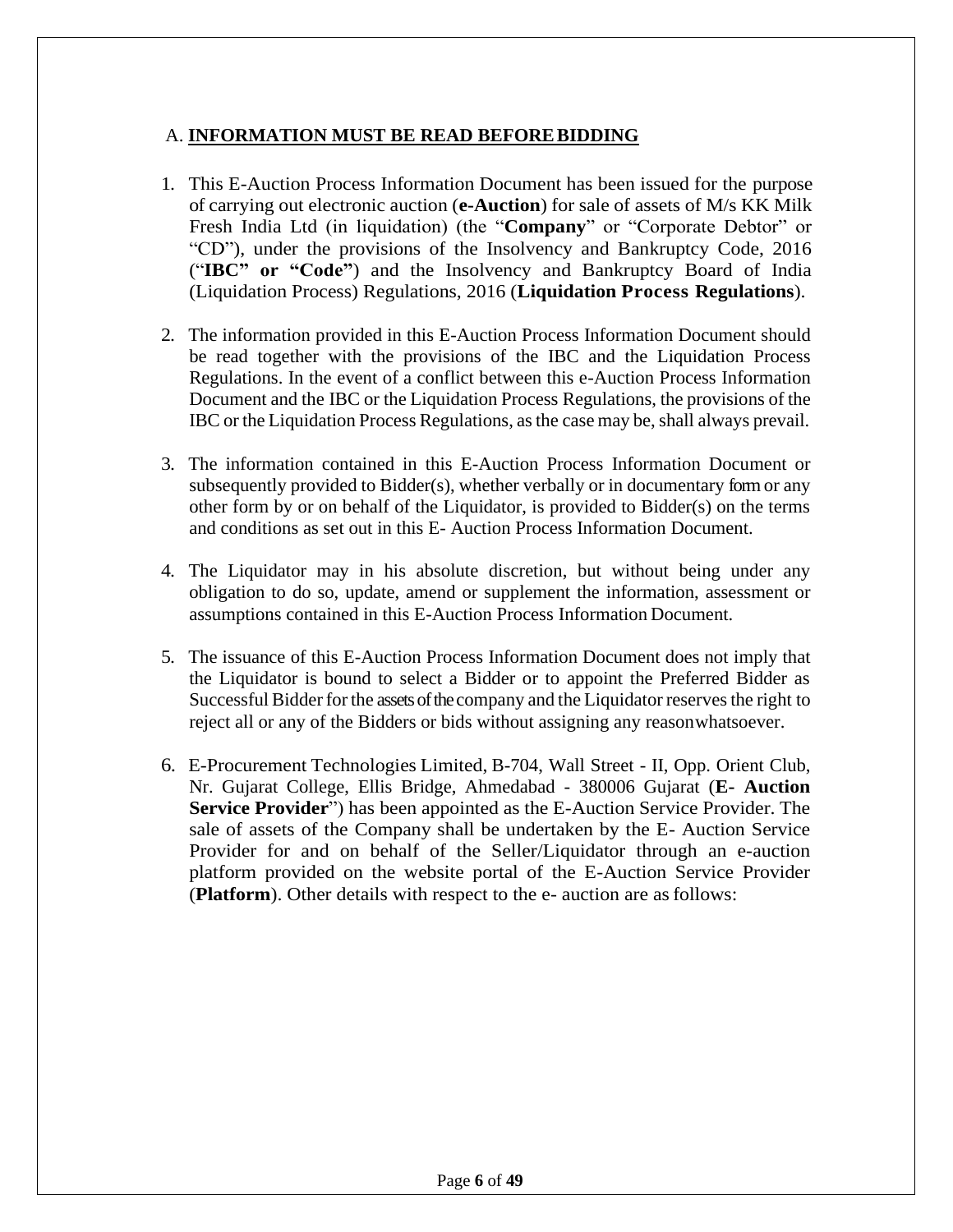| Type of Bid                                           | <b>E-Auction</b>                                                                                                                                                                                                                                                                                                                                                                                                                                                                                                                                                     |
|-------------------------------------------------------|----------------------------------------------------------------------------------------------------------------------------------------------------------------------------------------------------------------------------------------------------------------------------------------------------------------------------------------------------------------------------------------------------------------------------------------------------------------------------------------------------------------------------------------------------------------------|
| Seller                                                | Chanchal Dua (Liquidator for M/s KK Milk Fresh<br>India Ltd-in liquidation)                                                                                                                                                                                                                                                                                                                                                                                                                                                                                          |
| Website<br>of<br><b>E-Auction service</b><br>Provider | https://ncltauction.auctiontiger.net                                                                                                                                                                                                                                                                                                                                                                                                                                                                                                                                 |
| Service Provider                                      | E-Procurement Technologies Limited, B-704, Wall<br>Street - II, Opp. Orient Club, Nr. Gujarat College, Ellis<br>Bridge, Ahmedabad - 380006 Gujarat (India)<br>Contact person — Mr. Praveenkumar Thevar, Email<br>id - nclt@auctiontiger.net / support@auctiontiger.net<br>Mobile No. - 9722778828 - 079 6813 6854/55/51<br>079-6813 6800                                                                                                                                                                                                                             |
| Annexures and<br>Formats                              | <b>Format A:</b> Format of letter for submission of EMD<br>by Associate/Associate Company<br><b>Annexure 1- Affidavit and Undertaking</b><br><b>Annexure 2 -Bid form (to be duly filled in and signed</b><br>and stamped by the Bidder and uploaded)<br><b>Annexure 3-Declaration by the Bidder (to be duly filled</b><br>in and signed, stamped by the Bidder and uploaded<br>along with the Bid form)<br><b>Annexure 4- Technical Terms and Conditions of E-</b><br>Auction<br><b>Annexure 5-</b> Description of Assets<br><b>Annexure 6- Broad list of Assets</b> |
|                                                       | <b>Annexure 7-</b> Financial Highlights of the Corporate<br>Debtor<br><b>Annexure 8-</b> Summary of Operations of the Corporate<br>Debtor                                                                                                                                                                                                                                                                                                                                                                                                                            |
| Special Instructions                                  | Please note that this bidding is a serious matter and last-<br>minute bidding may lead to unnecessary lapses. Neither<br>the E-Auction Service Provider nor the Liquidator shall be<br>responsible for any lapses on part of the Bidders.                                                                                                                                                                                                                                                                                                                            |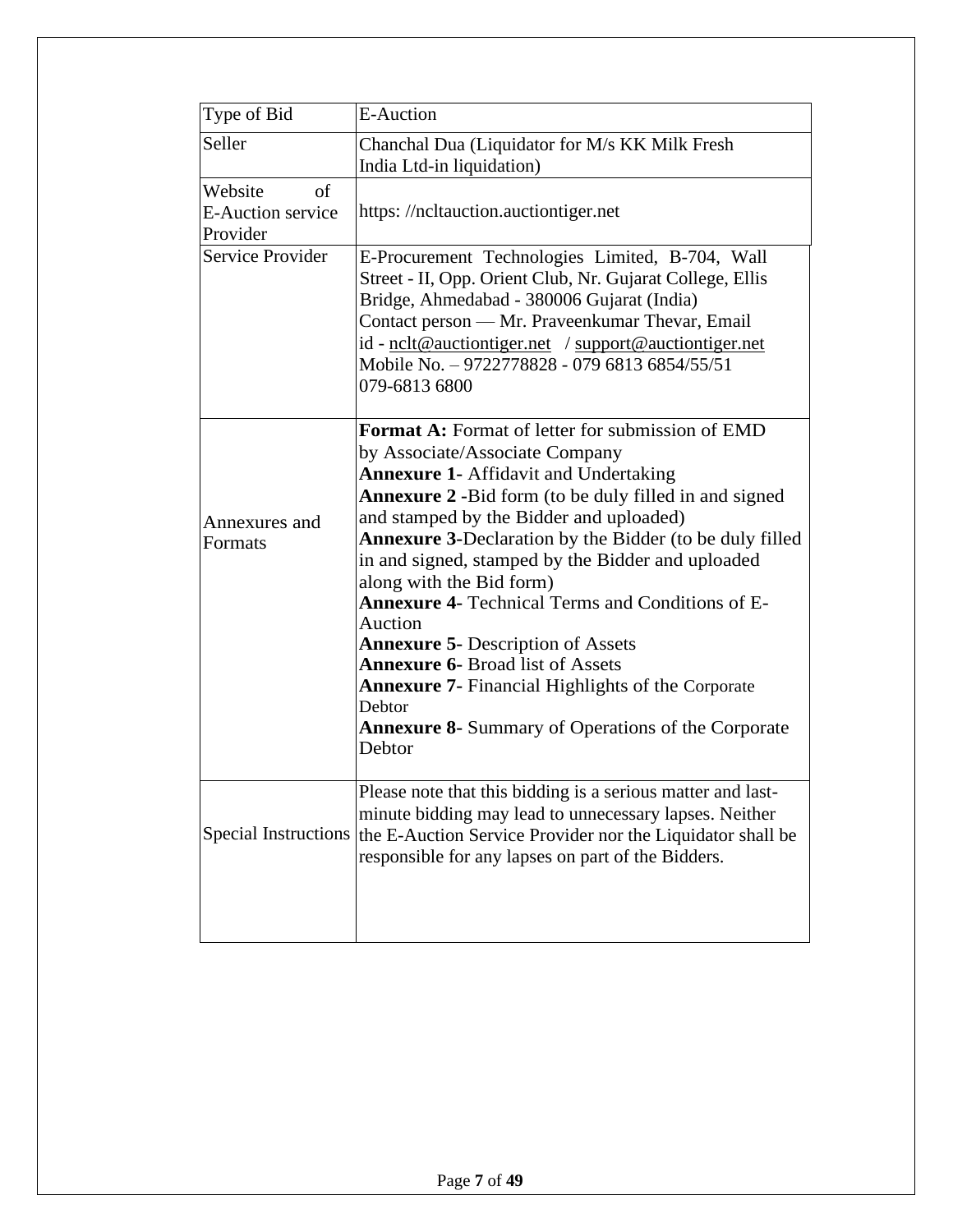- 7. All terms and conditions with respect to the sale of assets of the company shall be governed by the directions of the Liquidator, Hon'ble National Company Law Tribunal (**NCLT**) and in accordance with the provisions of applicable laws. As mandated by the NCLT, the Liquidator shall exercise all rights with respect to sale of assets of the company and it would be open to the Liquidator to appoint such experts, professionals or other persons, as the Liquidator might think necessary, in consultation with NCLT, so as to enable the sale of assets of the company.
- 8. The Annexures to this E-Auction Process Information Document shall form an integral part hereof and this E-Auction Process Information Document shall always be read in conjunction with the Annexures appended hereto.
- 9. The copy of the title documents (if any) relating to the properties of the company shall be made available on request to be made to the Liquidator at [insolvency@arck.in](mailto:insolvency@arck.in) or chanchalduaco@gmail.com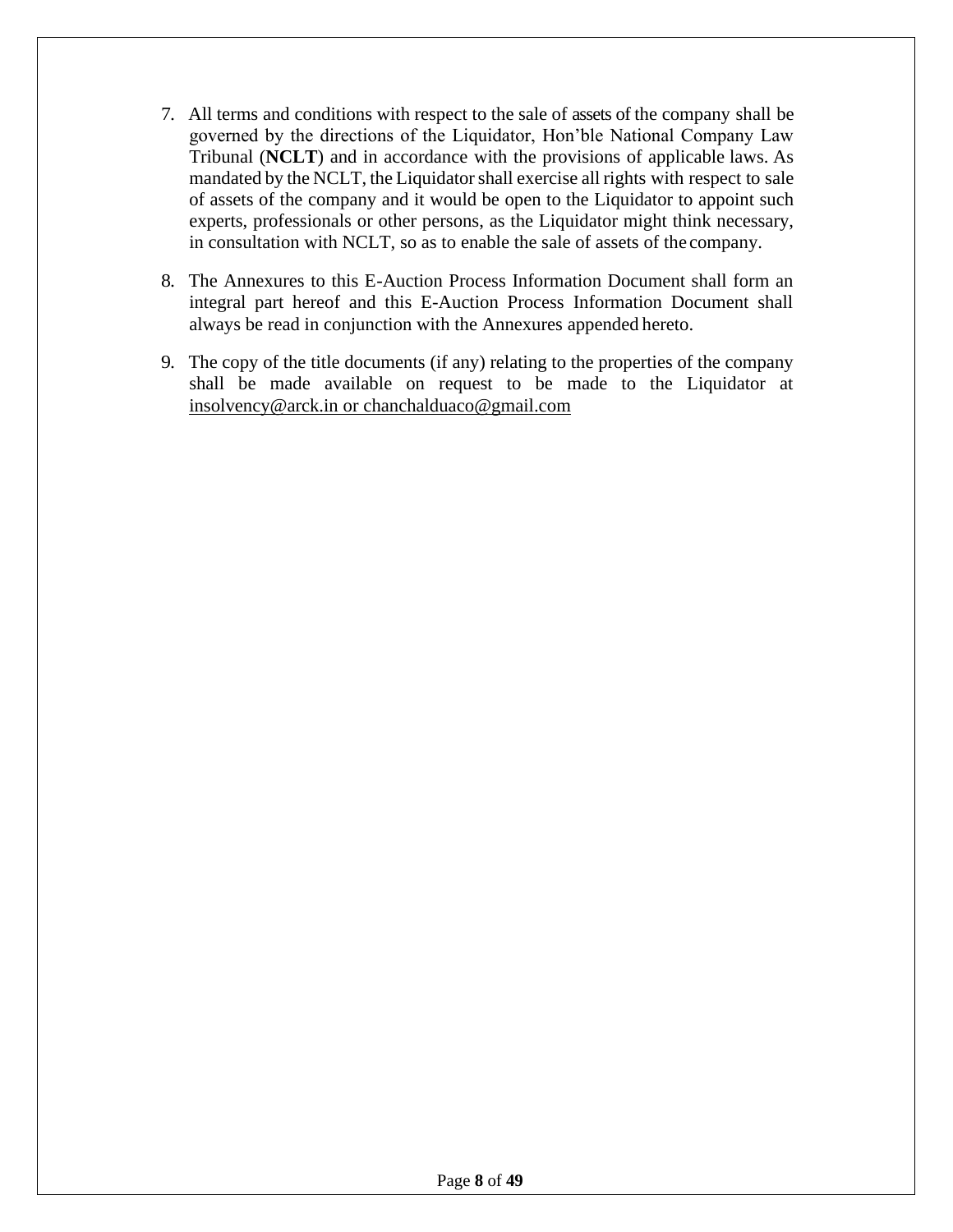## **B. KEY DEFINITIONS**

"**Adjudicating Authority**" or "**NCLT**" shall mean the Allahabad Bench, Uttar Pradesh of the National Company Law Tribunal;

"**Applicable Laws**" shall mean, all the applicable laws, codes, regulations, rules, guidelines, circulars, re-enactments, revisions, applications and adaptations thereto, judgments, decrees, injunctions, writs and orders of any court, arbitrator or governmental agency or authority, rules, regulations, orders and interpretations of any governmental authority, court or statutory or other body applicable for such transactions including but not limited to the IBC, Liquidation Process Regulations, Companies Act, 1956 / 2013 (as applicable), Competition Act, 2002 , Transfer of Property Act, 1882, Sale of Goods Act, 1930, Foreign Exchange Management Act, 1999, whether in effect as of the date of this E-Auction Process Information Document or thereafter and each as amended from time to time;

"**Bid"** means, any bid submitted by the Bidders as required in terms of this E- Auction Process Information Document and in accordance with the provisions of IBC read together with the Liquidation Process Regulations and the Applicable Laws;

"**Control**" shall mean a Person holding more than 26% (twenty six percent) of the voting share capital in a company or the ability to appoint majority of the directors on the board of another company or the ability of a company to direct or cause direction of the management and policies of another company, whether by operation of law or by contract or otherwise;

**"E**-**Auction Process Participant**" or **"Bidder"** mean, Person or Persons who submitted a bid as per the E-Auction Process Information Document; and shall include a Qualified Bidder or the Successful Bidder, as the case may be, and as the context requires;

**E-Auction Process Information Document**" means this document including all the appendices hereto, for the purposes of setting out the process for submission of a bid and selection of Successful Bid in accordance with the provisions of the IBC and shall include all supplements, modifications, amendments, alterations or clarifications thereto issued in accordance with the terms hereof.

"**IBC"** shall mean Insolvency and Bankruptcy Code, 2016 and the related rules and regulations issued there under, as amended from time to time.

"**Liquidation Process Regulations**" means, the Insolvency and Bankruptcy Board of India (Liquidation Process) Regulations 2016 as amended from time to time;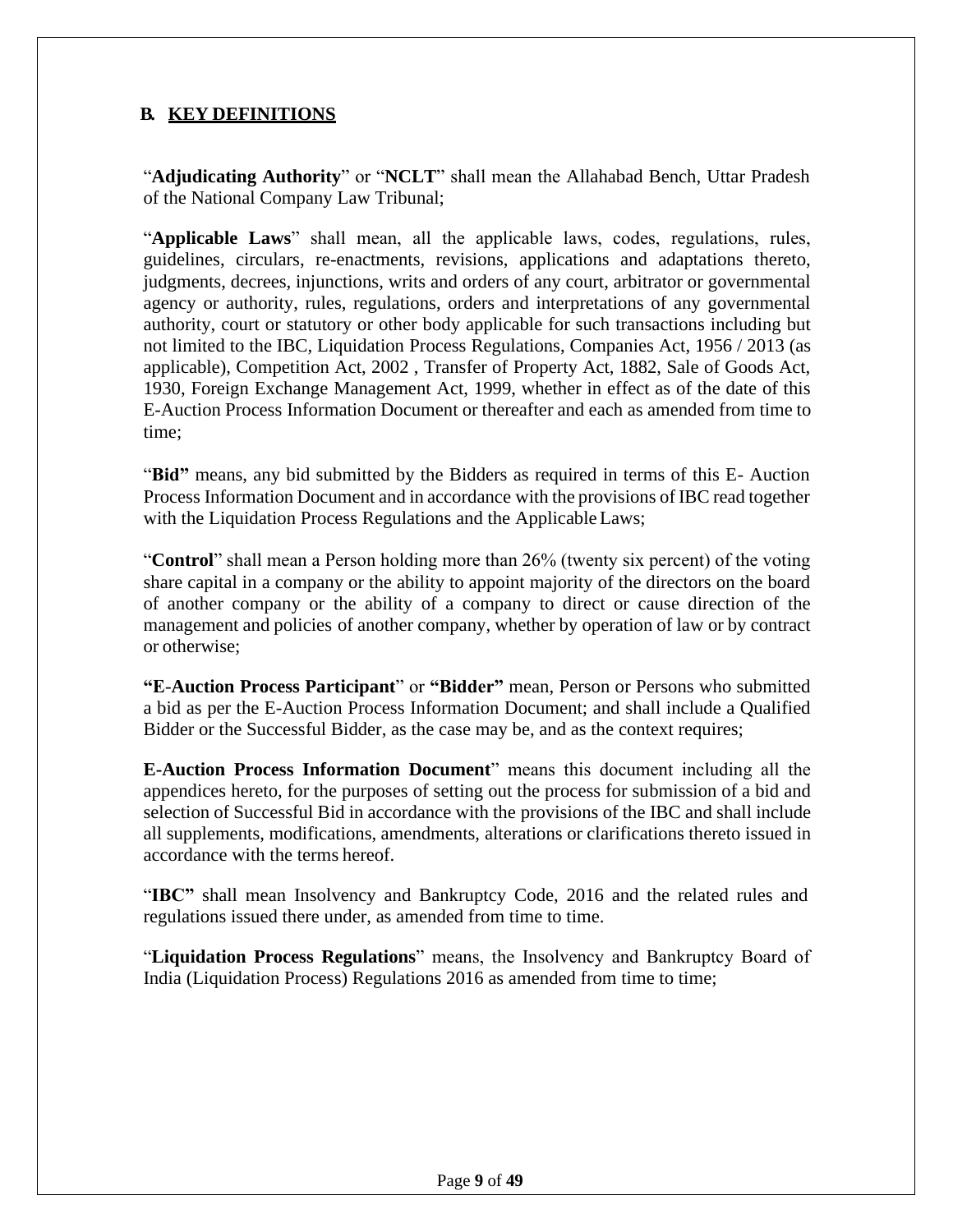"**Liquidator**" means an insolvency professional appointed as a liquidator in accordance with section 34 of the IBC by Hon'ble NCLT;

"**Person**" shall mean an individual, a partnership firm, an association, a corporation, a limited company, a trust, a body corporate, bank or financial institution or any other body, whether incorporated or not;

"**Qualified Bidder(s)**" shall mean a Bidder who fulfills the eligibility criteria listed out in the E-Auction Process Information Document.

"**Successful Bidder" or "Successful E-Auction Process Participant"** means, the Qualified Bidder whose bid is approved and who is declared successful by the Liquidator at the end of the determined auction phase.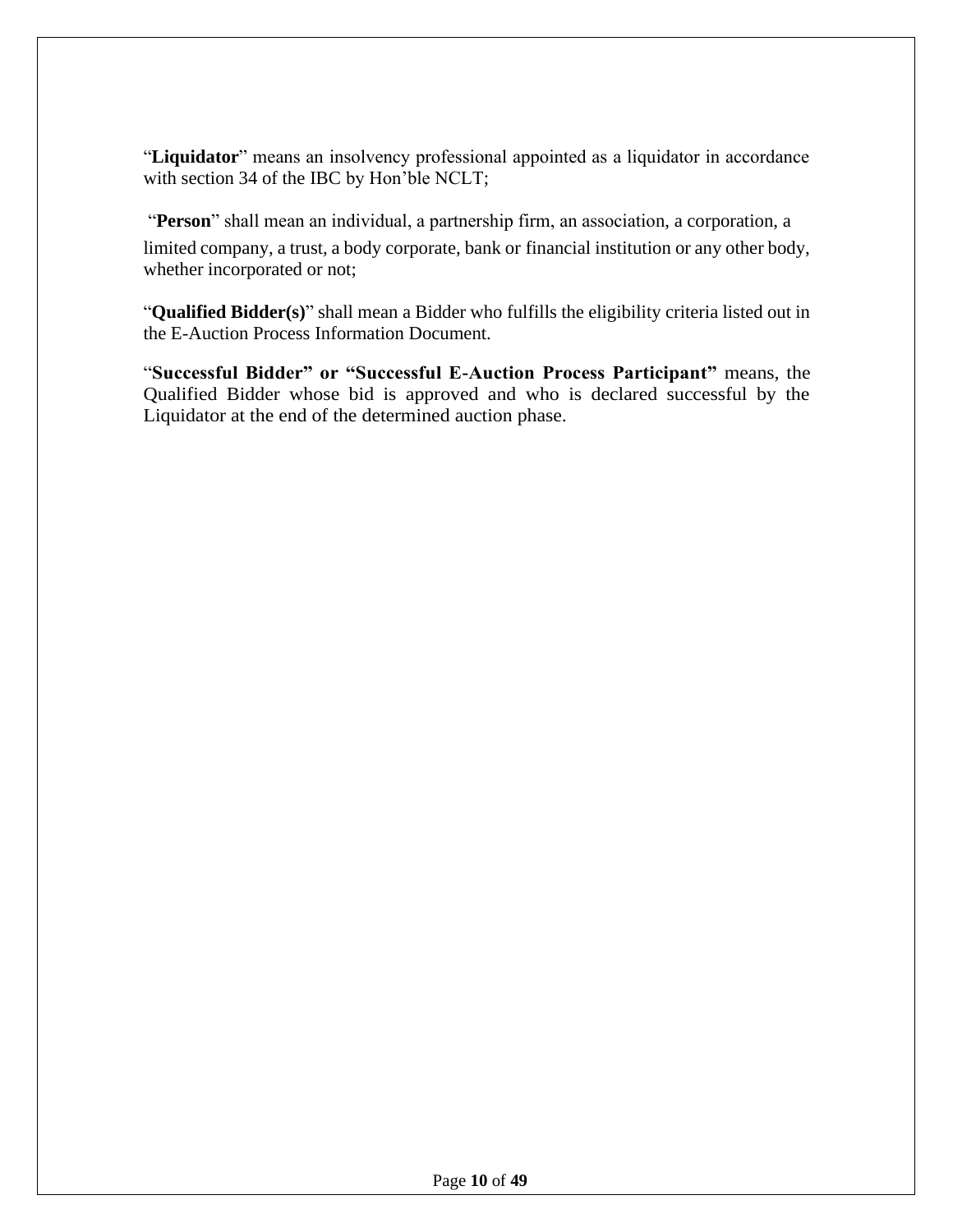## **C. INTRODUCTION**

- 1. The Company's Liquidation Process has been initiated under the provisions of the IBC 2016 and the Liquidation Process Regulations by an order of Hon'ble NCLT Allahabad Bench dated 06.10.2021. As per the said order, Mr. Chanchal Dua has been appointed as the Liquidator.
- 2. It is the endeavor of the Liquidator as guided by the Stakeholders Consultation Committee to sell the assets of the company in its entirety in the manner specified under Regulation 32 of the Liquidation Process Regulations, any other rules, regulations, orders, circulars, directions or notifications or the like, issued pursuant to or under the IBC or the Liquidation Process Regulations, as the case may be, and as per directions, if any, of the NCLT in respect of the liquidation process of the Company and in the manner specified in this E-Auction Process Information Document
- 3. The E-Auction would be conducted in the manner specified in the Schedule I, as provided under Regulation 33 of the Liquidation Process Regulations, any other rules, regulations, orders, circulars, directions or notifications or the like, issued pursuant to or under the IBC or the Liquidation Process Regulations, as the case may be, and as per directions, if any, of the NCLT in respect of the liquidation process of the Company and in the manner specified in this E-Auction Process Information Document.
- 4. The E-Auction Participants are encouraged to make themselves acquainted with the provisions of the IBC and the Liquidation Process Regulations and any other rules, regulations, orders, circulars, directions or notifications or the like, issued pursuant to or under the IBC or the Liquidation Process Regulations, as the case maybe.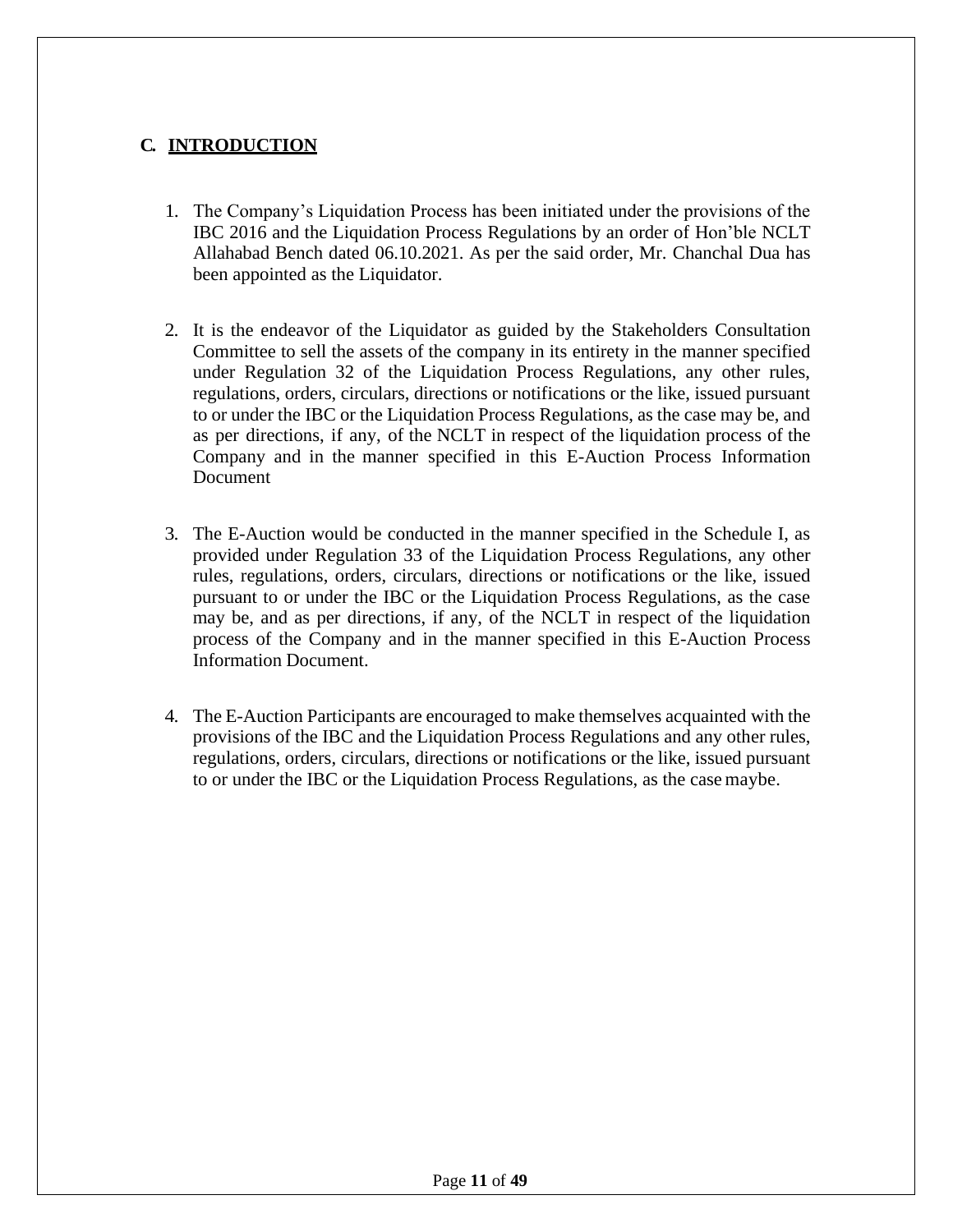## **D. THE COMPANY AND ITS OVERVIEW**

## **Brief Background:**

KK Milk Fresh India Limited (herein referred as "KKMFIL") is a public limited company incorporated under the Companies Act 1956 (bearing CIN: U01403UP2010PLC039300}, having registered office at 57 Milestone NH-2, Village Kumbi, Tehsil-Akbarpur, Ramabai Nagar, UP – 209206, India. As per records gathered by the liquidator, the plant was built to handle & process around 11,00,000 litres of milk per day, operating from Akbarpur, Kanpur Dehat, Kanpur, UP. The main promoters of KKMFIL are Dr. Chand Narian Kuchroo & Mr. Vishvanathan. Both were also directors of the company and have vast experience in dairy industry. Dr. Kuchroo is a renowned Food Technologist with more than 35 years of experience in food science domain across product development, management, R&D, quality assurance and material management whereas, Mr. Vishvanathan is a renowned Marine Technical Engineer. The plant & machineries majorly comprised of Milk Pasteurizer, Cream Separator, Milk Chillers, Double O Vat, Evaporator, Spray Dryer, Butter Churner, Butter melting Vat, Ghee Clarifier, and Ghee Boiler.

### **Present Status:**

The production run time and cost exceeded the Corporate Debtor's expectations and projections. Moreover, they were not able to manage funds properly as even a slight delay in disbursement of loans halted their production. It resulted in heavy marginal losses thus impairing their ability to pay monthly instalments after the moratorium period of 6 months. The Corporate Insolvency Resolution Process (CIRP) was initiated on a Section 9 application, vide an order of Hon'ble NCLT Allahabad Bench dated 24.09.2019 and Mr. Swami Deen Gupta (IBBI/IPA-003/IP-N00132/2017-18/11458) was appointed as the Interim Resolution Professional. Mr Chanchal Dua was appointed as the Resolution Professional in the third meeting of the Committee of Creditors held on 10.12.2019. His Appointment was confirmed by Hon'ble NCLT Allahabad Bench vide order dated 30.12.2019.

The Committee of Creditors in its ninth meeting held on 21.08.2020 decided to file an application for liquidation, as 270 days of CIRP were coming to an end. Hon'ble NCLT Allahabad Bench vide order dated 06.10.2021 ordered for the liquidation of the Corporate Debtor and appointed Mr. Chanchal Dua as the Liquidator. The present sale notice is pursuant to the mandate on the Liquidator, pursuant to the Liquidation order of the Corporate Debtor.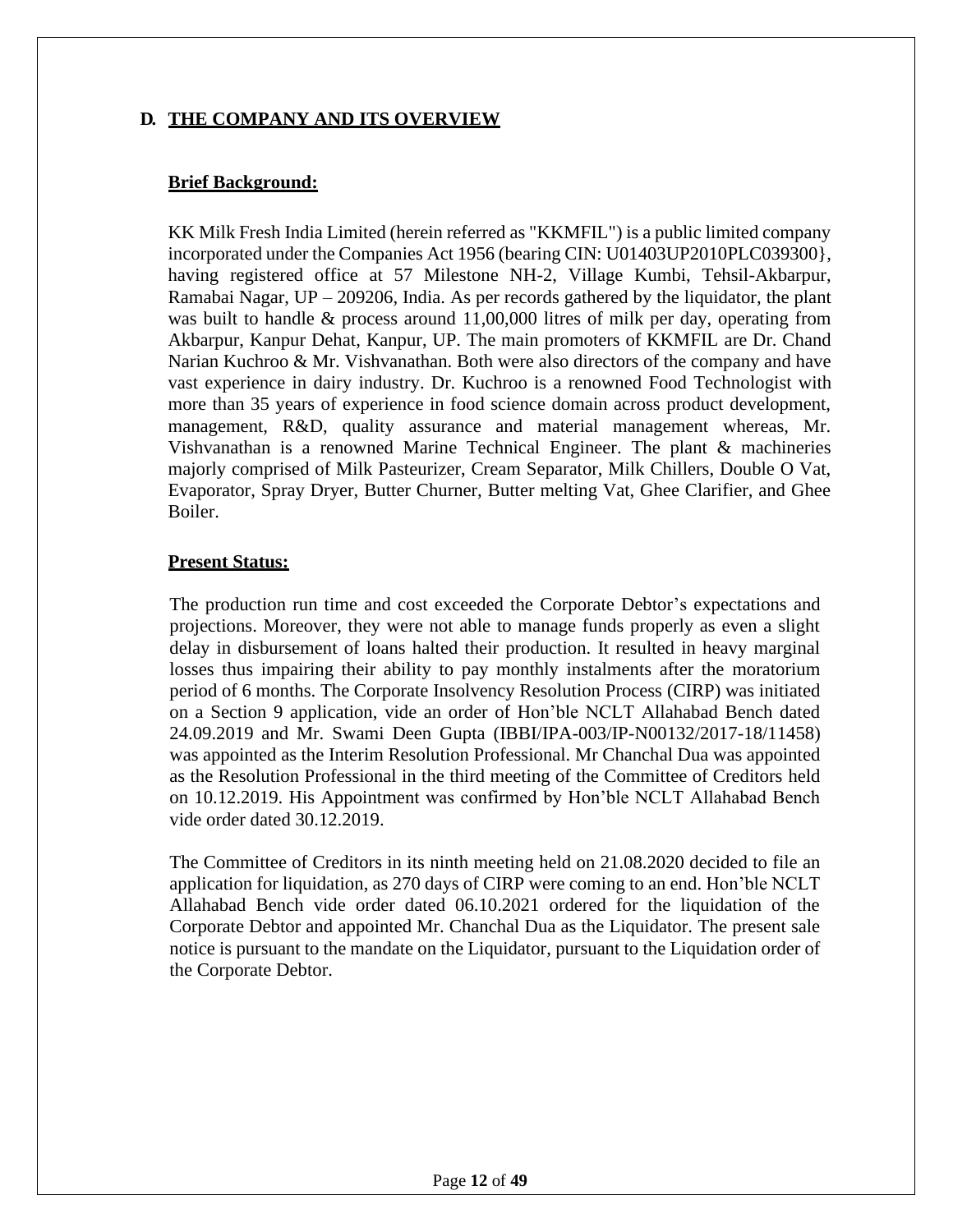## **E. ELIGIBILITY**

Any person who is not eligible to be a resolution applicant as per provisions of IBC is not eligible to submit a bid for purchase of the company. Thus, an E-Auction Process Applicant shall not be eligible to submit a bid for purchase of the assets of the Company, if it fails to meet the eligibility criteria as set out in Section 29A of the IBC (as amended from time to time).

A careful reading of Section 29 A of the IBC states that a person shall not be eligible to submit a bid, if such person, or any other person acting jointly or in concert with such person: -

- a) is an undischarged insolvent;
- b) is a wilful defaulter in accordance with the guidelines of the Reserve Bank of India issued under the Banking Regulation Act, 1949 (10 of 1949);
- c) at the time of submission of the resolution plan has an account, or an account of a corporate debtor under the management or control of such person or of whom such person is a promoter, classified as non-performing asset in accordance with the guidelines of the Reserve Bank of India issued under the Banking Regulation Act, 1949 (10 of 1949) [or the guidelines of a financial sector regulator issued under any other law for the time being in force,] and at least a period of one year has lapsed from the date of such classification till the date of commencement of the corporate insolvency resolution process of the corporate debtor:

Provided that the person shall be eligible to submit a resolution plan if such person makes payment of all overdue amounts with interest thereon and charges relating to nonperforming asset accounts before submission of resolution plan:

Provided further that nothing in this clause shall apply to a resolution applicant where such applicant is a financial entity and is not a related party to the corporate debtor.

Explanation I.- For the purposes of this proviso, the expression "related party" shall not include a financial entity, regulated by a financial sector regulator, if it is a financial creditor of the corporate debtor and is a related party of the corporate debtor solely on account of conversion or substitution of debt into equity shares or instruments convertible into equity shares [or completion of such transactions as may be prescribed], prior to the insolvency commencement date.

Explanation II.— For the purposes of this clause, where a resolution applicant has an account, or an account of a corporate debtor under the management or control of such person or of whom such person is a promoter, classified as non-performing asset and such account was acquired pursuant to a prior resolution plan approved under this Code, then, the provisions of this clause shall not apply to such resolution applicant for a period of three years from the date of approval of such resolution plan by the Adjudicating Authority under this Code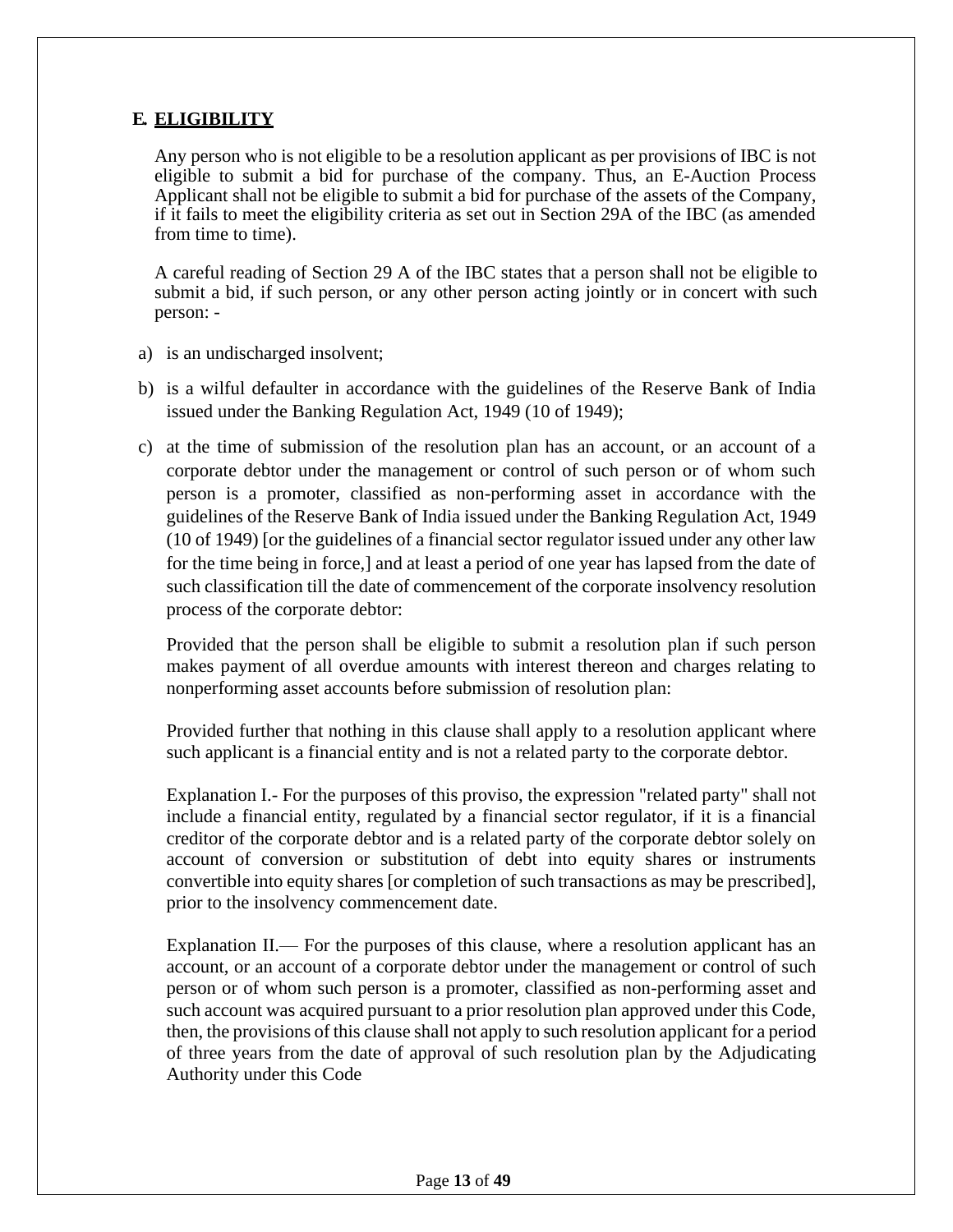- d) has been convicted for any offence punishable with imprisonment
	- (i) for two years or more under any Act specified under the Twelfth Schedule; or
	- (ii) for seven years or more under any law for the time being in force: Provided that this clause shall not apply to a person after the expiry of a period of two years from the date of his release from imprisonment: Provided further that this clause shall not apply in relation to a connected person referred to in clause(iii) of Explanation I];
- e) is disqualified to act as a director under the Companies Act, 2013 (18 of 2013):

[Provided that this clause shall not apply in relation to a connected person referred to in clause (iii) of Explanation I;]

- f) is prohibited by the Securities and Exchange Board of India from trading in securities or accessing the securities markets;
- g) has been a promoter or in the management or control of a corporate debtor in which a preferential transaction, undervalued transaction, extortionate credit transaction or fraudulent transaction has taken place and in respect of which an order has been made by the Adjudicating Authority under this Code:

[Provided that this clause shall not apply if a preferential transaction, undervalued transaction, extortionate credit transaction or fraudulent transaction has taken place prior to the acquisition of the corporate debtor by the resolution applicant pursuant to a resolution plan approved under this Code or pursuant to a scheme or plan approved by a financial sector regulator or a court, and such resolution applicant has not otherwise contributed to the preferential transaction, undervalued transaction, extortionate credit transaction or fraudulent transaction;]

- h) has executed a guarantee in favour of a creditor in respect of a corporate debtor against which an application for insolvency resolution made by such creditor has been admitted under this Code and such guarantee has been invoked by the creditor and remains unpaid in full or part;
- i) is subject to any disability, corresponding to clauses (a) to (h), under any law in a jurisdiction outside India; or
- j) has a connected person not eligible under clauses (a) to (i).

Explanation [I]. — For the purposes of this clause, the expression "connected person" means—

(i) any person who is the promoter or in the management or control of the resolution applicant; or

(ii) any person who shall be the promoter or in management or control of the business of the corporate debtor during the implementation of the resolution plan; or

(iii) the holding company, subsidiary company, associate company or related party of a person referred to in clauses (i) and (ii):

Provided that nothing in clause (iii) of Explanation I shall apply to a resolution applicant where such applicant is a financial entity and is not a related party of the corporate debtor: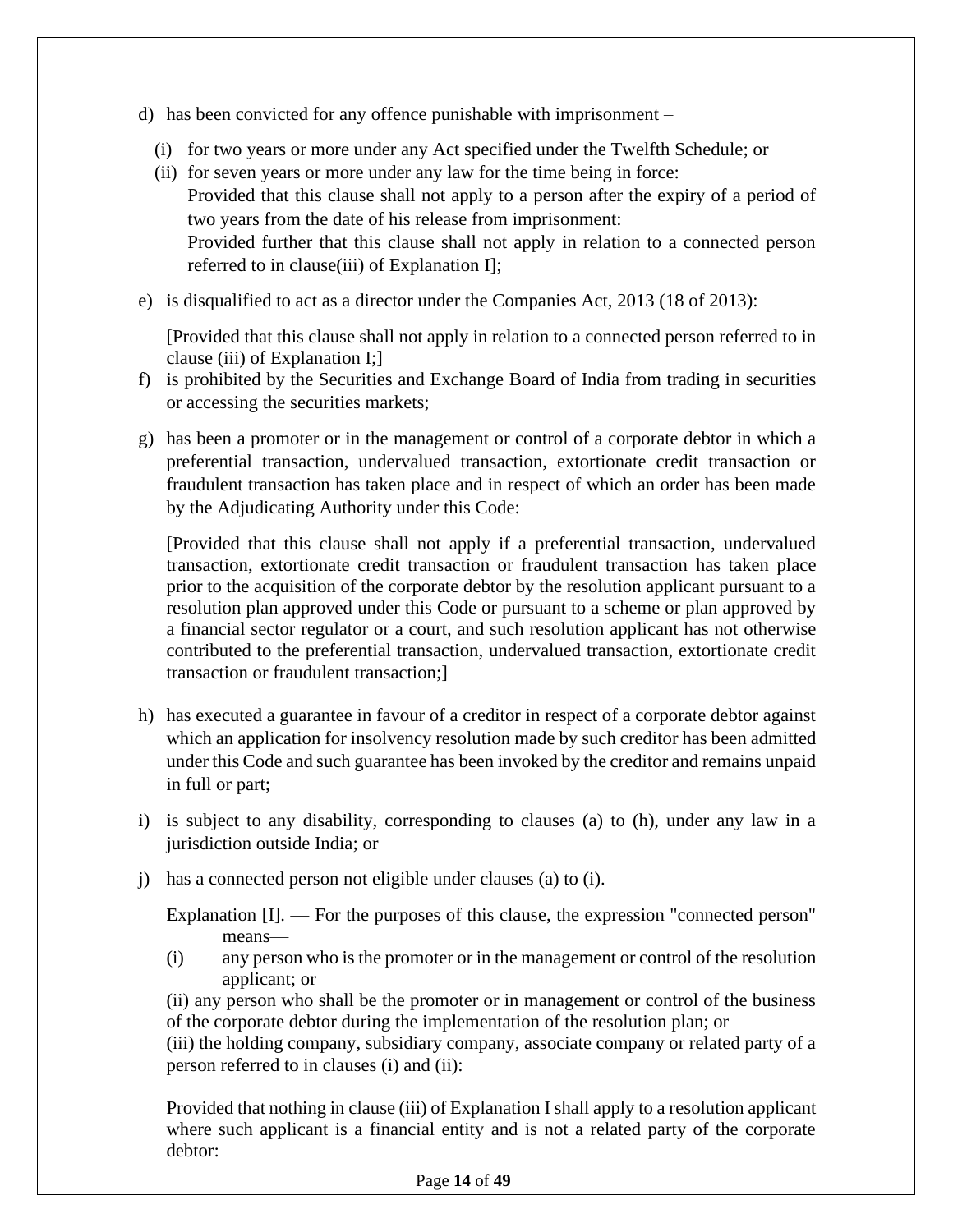Provided further that the expression "related party" shall not include a financial entity, regulated by a financial sector regulator, if it is a financial creditor of the corporate debtor and is a related party of the corporate debtor solely on account of conversion or substitution of debt into equity shares or instruments convertible into equity shares [or completion of such transactions as may be prescribed], prior to the insolvency commencement date;]

Explanation II—For the purposes of this section, "financial entity" shall mean the following entities which meet such criteria or conditions as the Central Government may, in consultation with the financial sector regulator, notify in this behalf, namely:

- (a) a scheduled bank;
- (b) any entity regulated by a foreign central bank or a securities market regulator or other financial sector regulator of a jurisdiction outside India which jurisdiction is compliant with the Financial Action Task Force Standards and is a signatory to the International Organisation of Securities Commissions Multilateral Memorandum of Understanding;
- (c) any investment vehicle, registered foreign institutional investor, registered foreign portfolio investor or a foreign venture capital investor, where the terms shall have the meaning assigned to them in regulation 2 of the Foreign Exchange Management (Transfer or Issue of Security by a Person Resident Outside India) Regulations, 2017 made under the Foreign Exchange Management Act, 1999 (42 of 1999);
- (d) an asset reconstruction company register with the Reserve Bank of India under section 3 of the Securitisation and Reconstruction of Financial Assets and Enforcement of Security Interest Act, 2002 (54 of 2002);
- (e) an Alternate Investment Fund registered with Securities and Exchange Board of India;
- (f) such categories of persons as may be notified by the Central Government.]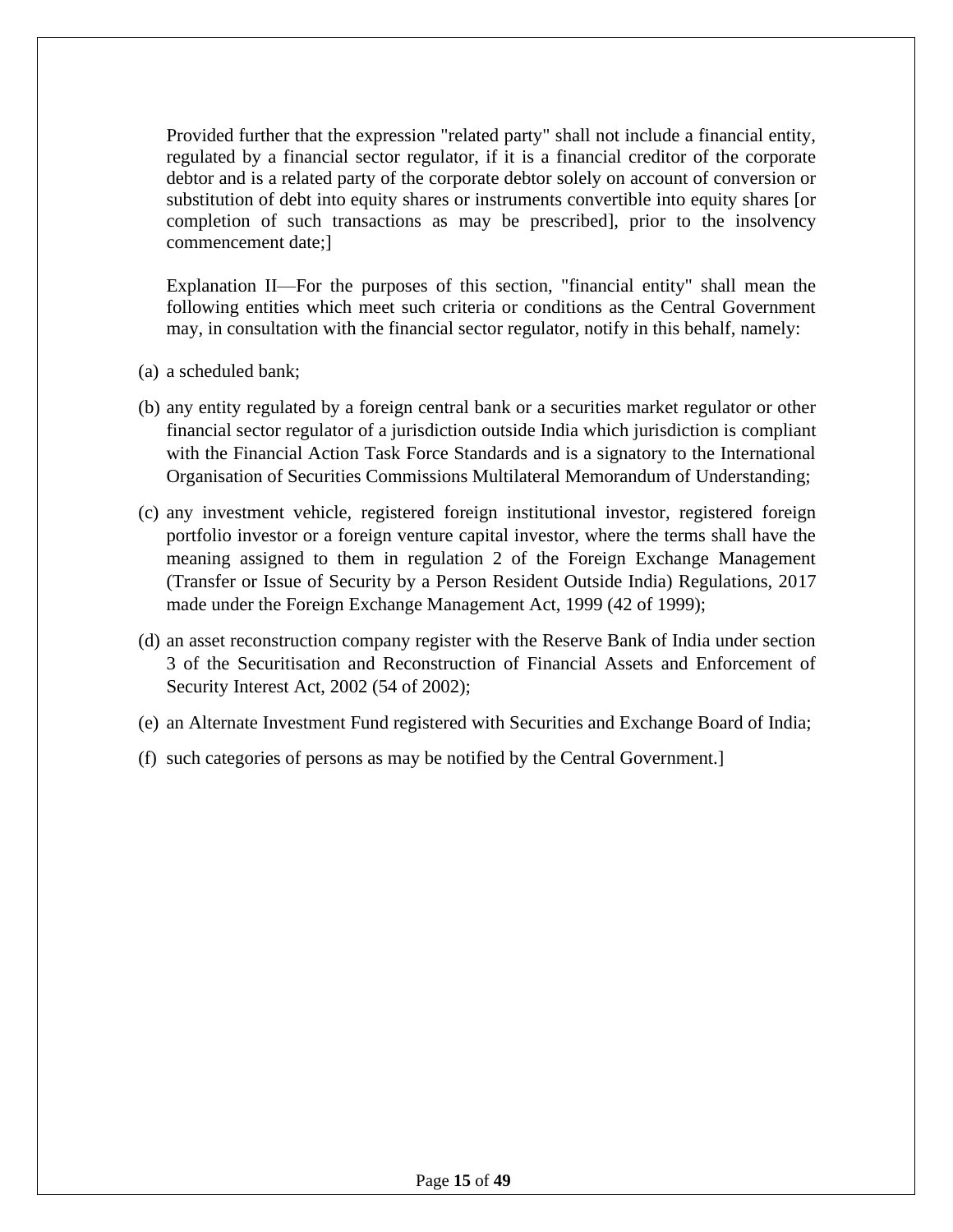## **F. DOCUMENTS REQUIRED TO BE SUBMITTED TO ASCERTAIN ELIGIBILITY OF THE BIDDER**

The E-Auction Process Applicant or the Bidder would need to submit the following forms, documents and authorizations as part of the Auction Plan by the bidder(s):

- 1. Ownership Structure and Composition of the E-Auction Applicant / Bidder, Proof of Identification, Current Address-Proof, PAN card, Valid e-mail ID, Landline and Mobile Phone number;
- 2. Authorization to the Signatory (in case the bidder is a legal entity);
- 3. Affidavit and Undertaking by the E-Auction Process Applicant (through Authorized Signatory, in case the bidder is a legal entity). The Format for the Affidavit and Undertaking is attached vide' **Annexure I**;
- 4. An eligible bidder will need to submit the duly filled, signed and stamped **Bid Application Form** attached vide **Annexure II**, and duly filled, signed and stamped **Declaration by Bidders** attached vide **Annexure III**.

Please note that only the eligible bidders will gain access to documentation, additional information required for due diligence, after due submission of the required bid form and declaration form. Further, if needed, the site visits for only the eligible bidders may also be coordinated by the Liquidator.

*Further, it should be noted that at any stage of the E-Auction process, the liquidator may ask for any documents from the prospective bidders to evaluate their eligibility. The liquidator, at his discretion may disqualify the prospective bidder for non-submission of the requested documents.*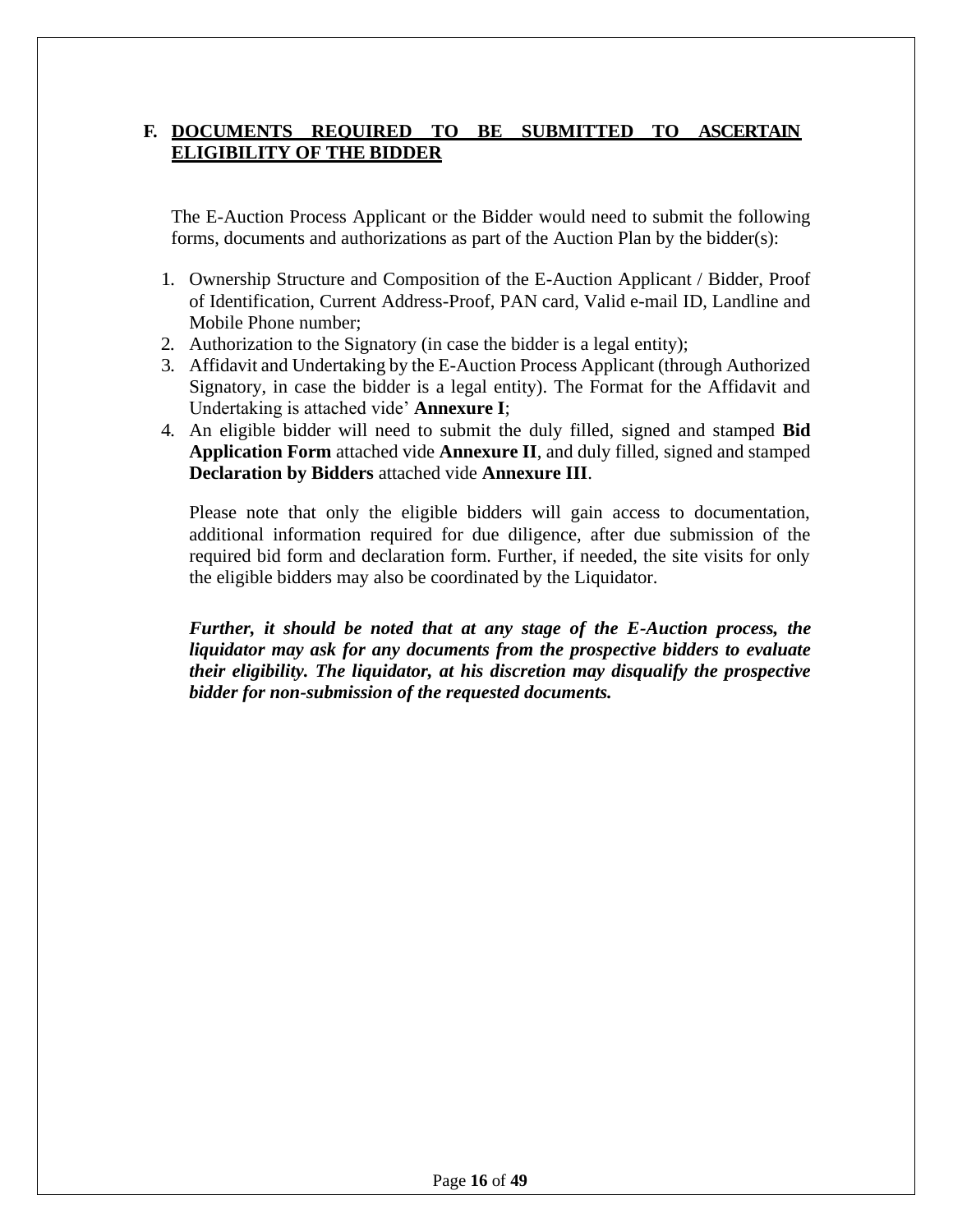## **G. PHYSICAL INSPECTON AND SITE VISIT**

Eligible Bidders may request the Liquidator to arrange for physical inspection and site visit of the Unit, Properties and Assets of the Company. Upon receipt of such a request, the Liquidator may first arrange a discussion meeting at any time prior to the closure of the e-auction process. The details with respect to the discussion meeting shall be communicated to the Eligible Bidder in advance. The Liquidator reserves the right to not arrange such a discussion meeting for any reason whatsoever, irrespective of the request of the Eligible Bidder.

The Liquidator may coordinate a site visit for Eligible Bidders at any time prior to the closure of the E-Auction process, following a request for such a visit by the Eligible Bidders. The Liquidator will communicate, in advance, to such Eligible Bidder, all the relevant details, terms and conditions, if any, with respect to such Site Visit. The Liquidator reserves the right to not arrange a site visit for any reason whatsoever, irrespective of the request of the EligibleBidder.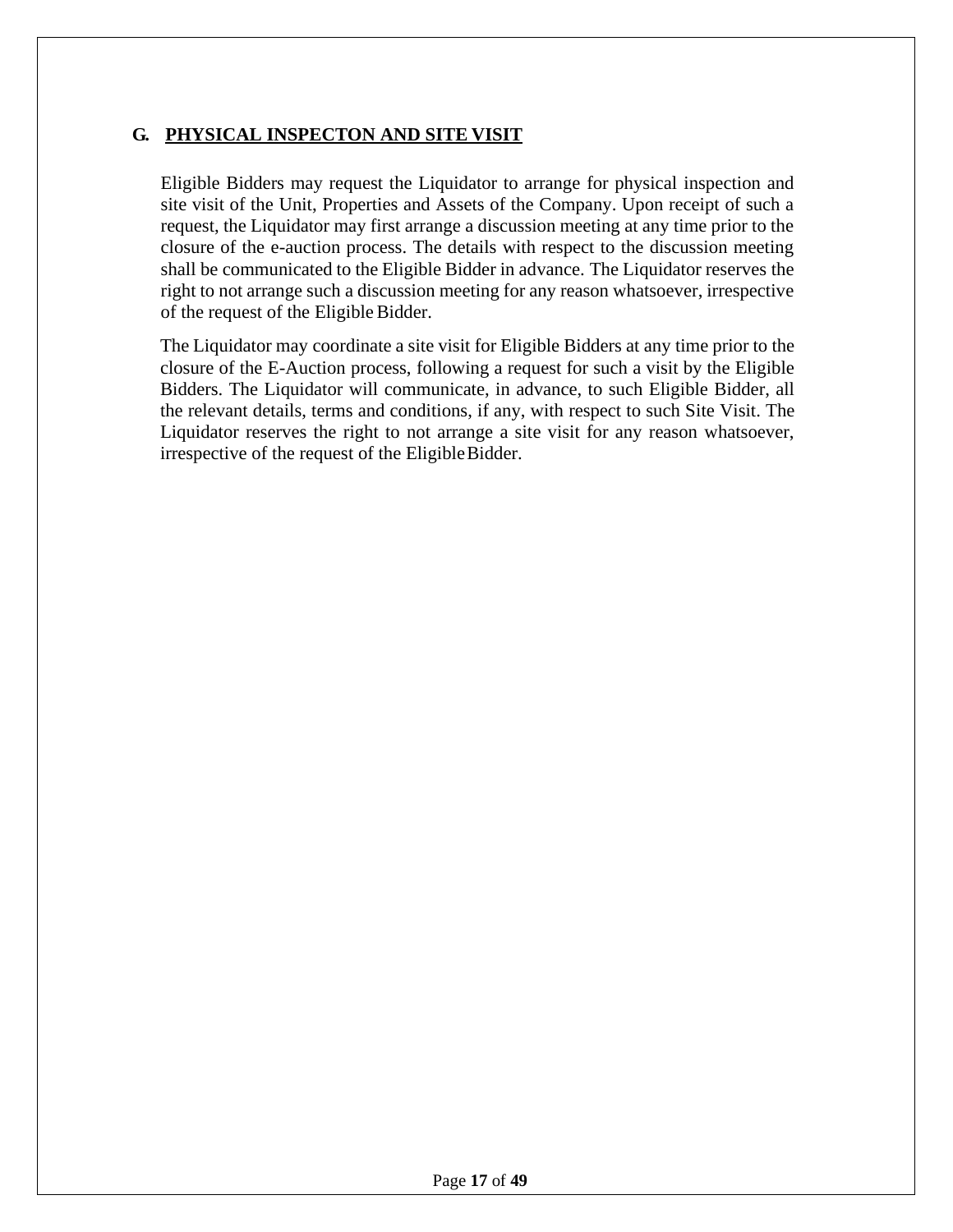## **H. DUE DILIGENCE**

The Liquidator shall endeavor to provide necessary assistance, facilitating the conduction of due diligence by interested Bidders. The information and documents shall be provided by the Liquidator in good faith.

The assets Company/ corporate debtor are proposed to be sold separately, on "As is where is basis", "As is what is basis", "Whatever there is basis" and "No recourse basis" and the proposed sale of the assets of the Company does not entail transfer of any title, except the title which the Company has on the assets/properties as on date of transfer. All taxes / maintenance fee / transfer fee/outstanding rentals / electricity charges / water charges/ annual lease rentals/ unearned income in case of leasehold properties, etc., if any outstanding as on date or yet to fall due in respect of the relevant assets/properties should be ascertained by the E-Auction process applicants and would be borne by the successful bidder, under the provisions of IBC 2016.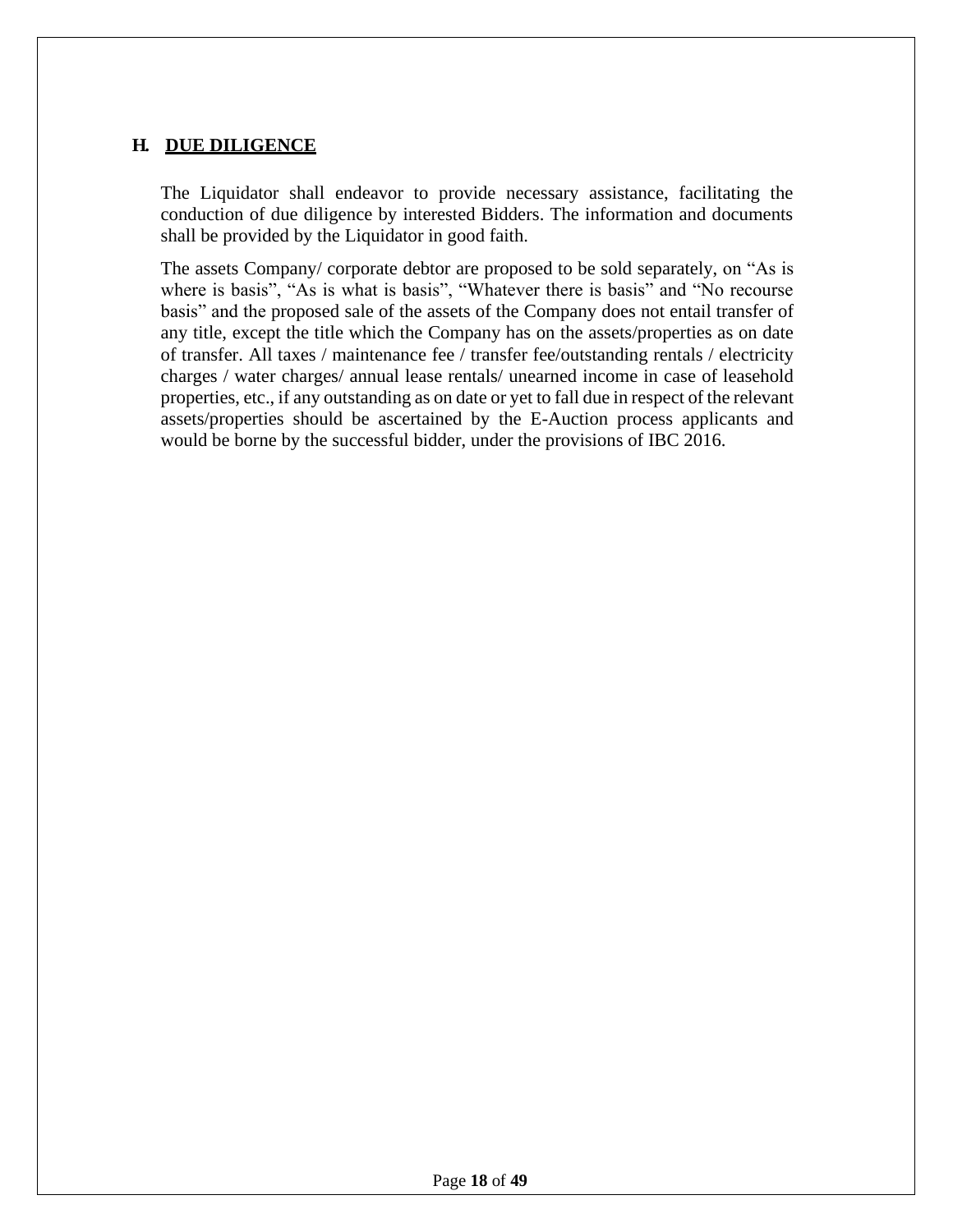## **I. ASSETS OF CORPORATE DEBTOR TO BE E-AUCTIONED AND RESERVE PRICE**

| Lot<br>No.       | <b>Details of Assets of Corporate</b><br>Debtor <i>i.e.</i> KK Milk Fresh India<br>Limited – in Liquidation                                                                                                         | <b>Reserve Price</b><br>(in Rs.) | <b>Earnest Money</b><br>Deposit (10% of<br><b>Reserve Price</b><br>(in Rs.) |
|------------------|---------------------------------------------------------------------------------------------------------------------------------------------------------------------------------------------------------------------|----------------------------------|-----------------------------------------------------------------------------|
| 1.               | Land (measuring 5.76675 Hectare),<br>Building and Plant & Machinery,<br>located at Factory of corporate debtor<br>at 57 Milestone NH-2, Village Kumbi,<br>Tehsil Akbarpur, Ramabai Nagar,<br>Uttar Pradesh - 209206 | 23.63 Crores                     | 2.36 Crores                                                                 |
| 2.               | Land measuring 600 Sq. Ft. at Plot<br>No. B (Subdivision of Plot no. 101)<br>Survey No. 250/16, Village Vadgal,<br>Taluk – Sriperumbudur, District –<br>Kanchipuram, Tamilnadu                                      | 3.27 Lakh                        | $0.33$ Lakh                                                                 |
| 3.               | Land measuring 0.2410 Hectare at<br>Khasra No. 313, Gata No. 644,<br>Village Ghughuwa, Pargana & Tehsil<br>Ghatampur, District Kanpur, Uttar<br>Pradesh - 209208                                                    | 4.20 Lakh                        | $0.42$ Lakh                                                                 |
| $\overline{4}$ . | Land measuring 0.243 Hectare at<br>Khasra No. 12, Village Ainko,<br>Pargana & Tehsil Jalaun, District<br>Jalaun, Uttar Pradesh - 285126                                                                             | 3.96 Lakh                        | $0.40$ Lakh                                                                 |
| 5.               | Car No. DL1CQ 3626 (Maruti Swift)<br>- Diesel, Model Oct-2013)                                                                                                                                                      | $0.63$ Lakh                      | $0.06$ Lakh                                                                 |

## **Note:**

GST and other taxes applicable as extra.

The above sale is subject to terms & conditions mentioned in the process information document, uploaded on the website "www.arck.in" and "https://ncltauction.auctiontiger.net". Please refer the same for details.

**The indicative list of the Assets/Properties of the company in Annexure V**

**Last Date for submission of Bids along with EMD: Wednesday, 20th April 2022, till 5 PM**

**Date & Time of E-Auction: Friday, 22nd April 2022, from 12 PM TO 2 PM**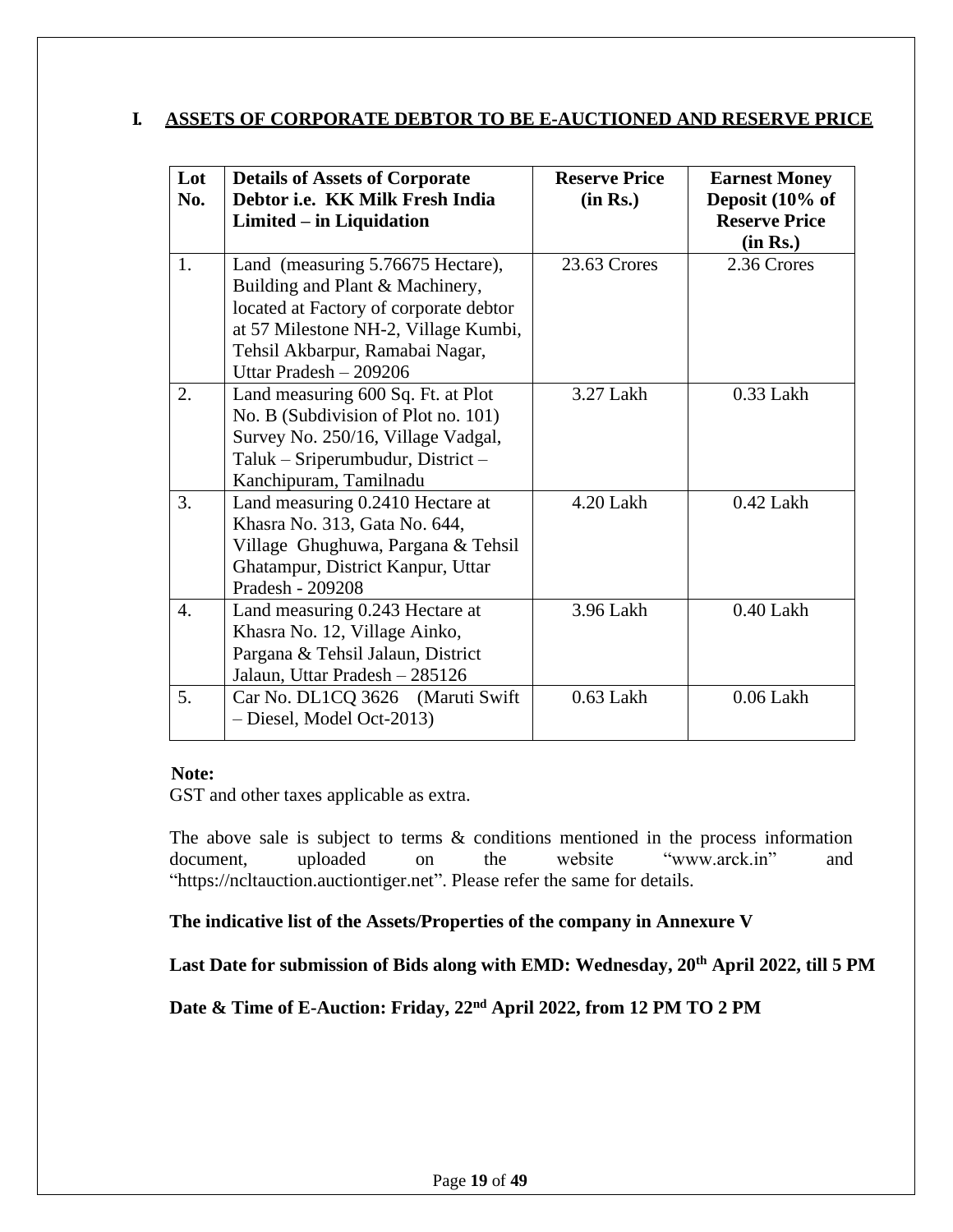For Detailed Terms the prospective bidders may visit the following websites:

[www.arck.in](http://www.arck.in/) , [www.ncltauction.auctiontiger.net](http://www.ncltauction.auctiontiger.net/)

Contact No.: Mr. Chanchal Dua at 9958990842, 011-45101111

Email: [insolvency@arck.in;](mailto:insolvency@arck.in) chanchalduaco@gmail.com

**#It is to be noted that the bidder cannot place a bid for the assets of the company at a value below the Reserve Price.**

**Further, the bidders have to increase their bid by a minimum incremental amount of Rs.10,00,000/- for lot no. 1. The minimum bid incremental amount for all other lots (i.e for lot no. 2,3,4&5) will be Rs. 5,000/-.**

**It must also be noted that the liquidator does not give any assurance or warranty of the physical condition of assets of corporate debtor and their suitability for any sort of operation that the bidder envisages. The Sale is on "As is where is","As is what is", "Whatever there is" and "No recourse basis"**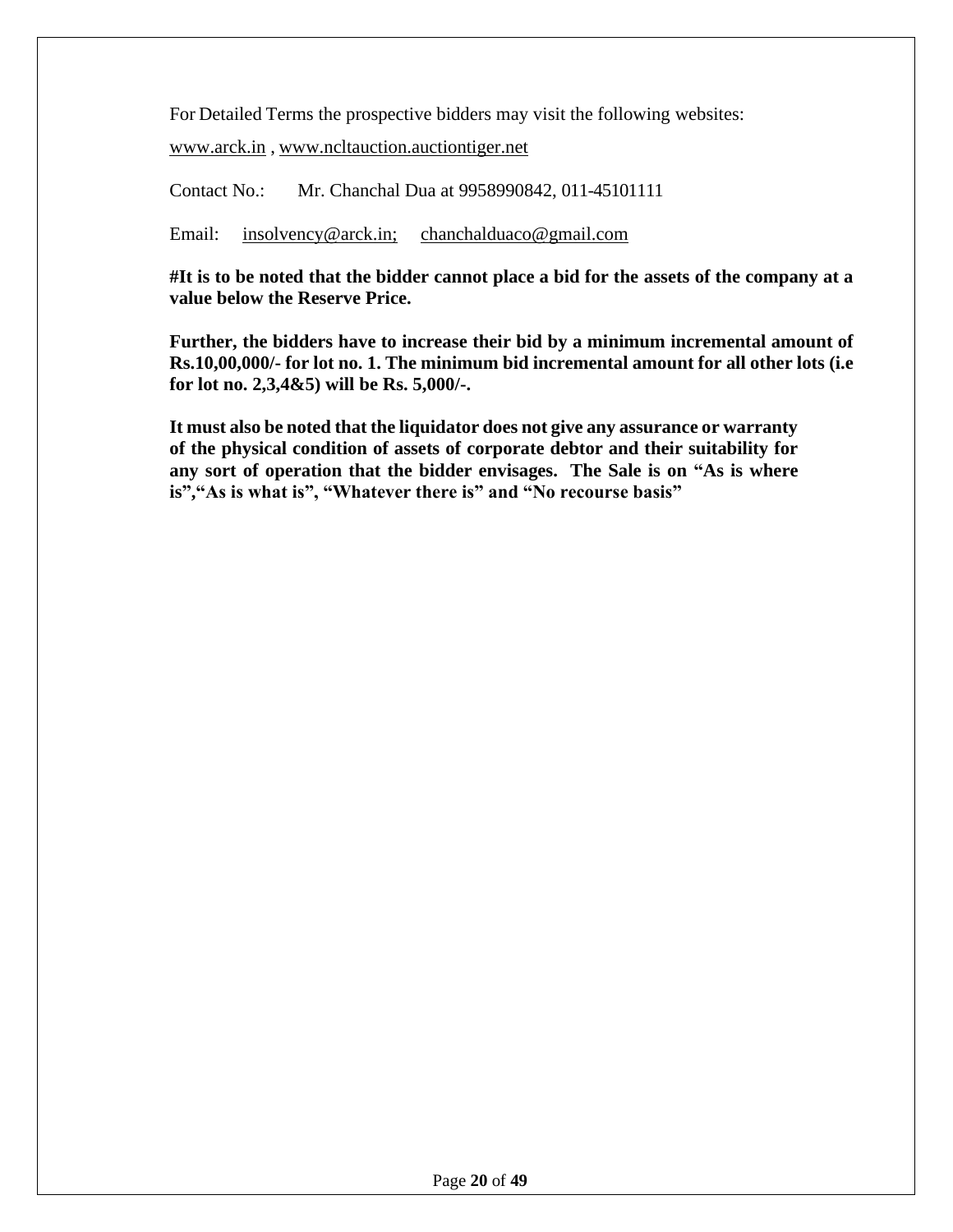## **J. EARNEST MONEY DEPOSIT (EMD)**

All the E-Auction Process Applicants shall provide, prior to submission of their auction bids, an amount which is equal to the 10% of Reserve Price as refundable **earnestmoney deposit.**

It may be noted that the Bidder may request the Liquidator to permit the Bidder to submit the Earnest Money Deposit through its Associate or Associate Company. Such payment of the Earnest Money by an Associate or Associate Company of the Bidder shall be accompanied by a letter in the format set out in **Format A** (Earnest Money by an Associate / Associate Company). Such an Associate or Associate Company must also be an Eligible Bidder as per the requirements specified in this E-Auction Process Information Document.

Provided that, the Liquidator reserves the right to accept such a request at its sole discretion and upon such terms and conditions as it may deem fit, including but not limited to requiring such a party to submit any authorization documents or other necessary details/documents.

- a. The Earnest Money Deposit, which would not be bearing any interest, has to be paid by the Bidder prior to uploading the online bid form.
- b. Through RTGS/NEFT to the account number of the company as provided under:

| Name                  | KK Milk Fresh India Ltd- In Liquidation                          |
|-----------------------|------------------------------------------------------------------|
| Account No.           | 135905001603                                                     |
| <b>Bank Name</b>      | <b>ICICI Bank</b>                                                |
| <b>Branch Address</b> | G-4,19 Arunachal Building, Barakhamba Road,<br>New Delhi- 110001 |
| <b>IFSC</b> Code      | <b>ICIC0001359</b>                                               |

- c. The details of any remittances in this regard shall be entered in the online form submitted by the Bidder. The entire EMD amount shall be remitted by the Bidder (s) from one bank account only and to be owned by the Bidder.
- d. Bidders shall preserve the remittance Challan and shall produce the same in front of the Liquidator as and when demanded.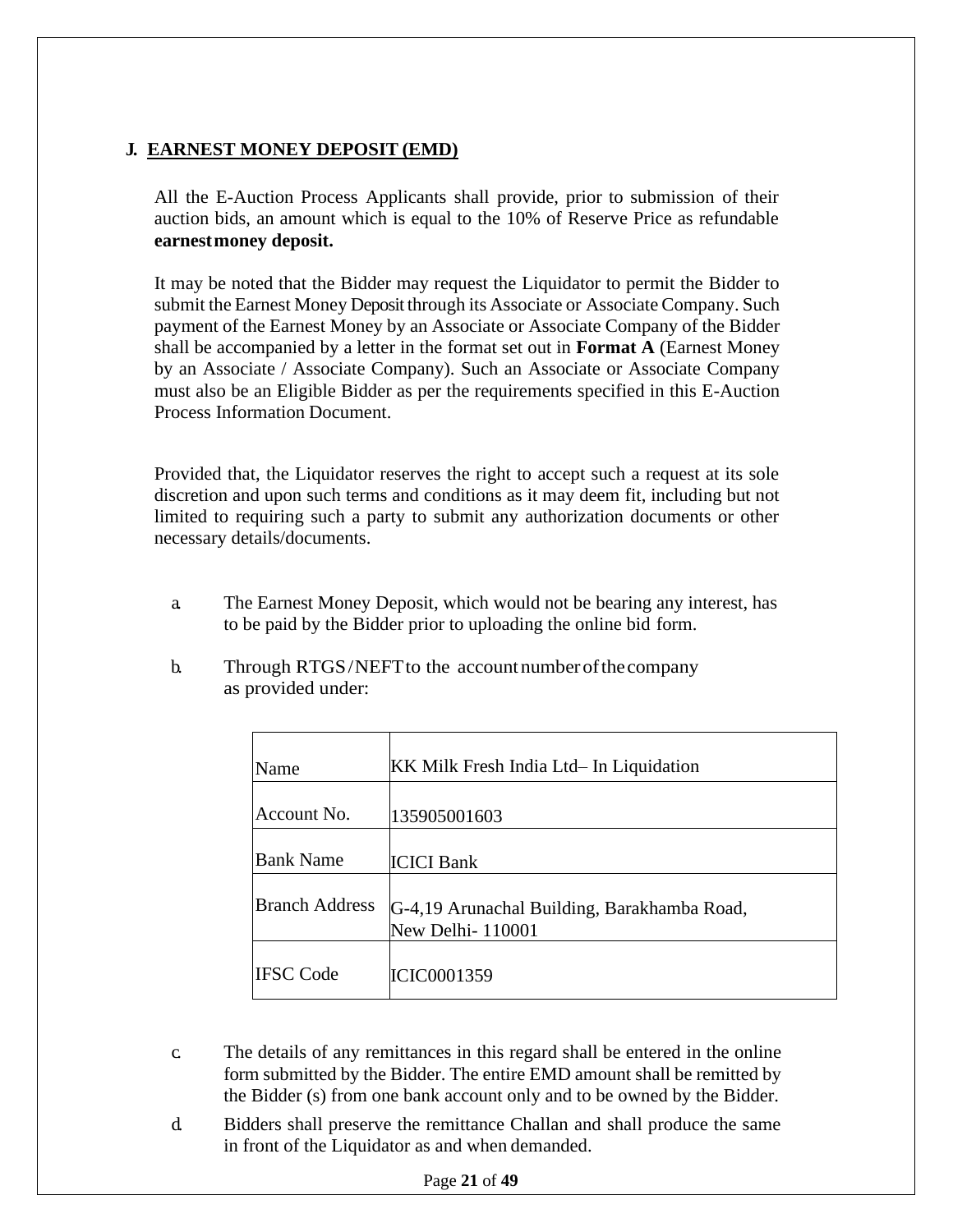e. All the payments to be made by the Bidder under the e-auction shall be intimated to the Liquidator at [insolvency@arck.in](mailto:insolvency@arck.in) or chanchalduaco@gmail.com.

### **Forfeiture of the Refundable Earnest Money Deposit from the E-Auction Applicant / Bidder**

It is to be noted that the Refundable Earnest Money Deposit furnished can be forfeited at any time, upon the occurrence of any of the following events:

- a) if there is a breach of any of the conditions under this E-Auction Process Information Document by the Bidder or in case Bidder is found to have made any misrepresentation; or
- b) if Bidder is found to be ineligible to submit the bid as per the conditions set out in Section 29A of the IBC (as amended from time to time) or is found to have made a false or misleading declaration of eligibility as per the conditions set out in Section 29A of the IBC (as amended from time to time);or
- c) if the Bidder is identified as the Successful bidder and it fails to pay balance sale consideration within the stipulated time as specified in this e-auction process information document (Terms & Conditions of e-auction) after being intimated as successful bidder by the Liquidator.
- d) If the Successful Bidder attempts to reduce/renegotiate the Bid amount under any circumstances or withdraws/cancels or make any attempt to withdraw or cancel its Bid at any time; or

### **Set-off / refund of Earnest Money Deposit of the Successful Bidder**

For the unsuccessful auction participants / unsuccessful bidders or in case the auction is cancelled or withdrawn, the Earnest Money Deposit paid by the e-auction process participant shall be returned (without interest) to such applicant within 7 (seven) days of the date of closure of e-auction process or date of cancellation / withdrawal of auction as the case may be.

For the successful bidder, unless expressly indicated by the Bidder, the Earnest Money Deposit shall be set-off against or used as part of the consideration that the successful bidder has bid for the assets of the Company.

The bid once submitted cannot be withdrawn and in case of non-participation in eauction after submission of bid, the offer will be presumed to be given at Reserve price. The E auction agency will itself register the bidder in E auction in such event.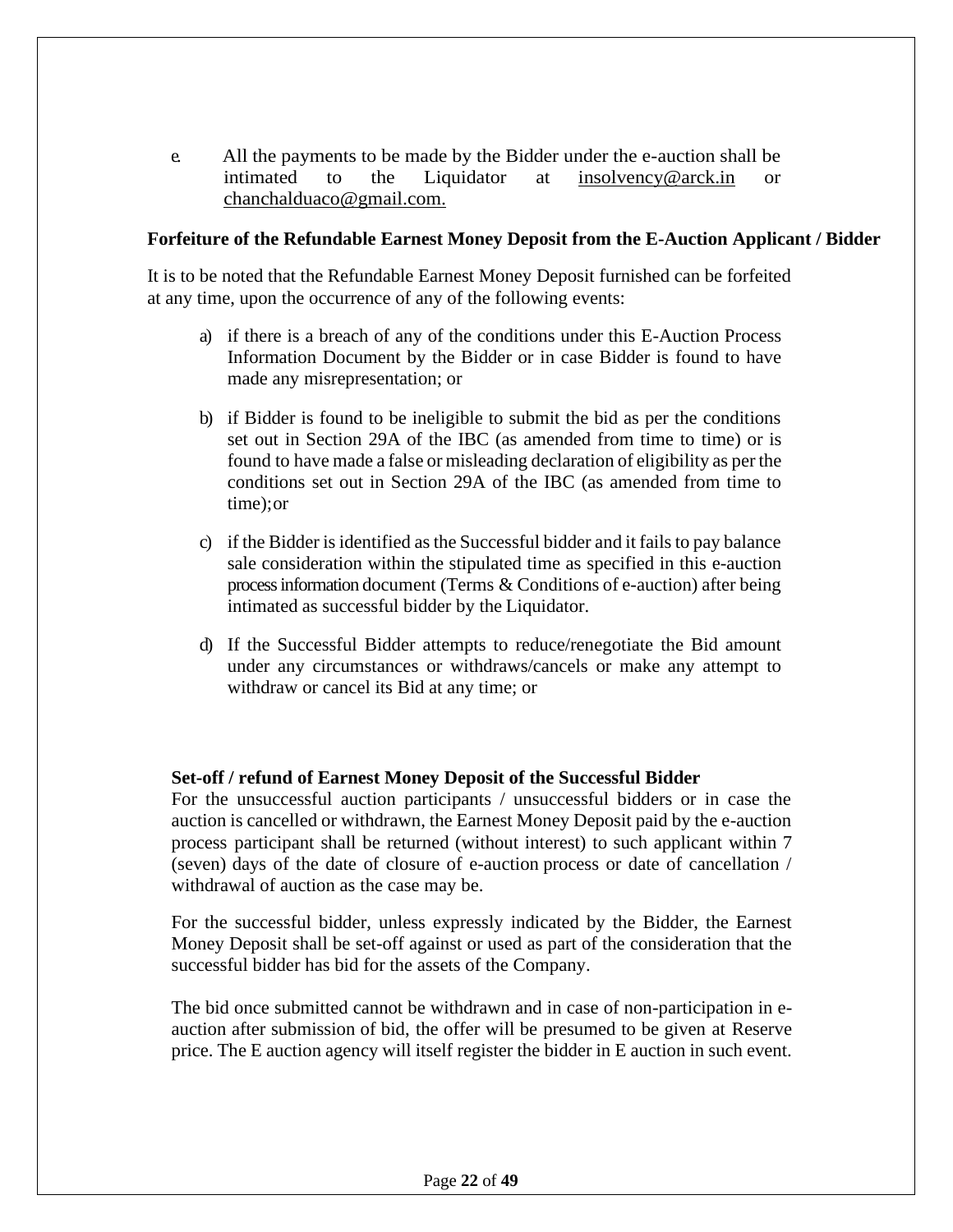**For successful bidders, a mail confirmation will be sent to successful bidder at the end of auction on the same day and shall be invited to provide balance sale consideration amount maximum within ninety days of the date of such demand. Sale confirmation letter will be issued after the close of the E-auction. Successful bidder will submit the balance of final sale amount within 90 days of the close of Auction date. Also, it may be noted that payments made after thirty days shall attract interest at the rate of 12%, as per the provisions of the Code.**

A sale certificate and / or conveyance document and/ or transfer documents for the relevant assets/properties shall be issued / executed between the Successful Bidder and the Liquidator after receipt of the balance sale consideration amount.

#### **Default by Successful Bidder and its Results**

In the event of the Successful Bidder withdrawing his E-Auction Application, the Beneficiary / Liquidator shall have the right to forfeit the Earnest Money Deposit furnished by the Successful Bidder.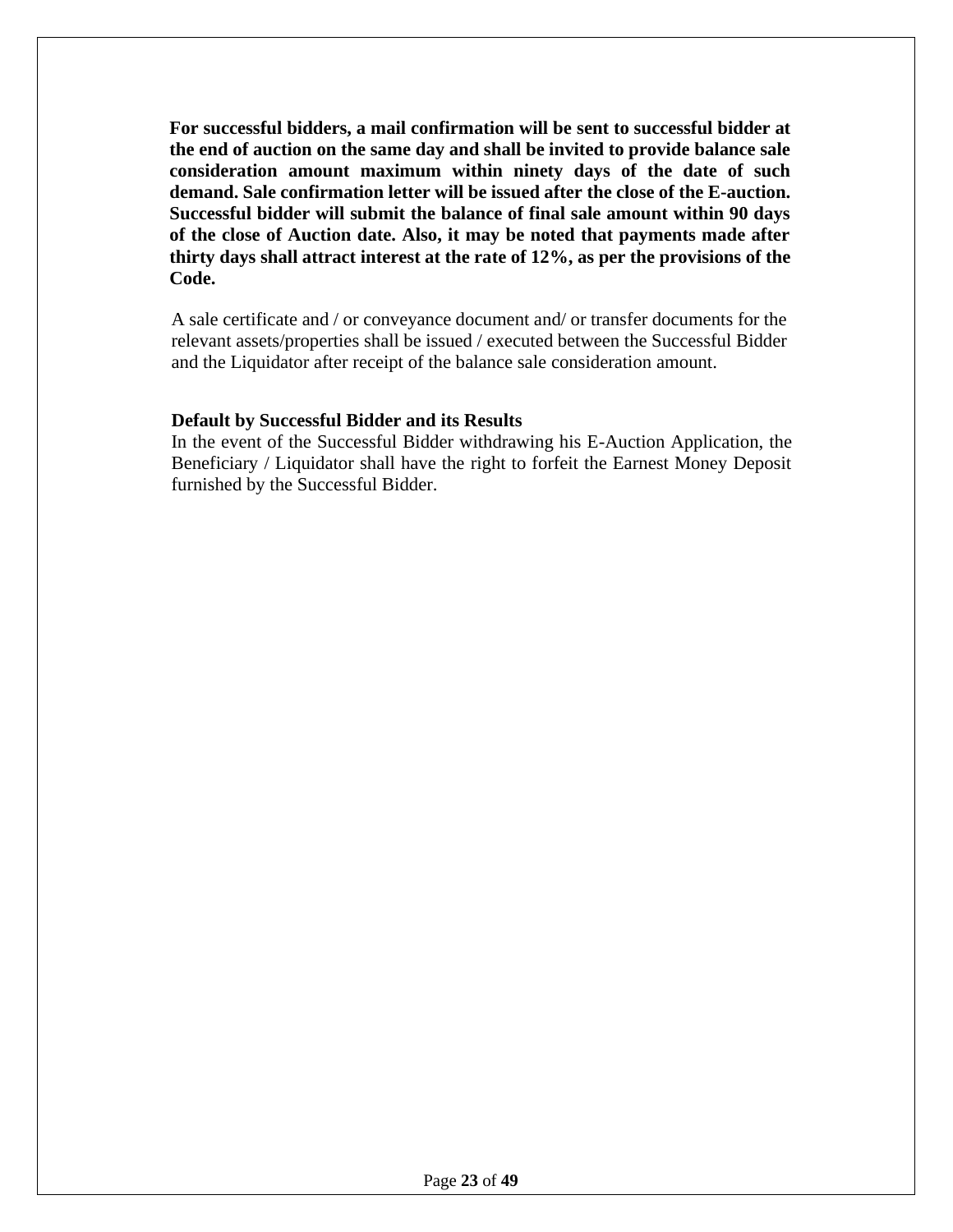### **K. DECLARATION OF SUCCESSFUL BIDDER**

The Liquidator at the end of the E-Auction phase, shall declare the successful bidder for the e-auction sale of the assets of the company. The successful bidder shall be determined on the basis of highest bid received for the assets of the company, by the Liquidator via the E-Auction portal process keeping in view the Terms & Conditions of the E-auction. In case of any dispute / discrepancy, the liquidator shall assess the E-Auction applications and declare the successful bidder offering maximum value for the auctioned assets of the company. This right of selecting and declaring the successful bidder shall solely rest with the Liquidator at all times.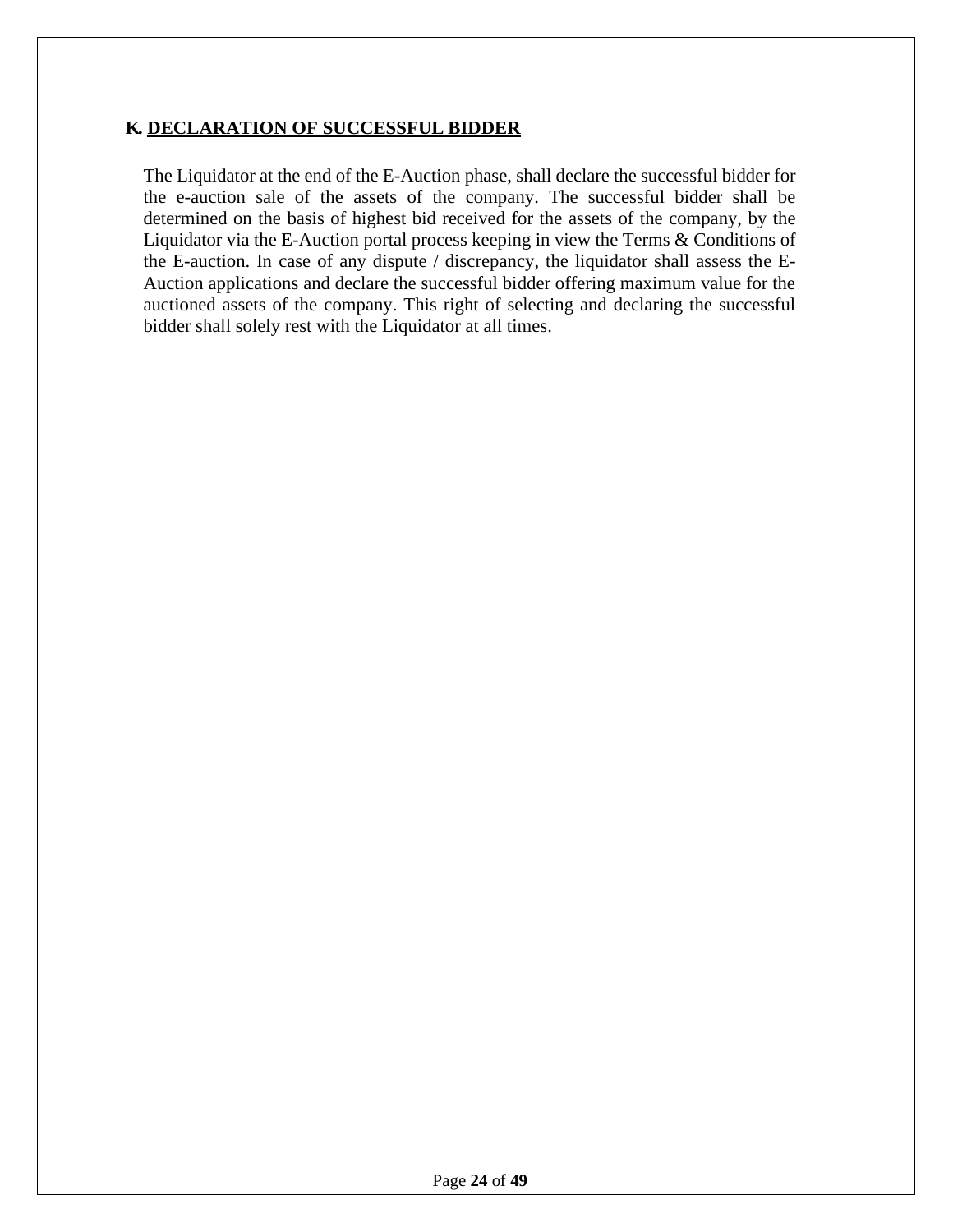## **L. FRAUDULENT AND CORRUPT PRACTICES**

The E-Auction Process Applicant / Bidder shall observe the highest standard of ethics during the E-Auction Process and subsequently during the closure of the E-Auction Process and declaration of successful bidder. Notwithstanding anything to the contrary contained in this E-Auction Process Information Document, the Liquidator shall reject an auction bid, without being liable in any manner whatsoever to the E-Auction Process Applicant, if the Liquidator, at his discretion, determines that the E-Auction process applicant has, directly or indirectly or through an agent, engaged in corrupt practice, fraudulent practice, coercive practice, undesirable practice or restrictive practice in theE-Auction Process or has, undertaken any action in respect of such process which results in the breach of any Applicable Law including the Prevention of Corruption Act, 1988. In such an event, the liquidator may retain the Earnest Money Deposit, without prejudice to any other right or remedy that may be available to the Liquidator under this E-Auction Process Information Document or Applicable Law.

For the purposes of this Clause, the following terms shall have the meaning hereinafter respectively assigned to them:

"**coercive practice**" shall mean impairing or harming, or threatening to impair or harm, directly or indirectly, any person or property to influence any person's participation or action in the auction Process;

### **"corrupt practice" shall mean**

- (i) the offering, giving, receiving, or soliciting, directly or indirectly, of anything of value to influence the actions of any person connected with the auction Process (for avoidance of doubt, offering of employment to or employing or engaging in any manner whatsoever, directly or indirectly, any official of the Liquidator or the Company, who is or has been associated or dealt in any manner, directly or indirectly with the auction Process or arising therefrom, before or after the execution thereof, at any time prior to the expiry of 1(one) year from the date such official resigns or retires from or otherwise ceases to be in the service of the Liquidator or the Company, shall be deemed to constitute influencing the actions of a person connected with the auction Process); or
- (ii) engaging in any manner whatsoever, during the auction Process or thereafter, any person in respect of any matter relating to the Company, who at any time has been or is a legal, financial or technical adviser of the Liquidator or the Company, in relation to any matter concerning the auction process;

"**fraudulent practice**" shall mean a misrepresentation or omission of facts or suppression of facts or disclosure of incomplete facts, in order to influence the auction Process;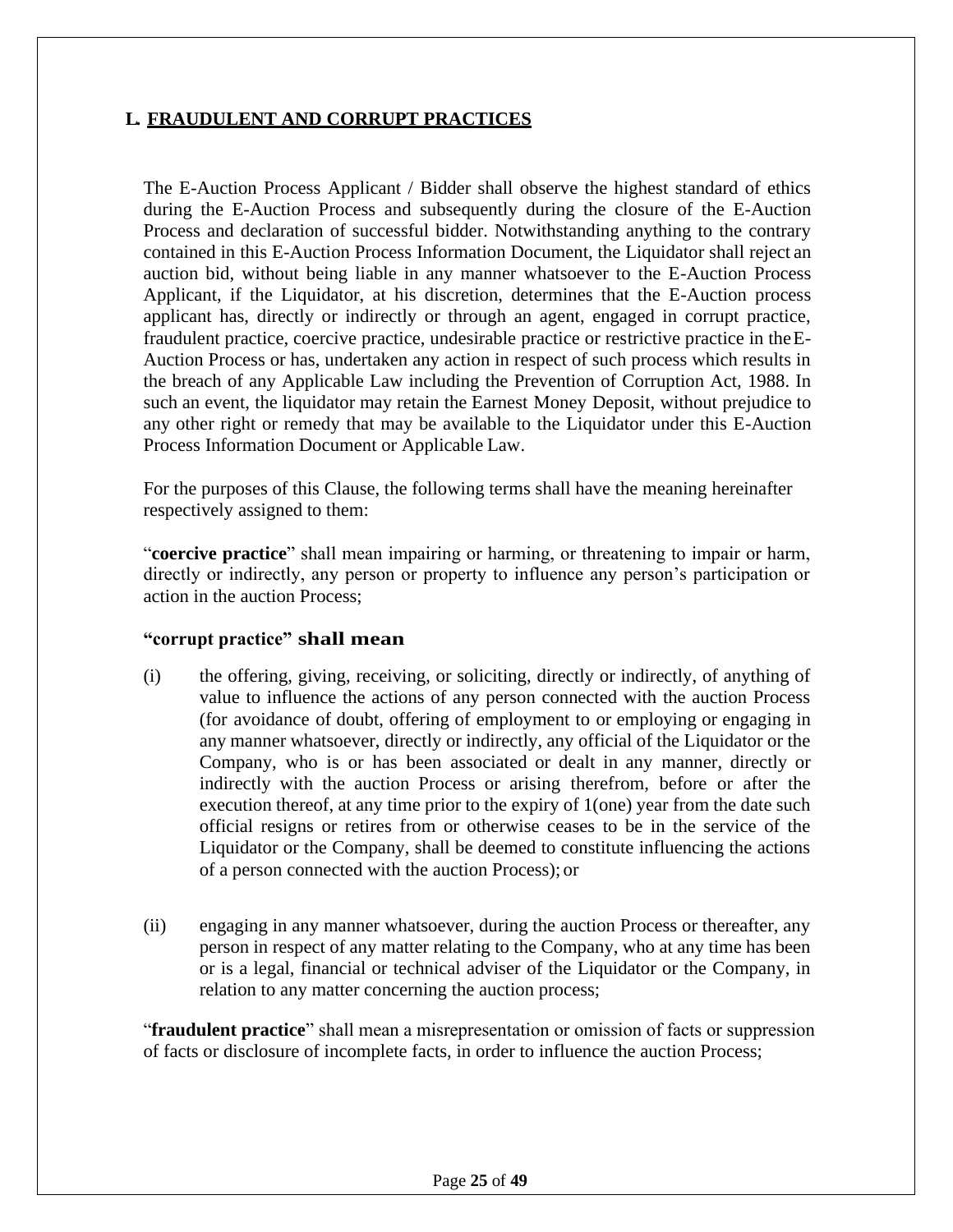"**restrictive practice**" shall mean forming a cartel or arriving at any understanding or arrangement among the auction process Applicants with the objective of restricting or manipulating a full and fair competition in the auction Process; and

"**undesirable practice**" shall mean (i) establishing contact with any person connected with or employed or engaged by the liquidator with the objective of canvassing, lobbying or in any manner influencing or attempting to influence the auction Process; or (ii) having a Conflict of Interest.

The Bidder shall not involve himself for any of his representatives in price manipulation of any kind directly or indirectly by communicating with other Bidders.

The Bidder shall not divulge either his bid or any other details provided to him by the Liquidator or during the due diligence process in respect of the asset to any other party. Prior to conduct of due diligence / site visits, the Liquidator may require the Bidder to execute confidentiality agreement with the Company / Liquidator.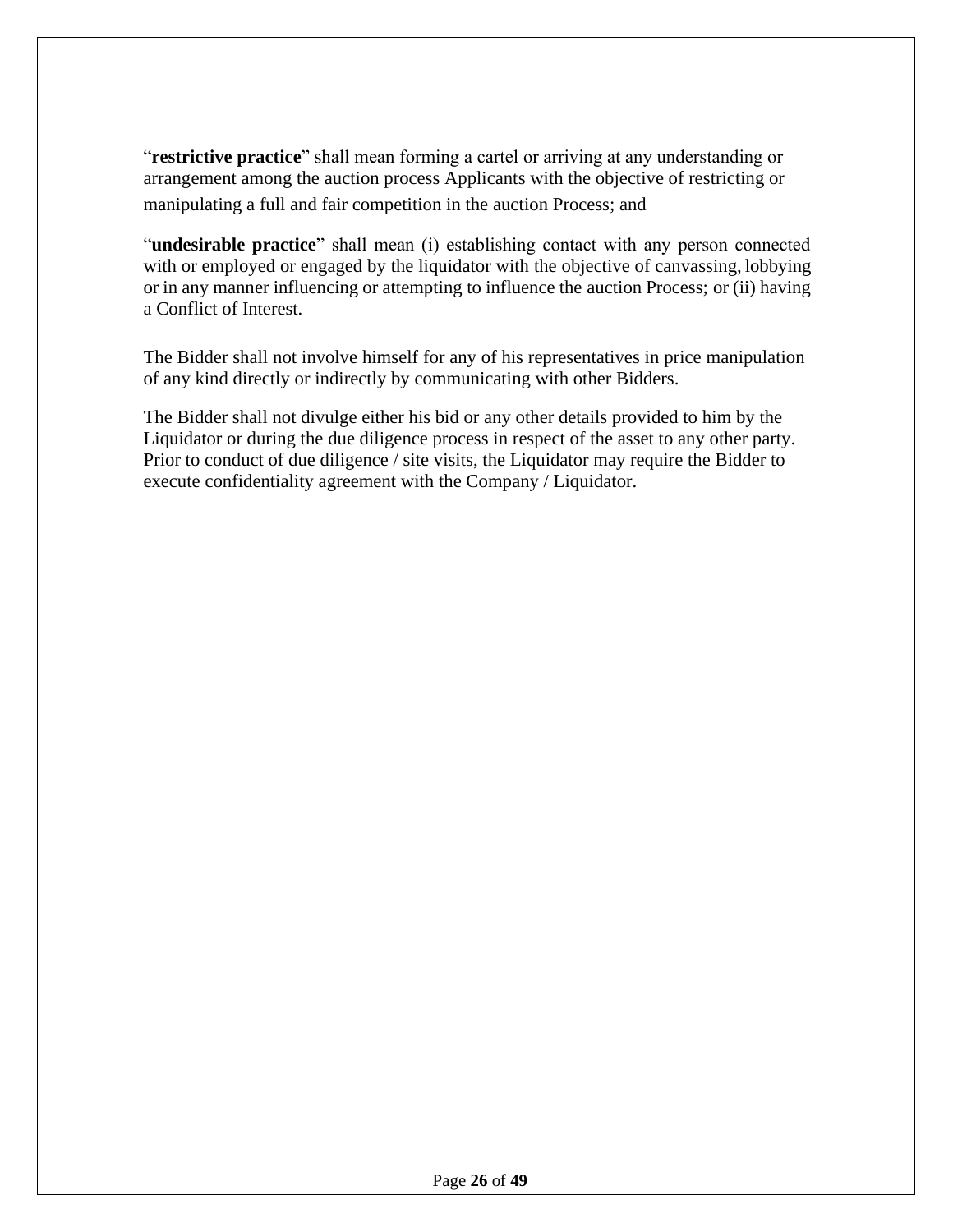## **M. COSTS, EXPENSES AND TAX IMPLICATIONS**

The auction process applicant shall be responsible for all the costs incurred by it on account of its participation in the auction process, including any costs associated with participation in the discussion Meeting (if any), Site Visit, Lifting of Material from the Site etc. The Liquidator shall not be responsible in any way for such costs, regardless of the conduct or outcome of the auction Process.

It is hereby clarified that the E-Auction Process Applicant shall make its own arrangements including accommodation for the discussion Meeting (if organised) or Site Visit and all costs and expenses incurred in that relation shall be borne by the E-Auction Process Applicant.

The E-Auction Process Applicant shall not be entitled to receive any reimbursement of any expenses which may have been incurred while carrying out the due diligence, search of title to the assets/properties and matters incidental thereto or for any purpose in connection with the E-Auction Process.

It is to be noted that all taxes if applicable (including stamp duty implications and registration charges, transfer fee etc, indicative list appended below) on sale of the assets of the company would be borne by the successful bidder.

- **(i) The sale attracts stamp duty, registration charges etc. as per relevantlaws;**
- **(ii) The successful bidder shall bear all the necessary expenses like applicable stamp duties / additional stamp duty / transfer charges, fees, etc. for transfer of property (ies) in his / her name;**
- **(iii) The payment of all statutory / non — statutory dues, taxes, rates, assessments, charges,fees, etc. owed by the "Company" to anybody shall be sole responsibility of successful bidder, as per the provisions of IBC 2016;**
- **(iv) Purchaser has to bear the cess or other applicable tax i.e. GST, TDSetc.**

**It is expressly stated that the Liquidator does not take or assume any responsibility for any dues, statutory or otherwise, of the Company, including such dues, if any, which may affecttransfer ofthe liquidation assetsin the name ofthe SuccessfulBidder and such dues, if any, shall have to be borne / paid by the Successful Bidder.**

The E-Auction process applicant shall be responsible for fully satisfying the requirements of the IBC and the related Regulations as well as all Applicable Laws that are relevant for the sale process. The Successful Bidder shall be responsible for obtaining requisite regulatory or statutory or third-party approvals, no-objections, permission or consents, if any, that are or may be required under Applicable Law for purchasing the relevant assets.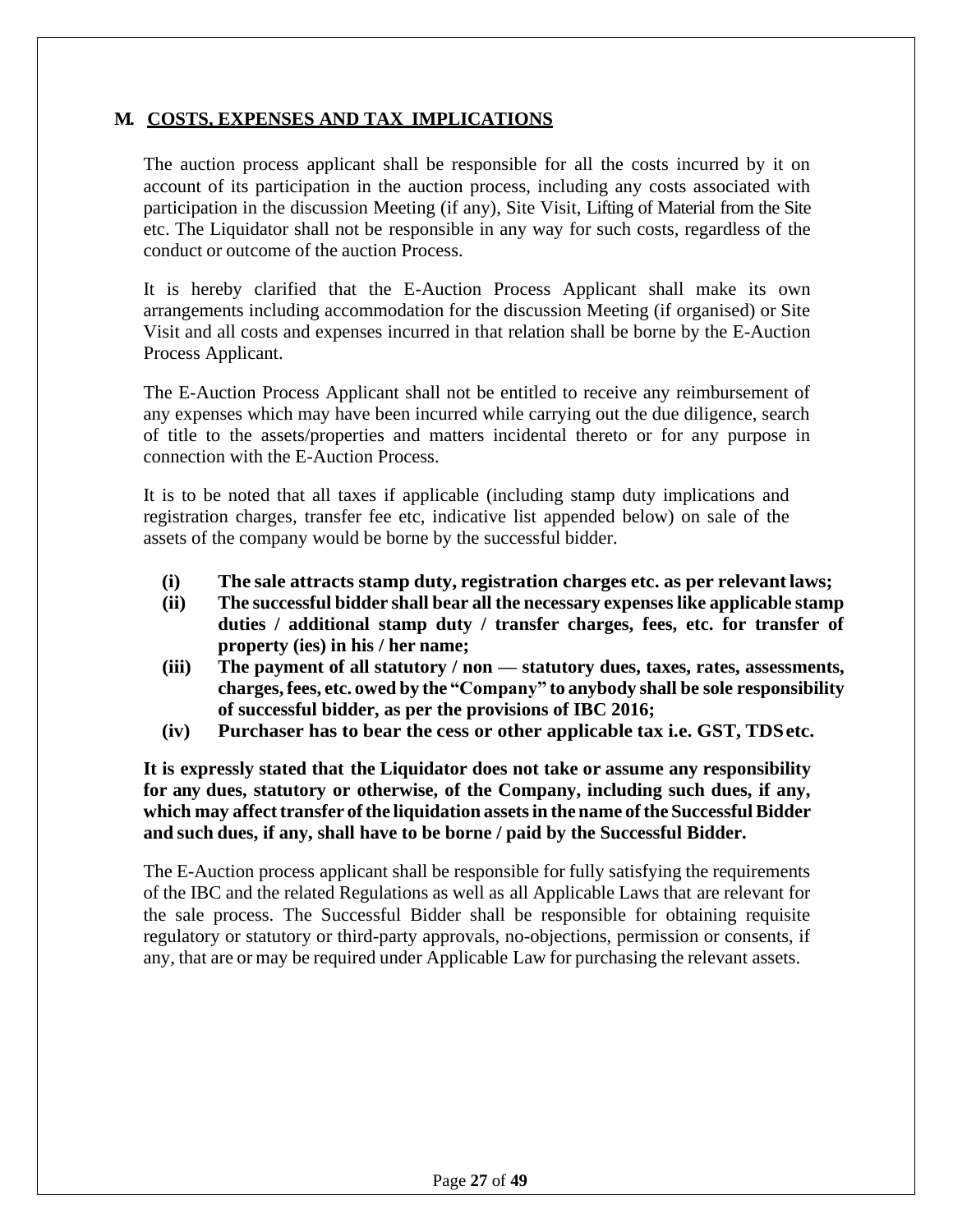## **N. GOVERNING LAWS AND JURISDICTION**

This E-Auction Process Information Document, the auction Process and the other documents pursuant to the E-Auction Process Information Document shall be governed by the laws of India and any dispute arising out of or in relation to the E-Auction Process Information Document or the E-Auction Process shall be subject to the exclusive jurisdiction of the NCLT, Allahabad bench being the Adjudicating Authority.

## **O. TIMETABLE**

The following timetable shall apply to the E-Auction Process Information Document. The timetable may be amended by the Liquidator through issuance of a revised E-Auction Process Information Document.

| S. No.         | <b>Event</b>                                                                                                                                | <b>Timeline (Days)</b>                                                                                                                                                                         |
|----------------|---------------------------------------------------------------------------------------------------------------------------------------------|------------------------------------------------------------------------------------------------------------------------------------------------------------------------------------------------|
| $\mathbf{1}$   | <b>Public Announcement of Auction</b>                                                                                                       | 20 <sup>th</sup> April 2022                                                                                                                                                                    |
| $\overline{2}$ | Opening of Auction Portal and this E- Auction<br>Process Information Document made available<br>on the websites as per Terms and Conditions | $20th$ April 2022                                                                                                                                                                              |
| 3              | Submission of Bid Forms, Declaration forms                                                                                                  | From 6th April 2022 to<br>20 <sup>th</sup> April 2022 (till 5 PM)                                                                                                                              |
| $\overline{4}$ | KYC declaration, Due Diligence                                                                                                              | From 6th April 2022 to<br>20 <sup>th</sup> April 2022 (till 5 PM)                                                                                                                              |
| 5              | Site Visits and Discussion Meeting (after<br>mutual understanding)                                                                          | From 6 <sup>th</sup> April 2022 to<br>20 <sup>th</sup> April 2022 (including<br>Discussion Meeting)                                                                                            |
| 6              | <b>EMD</b> submission                                                                                                                       | From 6 <sup>th</sup> April 2022 to<br>20 <sup>th</sup> April 2022 (till 5 PM)                                                                                                                  |
| $\overline{7}$ | $E -$ Auction                                                                                                                               | 22 <sup>nd</sup> April 2022<br>(12 PM TO 2 PM)<br>with auto extension of<br>- 5<br>minutes each in the event of<br>bids placed in the last 5<br>minutes, till the auction sale is<br>concluded |
| 8              | <b>Announcement of Successful Bidder</b>                                                                                                    | $22nd$ April 2022<br>after E-auction                                                                                                                                                           |
| 9              | Issuance of email confirmation as successful bidder<br>demand of balance of 25%<br>of<br>and<br>sale<br>consideration after adjusting EMD   | 22 <sup>nd</sup> April 2022<br>after E-auction                                                                                                                                                 |
| 10             | Payment by successful bidder of balance of 25% of<br>total consideration and issuance of sale confirmation<br>(within 7 days)               | $29th$ April 2022                                                                                                                                                                              |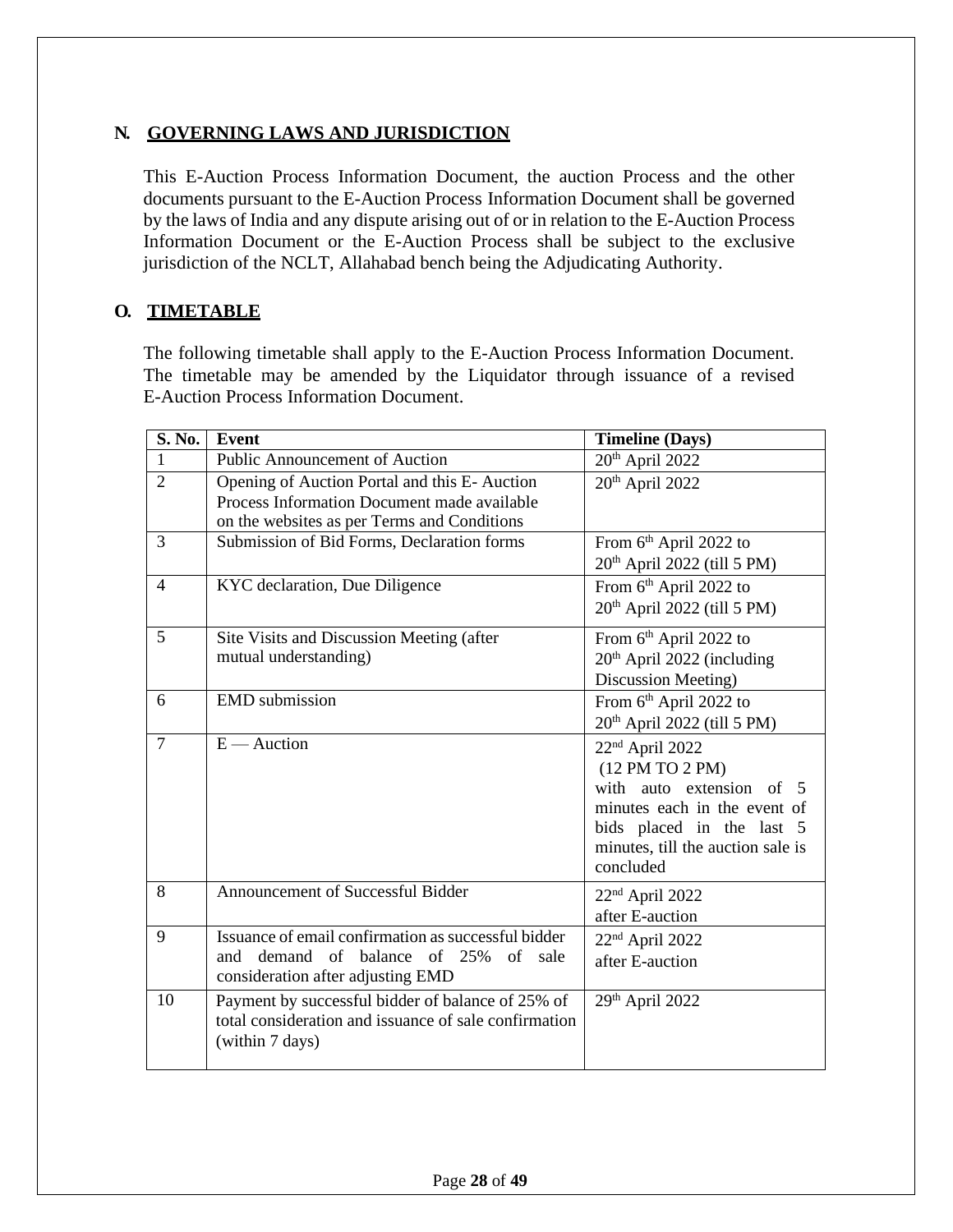| 11 | Payment of balance consideration by successful<br>bidder post sale confirmation without any interest<br>(within 30 days of email confirmation as successful<br>bidder and demand of balance)                         | $22nd$ May 2022                             |
|----|----------------------------------------------------------------------------------------------------------------------------------------------------------------------------------------------------------------------|---------------------------------------------|
| 12 | Payment of balance consideration by successful<br>bidder post sale confirmation with interest $@$<br>12% (after 30th day specified in point 11 but<br>within 90th day of email confirmation as<br>successful bidder) | $21st$ July 2022                            |
| 13 | Return of EMD for unsuccessful bidders                                                                                                                                                                               | On or before 29 <sup>th</sup><br>April 2022 |

\*While the timeline for submission of bid forms and declaration forms is from 06.04.2022 to 20.04.2022 (till 5 PM), please note that access to documentation, additional information and site visits will be granted only once the bidder submits the declaration form for his eligibility to participate in the bidding process.

 $Note -$ 

1. The timeline for payment of final sale consideration amount shall not be extended. In case the final sale consideration is not paid within the timeline, the Liquidator is bound to /shall have to forfeit the refundable EMD as per Provisions of the Code and Process Information Doument.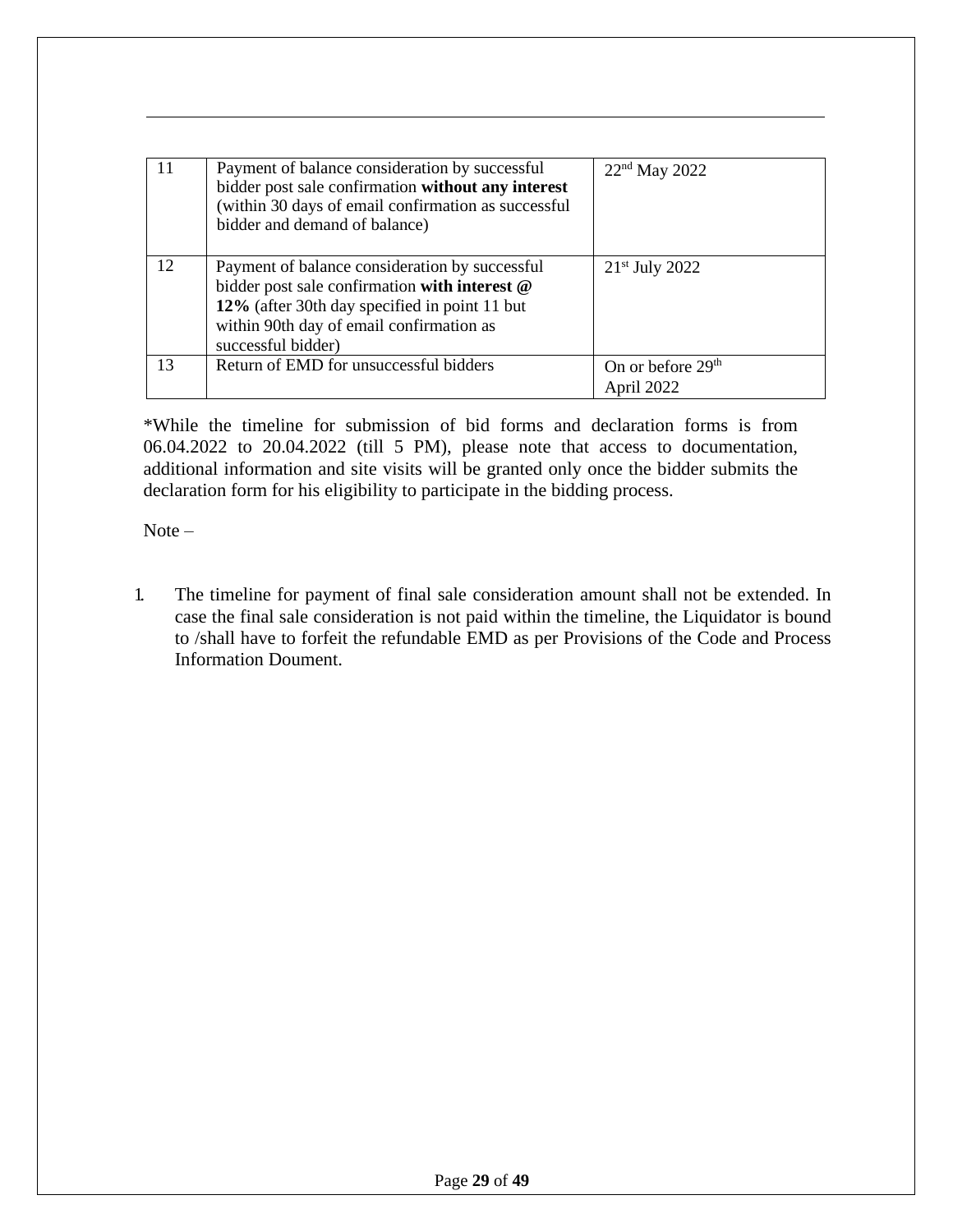## **Terms and Conditions of the E-Auction:**

## **In addition to the E-Auction Process Information Document, following terms and conditions apply:**

1. E-Auction is being held for the assets of the company on **"AS IS WHERE IS, AS IS WHAT IS, WHATEVER THERE IS AND WITHOUT RECOURSE BASIS"** and will be conducted "**Online**". The auction will be conducted through the approved service provider M/s E-Procurement Technologies Limited, at the web portal [https://ncltauction.auctiontiger.net.](https://ncltauction.auctiontiger.net/) E-Auction Process document containing E- Auction bid form, Declaration by bidders, General terms and conditions of online auction sales are available on Websites [https://ncltauction.auctiontiger.net I](https://ncltauction.auctiontiger.net/)nterested bidders can register, bid and receive confirmation of their bid online. The requisition of additional information, if any, be sent to **insolvenc[y@arck.in](mailto:gujaratoleo@aaainsolvencv.com) or** 

**chanchalduaco@gmail.com** disclosing the identity of the Applicant.

2. The Prospective Bidders should make their own Independent inquiries regarding the encumbrances, title of assets of the company put on auction and claims/rights/dues/ affecting the assets and should conduct their own due diligence prior to submitting their bid. The e-Auction advertisement does not constitute and will not be deemed to constitute any commitment or any representation of the Liquidator. The assets of the company are being sold with all the existing and future encumbrances/claims/dues/demands whether known or unknown to the Liquidator, as per the provisions of IBC 2016. Liquidator shall not be responsible in any of way for any third-party claims/rights/dues.

The Prospective Bidders should submit the evidence for EMD deposit like UTR number along with the Request Letter for participation in E-auction, self- attested copies of (i) Proof of identification (KYC) viz. Voter ID card/ Driving License/ Passport etc., (ii) Current Address- Proof for communication, (iii) PAN card of Bidder, (iv) Valid Email ID, (v) contact number (Mobile/Landline) of the bidder etc., to the office of Liquidator by **20th April 2022 (till 5 PM)**. Scanned copies of the original of these documents can also be submitted to the Email ID of Liquidator.

- 3. Name of Eligible Bidders will be identified and conveyed by Liquidator to participate in online e-auction on the portal https://ncltauction.auctiontiger.net, "Auction Tiger". The Liquidator will provide User ID & Password to the Eligible Bidders after due verification of KYC of the Eligible Bidders.
- 4. It should be the responsibility of the interested bidders to conduct due diligence, inspect and satisfy themselves before submission of the bid.
- 5. Liquidator has right to demand documents from bidder for the process and in case the documents are not provided, the liquidator may disqualify the bid.

The E-Auction / bidding of the corporate debtor- KK Milk Fresh India Limited- in liquidation, would be conducted exactly on the scheduled Date & Time as mentioned in the Sale Notice and in this Process Information Document, by way of inter-se bidding amongst the bidders. The bidders have to increase their bid by a minimum incremental amount of Rs.10,00,000/- for lot no. 1. The minimum bid incremental amount for all other lots (i.e for lot no. 2,3,4&5) will be Rs. 5,000/-. In case bid is placed in the last 5 minutes of the closing time of the e- auction, the closing time will automatically get extended for 5 minutes.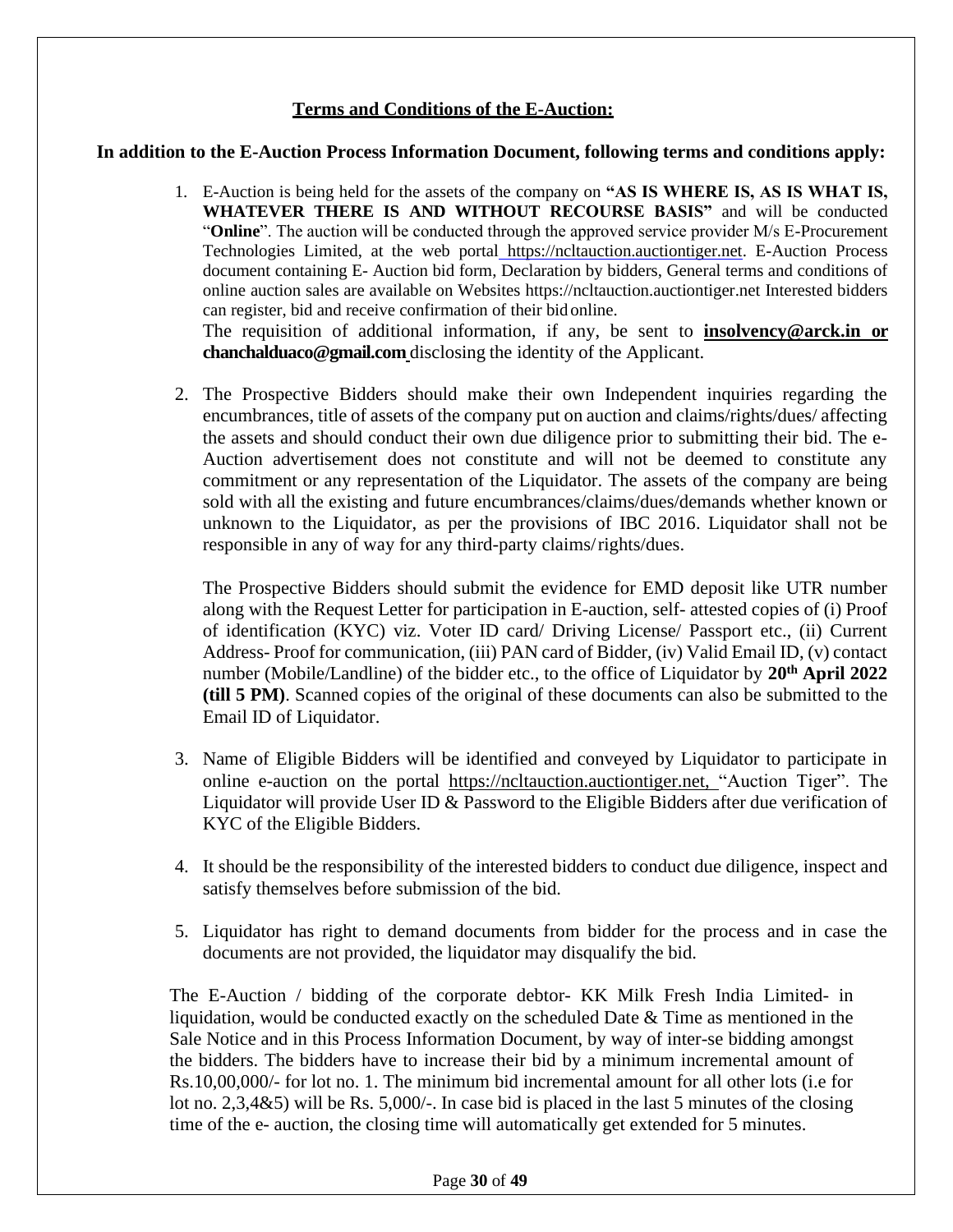- 6. The EMD of unsuccessful bidders shall be refunded within 7 days. The EMD shall not bear any interest.
- 7. The Liquidator will intimate through mail to the Successful Bidder, detailing the Total Payable Amount and other Terms and Conditions. The Successful Bidder would have to pay balance of 25% of sale consideration amount after adjusting EMD and remaining 75% of the sale consideration amount within time stipulated in this document. Any default in payment by the successful bidder would entail forfeiture of amount deposited till that date and Liquidator will be free to do the re-auction and the defaulting bidder shall have no claim / right, whatsoever.
- 8. The Successful Bidder shall bear the applicable stamp duties/ additional stamp duty / transfer charges, fee, Taxes, GST, etc. and also all the statutory/ non statutory dues, taxes, rates assessment charges fees etc. owing to anybody, as per the provisions of IBC 2016.
- 9. The Liquidator is not bound to accept the highest offer and has the absolute right to accept or reject any or all offer(s) or adjourn / postpone/ cancel the e-Auction or withdraw the company from the auction proceedings at any stage.
- 10. The sale certificate will be issued and / or transaction / sale documents executed in the name of Successful Bidder(s) / Successful E-Auction Process Applicant(s) only and will not be issued in any other name(s).
- 11. The sale shall be subject to conditions prescribed under the Insolvency & Bankruptcy Code, 2016, provisions and regulations thereunder.
- 12. It is hereby clarified that if any asset devolves upon the Corporate Debtor pursuant to any future orders of Hon'ble NCLT/any other court or tribunal, the same shall not form part of this sale and will be dealt separately as per the directions of such Hon'ble NCLT/court or tribunal or as per the provisions of the Code/regulations.
- 13. No queries in this regard shall be entertained at the time of opening tenders / holding auction. Post acceptance of bid by the Liquidator, Bidder (s) shall not raise any grievance / complaint and shall not be permitted to withdraw the bid, either on the ground of discrepancy in size/area, defect in title of the assets/properties of the company or on any other ground whatsoever. After the offer of the Bidder is accepted by the Liquidator, such successful Bidder / his or her nominee shall be deemed to have unconditionally accepted all the terms and conditions of sale of assets of the company and further shall be deemed to have waived all objections as to the title, description, measurements etc. in respect of the Assets/properties of the company.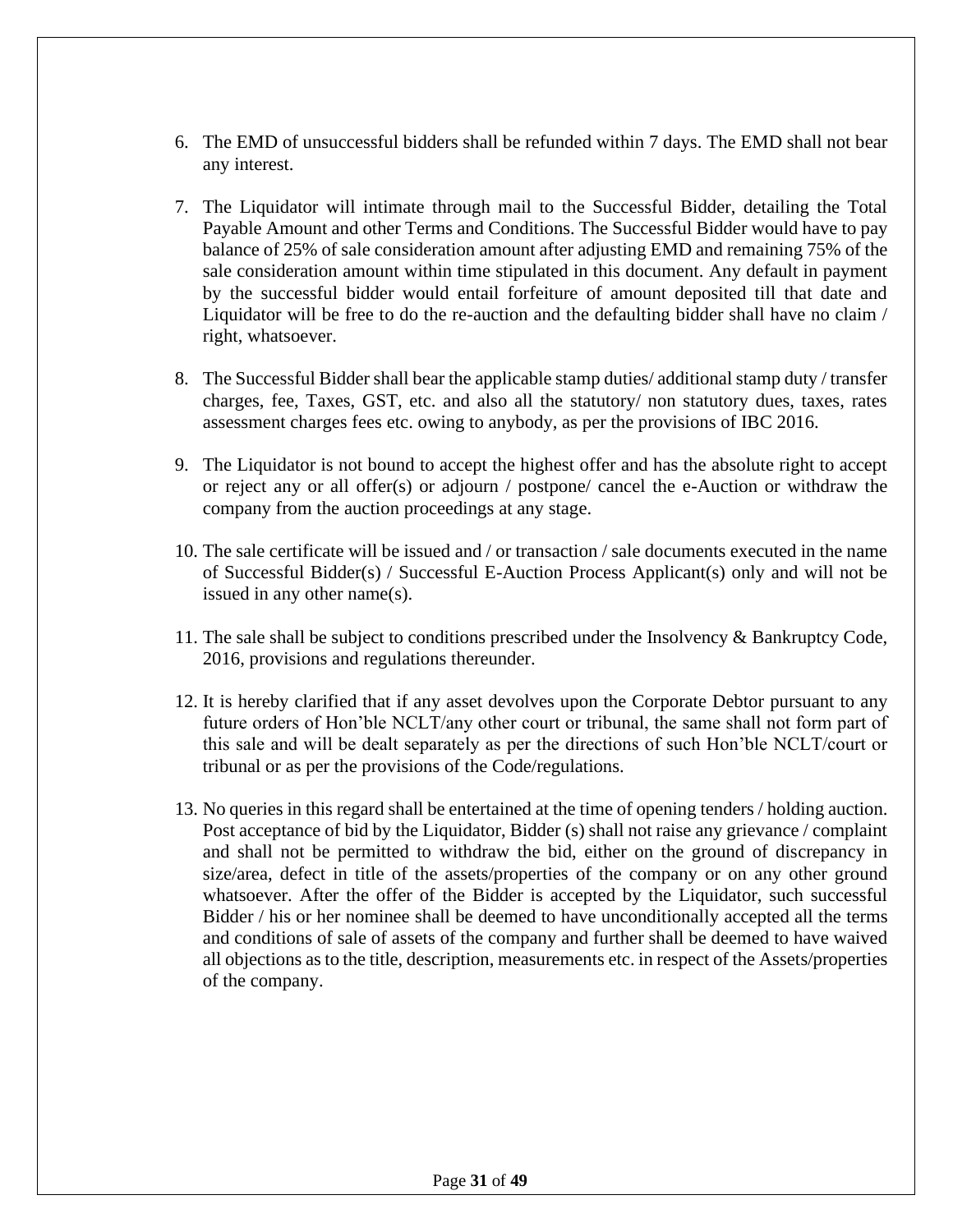- 14. The tenderers/bidders/offerors should carry out their due diligence and satisfy themselves on the title, ownership, and statutory approvals etc. of the assets/properties of the company before participating in the auction. Liquidator shall not be liable for any dues /charges including outstanding water/service charges, transfer fees, contribution to the building repair fund, electricity dues, dues / arrears of the Municipal Corporation / local authority / Society / Builder, land & development office dues, statutory dues, taxes and / or dues of any other nature, if any. The Liquidator does not undertake any responsibility to procure any permission / license etc. in respect of assets of the company offered for sale.
- 15. The Sale Certificate will not be issued subject to the operation of any stay/ injunction/restraint order passed by the Hon'ble NCLT/NCLAT/High Court/Supreme Court or any other Court/Tribunal against the issue of Sale Certificate/confirmation of sale.
- 16. The possession will not be handed over to the Successful Bidder pending operation of any stay/ injunction/restraint order passed by Hon'ble NCLT/NCLAT/High Court/Supreme Court or any other Court/Tribunal.
- 17. Liquidator may, in its sole discretion, decide to waive / amend/modify/delete any condition under the terms of auction.
- 18. In case of any discrepancy between the publication of sale notice in English & vernacular newspaper, then in such case the English newspaper will supersede the vernacular newspaper and it shall be considered as the final copy, thus removing the ambiguity.
- 19. The decision of the Liquidator on declaration of Successful Bidder shall be final and binding on all the Bidders.
- 20. The broad list of assets/properties etc. of the company provided here with the bid document or otherwise uploaded on the respective websites has been fetched from the records of the corporate debtor and is only an indicative list to give a brief idea about the items owned by the company. The liquidator, however, neither guarantee the accuracy or completeness of the list nor confirm the availability of the individual items at the sites of the company. The sale of assets of the company shall be on "*As Is Where Is, As Is What Is, Whatever There Is And Without Recourse Basis*" and the prospective bidders are cautioned to exercise their own diligence in respect of the quantity, quality, completeness, condition, usefulness, availability, and any other related aspects. For this the prospective bidders can conduct physical visit of premises/units of the company. The liquidator shall not be responsible for any shortcomings/shortfall or any other consequences arising out of the sale.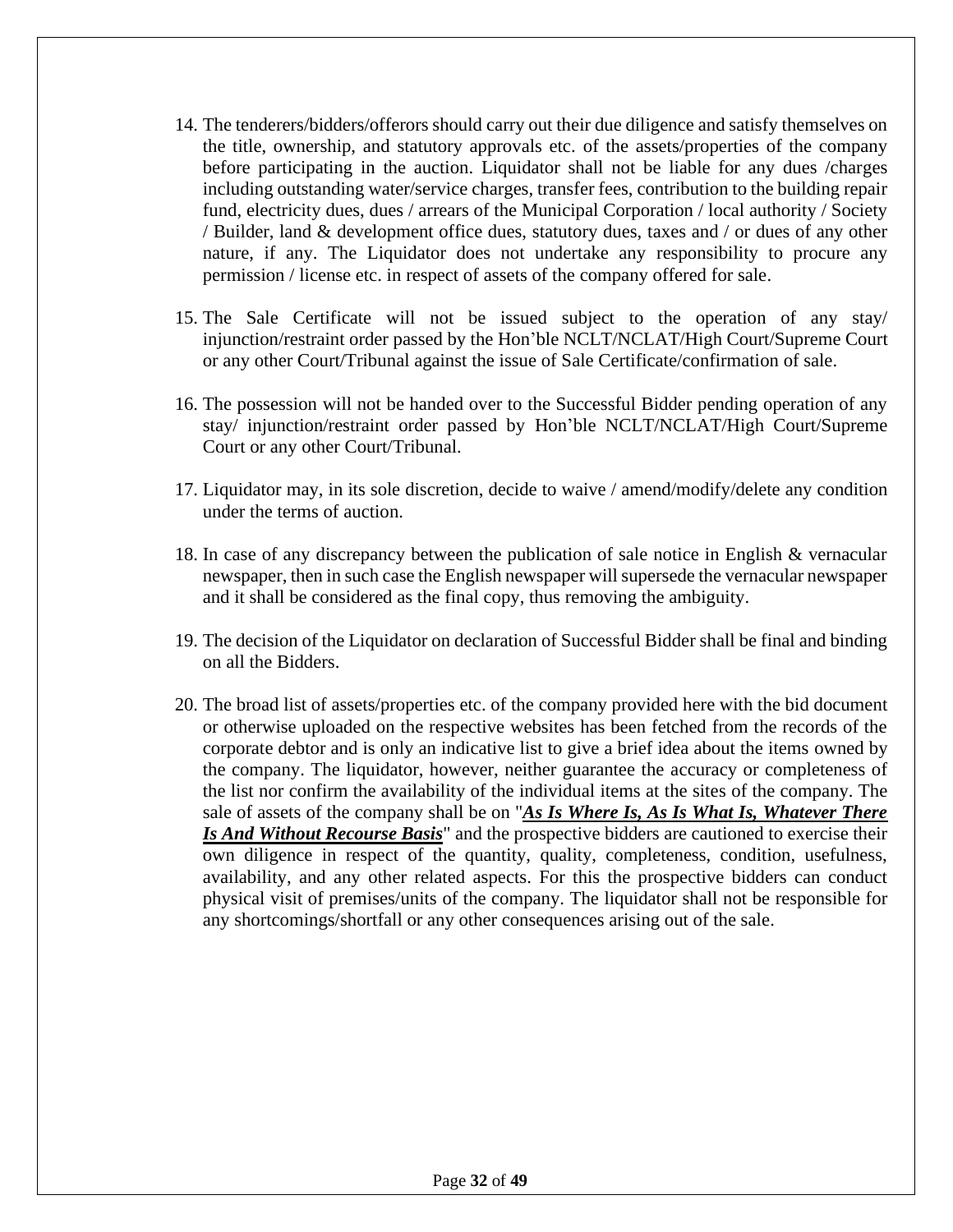Date: 06.04.2022 Place: New Delhi

Sd/-

 Chanchal Dua Mobile - 9958990842 Liquidator- KK Milk Fresh India Limited IBBI Reg. No.: IBBI/IPA-003/IP-N00083/2017-2018/10821 Regd. Address & Email ID: 5/36, First Floor, Ramesh Nagar, New Delhi – 110015; chanchalduaco@gmail.com Correspondence Address & E-mail ID: 409, Ansal Bhawan, 16, Kasturba Gandhi Marg, New Delhi -110001 Tel : 011 - 45101111, E Mail: [Insolvency@arck.in](mailto:Insolvency@arck.in)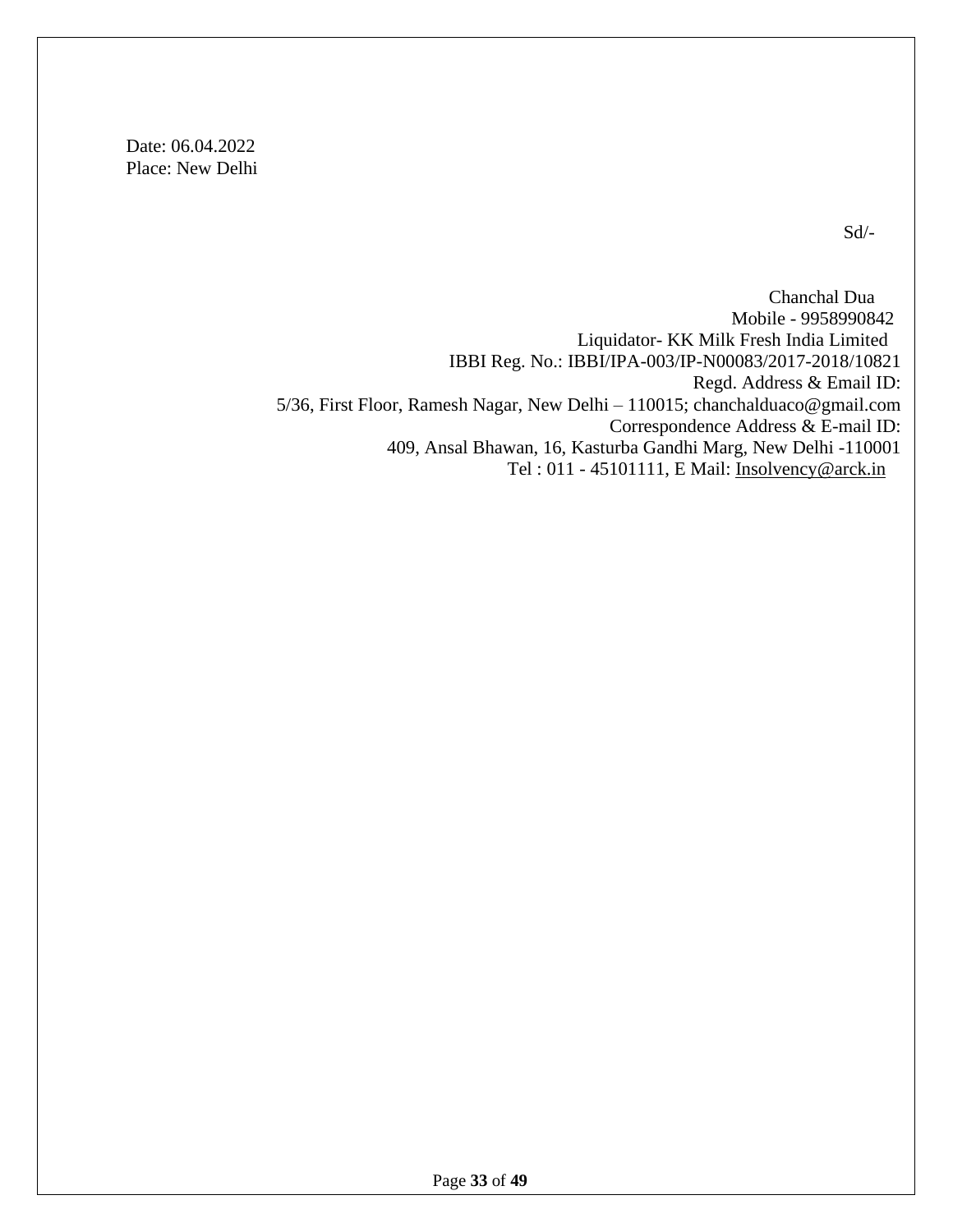### **Format A**

## **EARNEST MONEY AMOUNT PAYMENT BY AN ASSOCIATE/ASSOCIATE COMPANY**

To

Mr. Chanchal Dua - Liquidator — M/s KK Milk Fresh India Limited Correspondence Address: ARCK Resolution Professionals LLP, 409, Ansal Bhawan, 16 K.G. Marg, Connaught Place, New Delhi -110001

[Copy To:]

[Insert name of the Bidder with address]

Dear Sir,

Sub: Payment of the amounts of Earnest Money Deposit on behalf of bidder in relation to the auction of assets of KK Milk Fresh India Limited – in liquidation (the company)

In light of the bid for sale of assets of KK Milk Fresh India Limited -in liquidation submitted by *[Insert name of the Bidder with address]* in accordance with and subject to the provisions of the E-Auction ProcessInformation Document dated 06.04.2022 in relation to the captioned transaction ("**E-Auction Process Information Document**"), issued by the Liquidator, *[Insert name and address of the Associate Company and address of the head office]* hereby declares and confirms it is [an / the] *[Insert relationship of the Associate/Associate Company with the Bidder]* of the Bidder (**"Associate Company"**), and the payment of the Earnest Money amount vide [*Insert mode of payment*] (**"Payment"**) is on behalf of the Bidder. The Associate Company acknowledges that such amounts paid as Earnest Money shall be subject to the terms of the Process Information Document and hereby waives any right to claim any refund or adjustment of the amounts of such Payment except in accordance with the terms of the E-Auction Process InformationDocument.

The Associate Company hereby represents and warrants that payment of amounts on behalf of the Bidder is in compliance with Applicable Law.

Capitalized terms used but not defined in this letter shall have the meanings ascribed to such terms in the E-Auction Process Information Document.

Thank you.

Yours Sincerely,

[Signatures and name of the Authorised Officer of the Associate Company]

Rubber stamp/ seal of Associate Company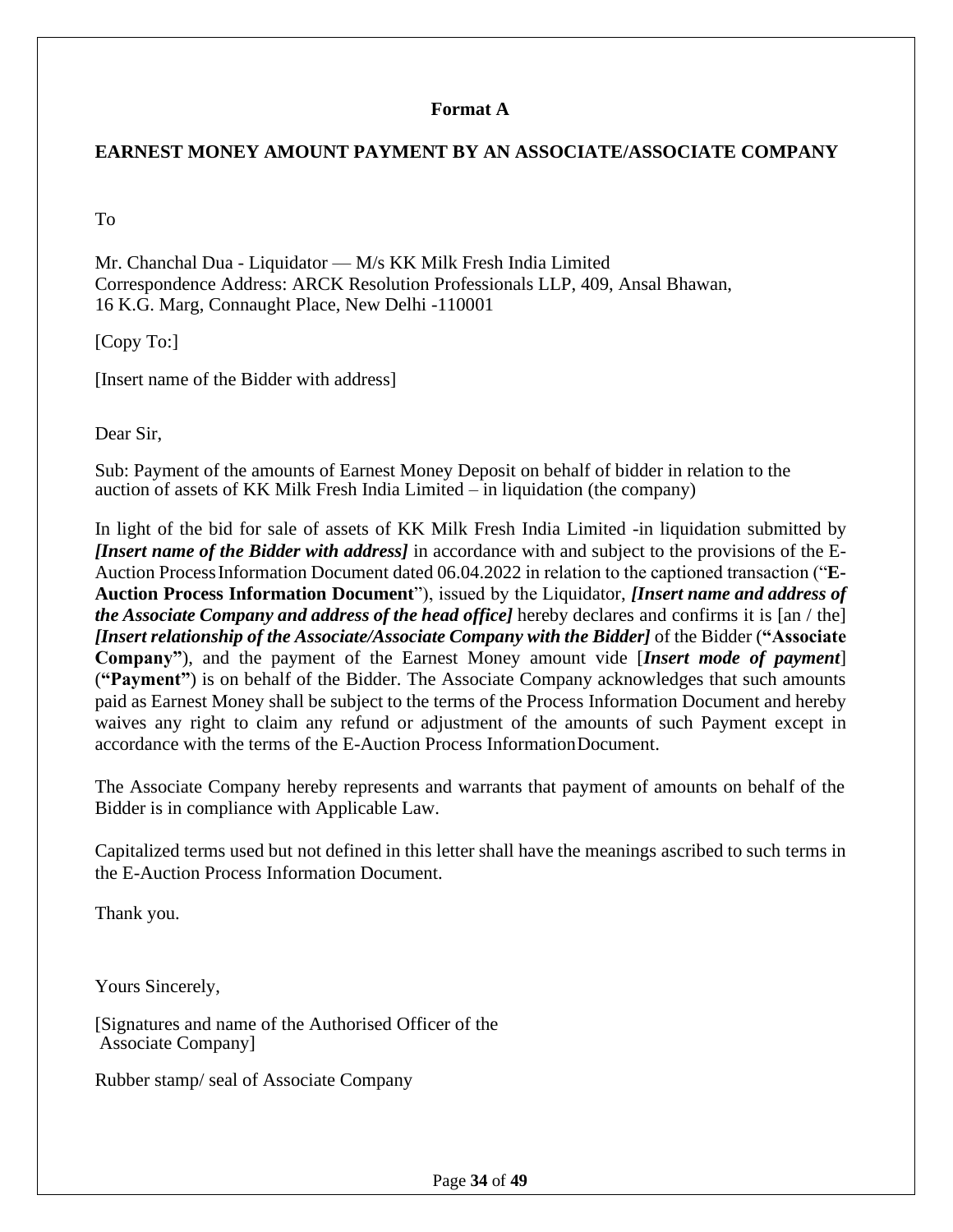## ACKNOWLEDGEMENT

We hereby acknowledge and confirm the statements set out above by the Associate Company.

Yours Sincerely,

[Signatures and name of the Authorised Officer of the bidder]

Rubber stamp/ seal of the Bidder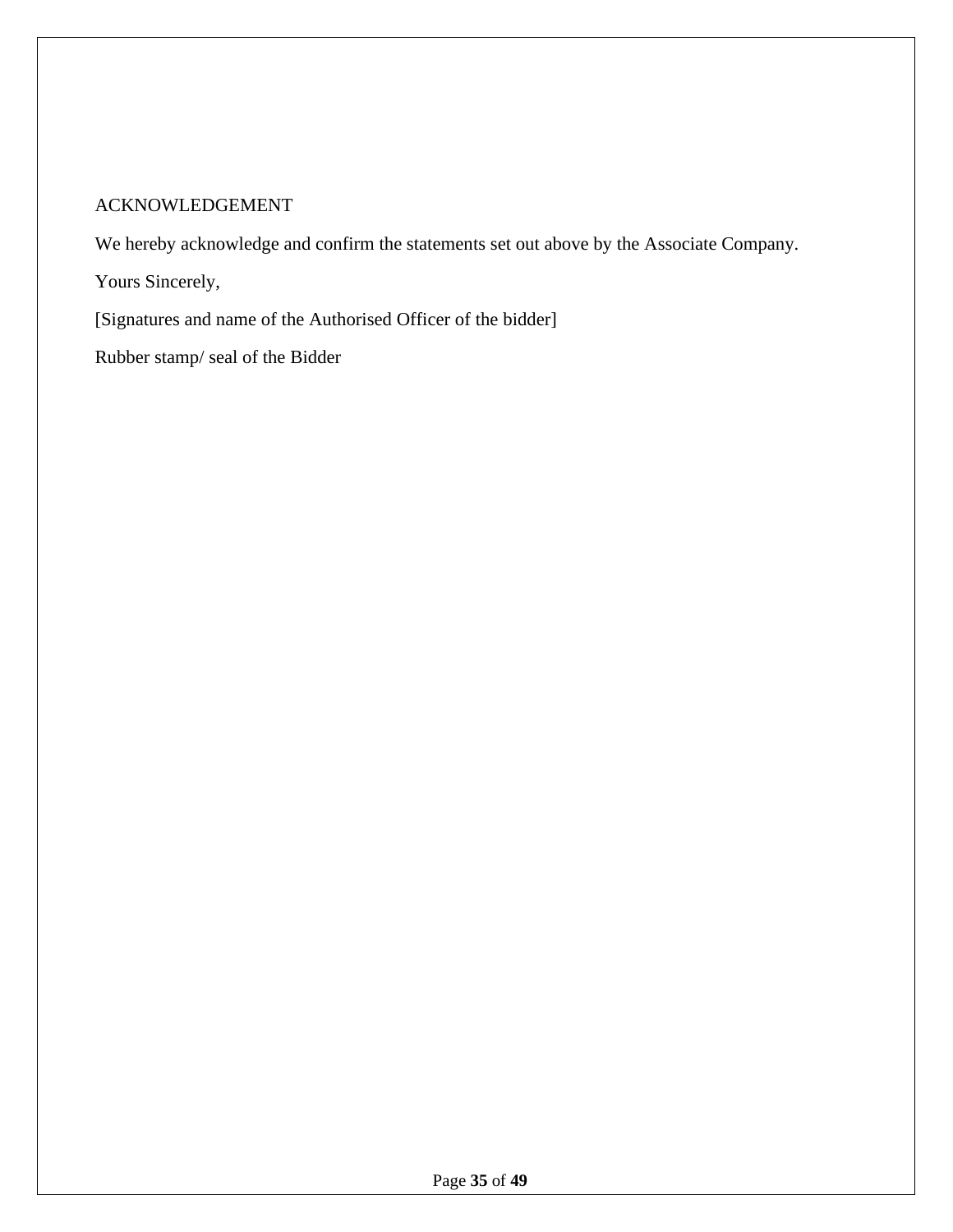#### **ANNEXURE I AFFIDAVIT AND UNDERTAKING**

Date:

To

Mr. Chanchal Dua - Liquidator — M/s KK Milk Fresh India Ltd Correspondence Address: ARCK Resolution Professionals LLP, 409, Ansal Bhawan, 16 K.G. Marg, Connaught Place, New Delhi -110001

Sub: Disclosure and Undertaking on eligibility under section 29A of Insolvency and Bankruptcy Code, 2016

Dear Sir,

A. I/We hereby submit this declaration under Section 29A of the Insolvency and Bankruptcy Code, 2016 ("Code") as inserted by the Insolvency and Bankruptcy Code (Amendment) Act, 2018:

I/We have understood the provisions of section 29A of the Code as inserted by the Insolvency and Bankruptcy Code (Amendment) Ordinance, 2017. I/We confirm that neither **XYZ Limited** nor any person acting jointly with **XYZ Limited** or any person who is a promoter or in the management or control of **XYZ Limited** or any person acting jointly or in concert with **XYZLimited**:

- a) is an undischarged insolvent;
- b) is a willful defaulter in accordance with the guidelines of the Reserve Bank of India issued under the Banking Regulation Act, 1949 (10 of 1949);
- c) at the time of submission of the resolution plan has an account, or an account of a corporate debtor under the management or control of such person or of whom such person is a promoter, classified as non-performing asset in accordance with the guidelines of the Reserve Bank of India issued under the Banking Regulation Act, 1949 (10 of 1949) or the guidelines of a financial sector regulator issued under any other law for the time being in force, and at least a period of one year has lapsed from the date of such classification till the date of commencement of the corporate insolvency resolution process of the corporate debtor:
- d) has been convicted for any offence punishable with imprisonment
	- (i) for two years or more under any Act specified under the Twelfth Schedule;or
	- (ii) for seven years or more under any law for the time being in force:
- e) is disqualified to act as a director under the Companies Act, 2013 (18 of 2013):
- f) is prohibited by the Securities and Exchange Board of India from trading in securities or accessing the securities markets;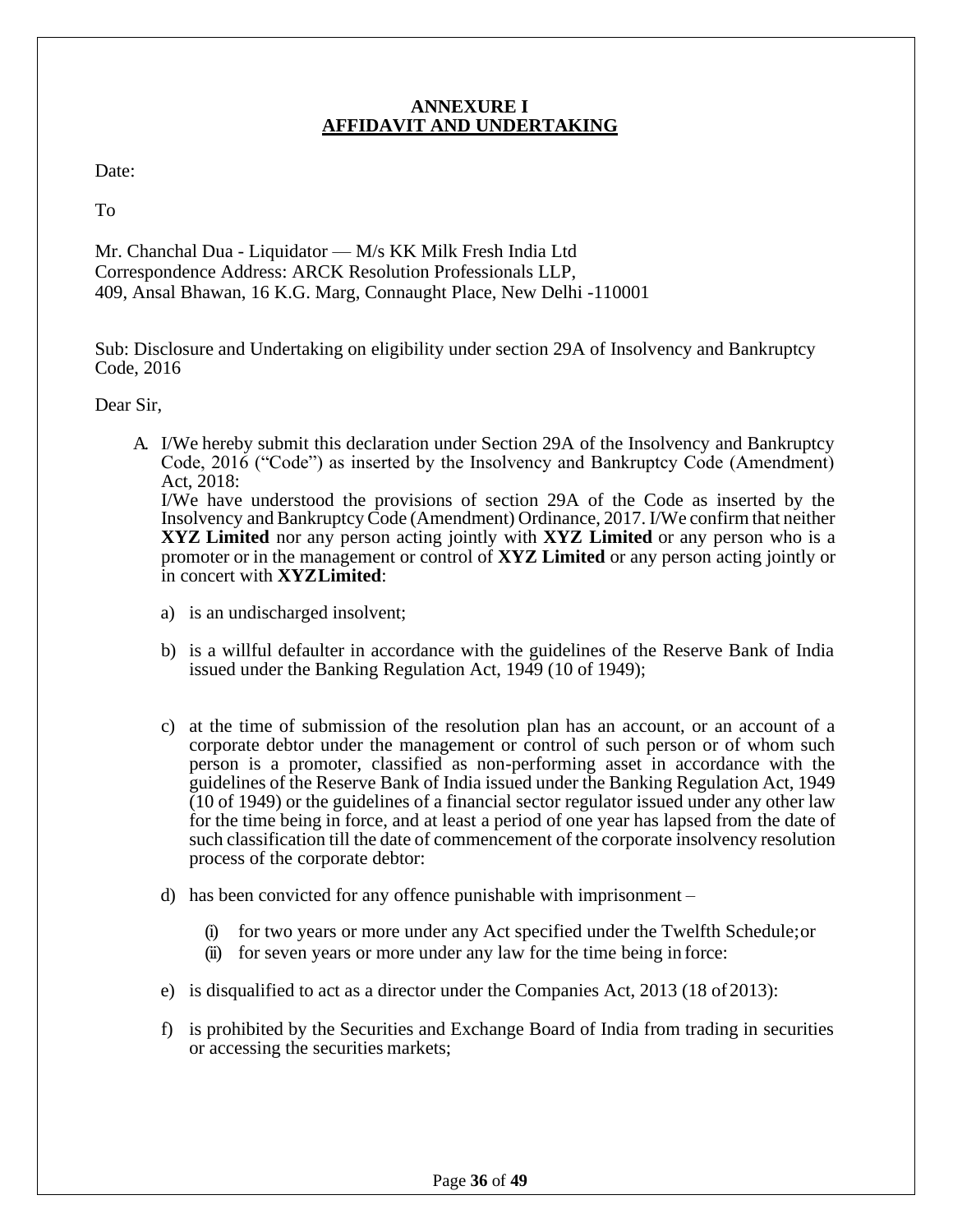- g) has been and/or is a promoter or in the management or control of a corporate debtor in which a preferential transaction, undervalued transaction, extortionate credit transaction or fraudulent transaction has taken place and in respect of which an order has been made by the Adjudicating Authority under this Code:
- h) has executed a guarantee in favour of a creditor in respect of a corporate debtor against which an application for insolvency resolution made by such creditor has been admitted under this Code and such guarantee has been invoked by the creditor and remains unpaid in full or part
- i) is subject to any disability, corresponding to clauses (a) to (h), under any law in a jurisdiction outside India; or
- j) has a connected person not eligible under clauses (a) to (i)
- B. I/We undertake on behalf of **XYZ Limited**, that during the Liquidation Process, no person who would be considered as Connected Person and is not eligible to submit resolution plan under section 29A of Insolvency and Bankruptcy Code, 2016 and the regulation 38 of IBBI (Insolvency Resolution Process of Corporate Persons) regulations, 2016 shall be engaged in the management and control of corporate debtor.
- C. I/We declare and undertake that in case **XYZ Limited** becomes ineligible at any stage during the Corporate Insolvency Resolution Process, it would inform the Resolution Professional forthwith on becoming ineligible.
- D. I/We also undertake that in case **XYZ Limited** becomes ineligible at any time after submission of the EMD, then the refundable EMD would be forfeited and the same would be deposited in the account of KK Milk Fresh India Ltd - In Liquidation.
- E. I/We also further undertake that my winning bid Amount will remain binding unless rejected by the Liquidator.
- F. I/We confirm that the said declaration and disclosure is true and correct.
- G. I/We am/are duly authorized to submit this declaration by virtue of

(DEPONENT)

#### VERIFICATION

I/We, the deponent/s above, do hereby solemnly declare and affirm that the above statement given by me/us is true and correct to the best of my/our knowledge and belief and nothing stated above is false or misrepresentation or misleading.

#### (DEPONENT/S)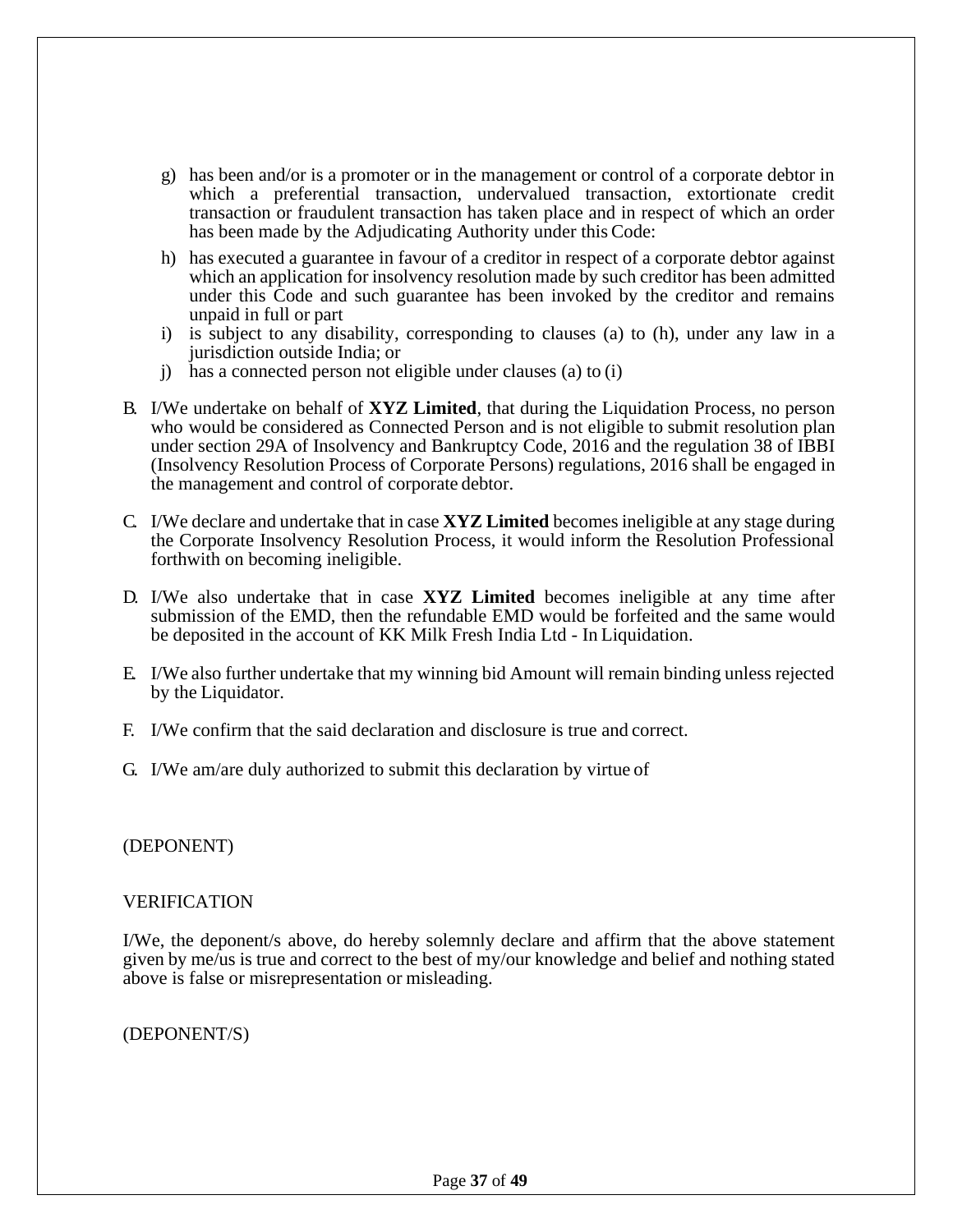#### **ANNEXURE II BID APPLICATION FORM**

Date:

To Mr. Chanchal Dua Liquidator — M/s KK Milk Fresh India Ltd Correspondence Address: ARCK Resolution Professionals LLP, 409, Ansal Bhawan, 16 K.G. Marg, Connaught Place, New Delhi -110001

Dear Sir,

I We am/are desirous in participating in the E-Auction announced by you in the newspaper publication dated ……………. In .....................................................(name of media journal)

#### **Details of Corporate Debtor:**

| Name             | KK Milk Fresh India Limited           |
|------------------|---------------------------------------|
|                  |                                       |
| Account No.      | 135905001603                          |
| <b>Bank Name</b> | <b>ICICI Bank Ltd.</b>                |
| <b>Branch</b>    | G-4,19 Arunachal Building, Barakhamba |
|                  | Road, New Delhi-110001                |
| <b>IFSC</b> Code | ICIC0001359                           |

#### **Details of Bidder/ Bid Price Offered:**

| Name of Bidder         |  |
|------------------------|--|
| Constitution of Bidder |  |
| Contact No.            |  |
| Email ID               |  |
| PAN No.                |  |
| Address                |  |

I/We/M/s.--------------------------- also enclose copies of the required KYC documents. I/We request you to kindly verify the same and arrange with the auction portals for issue of an ID and password for me/us to enable me/us to take part in the E- Auction.

Signature

Date:

Place: STAMP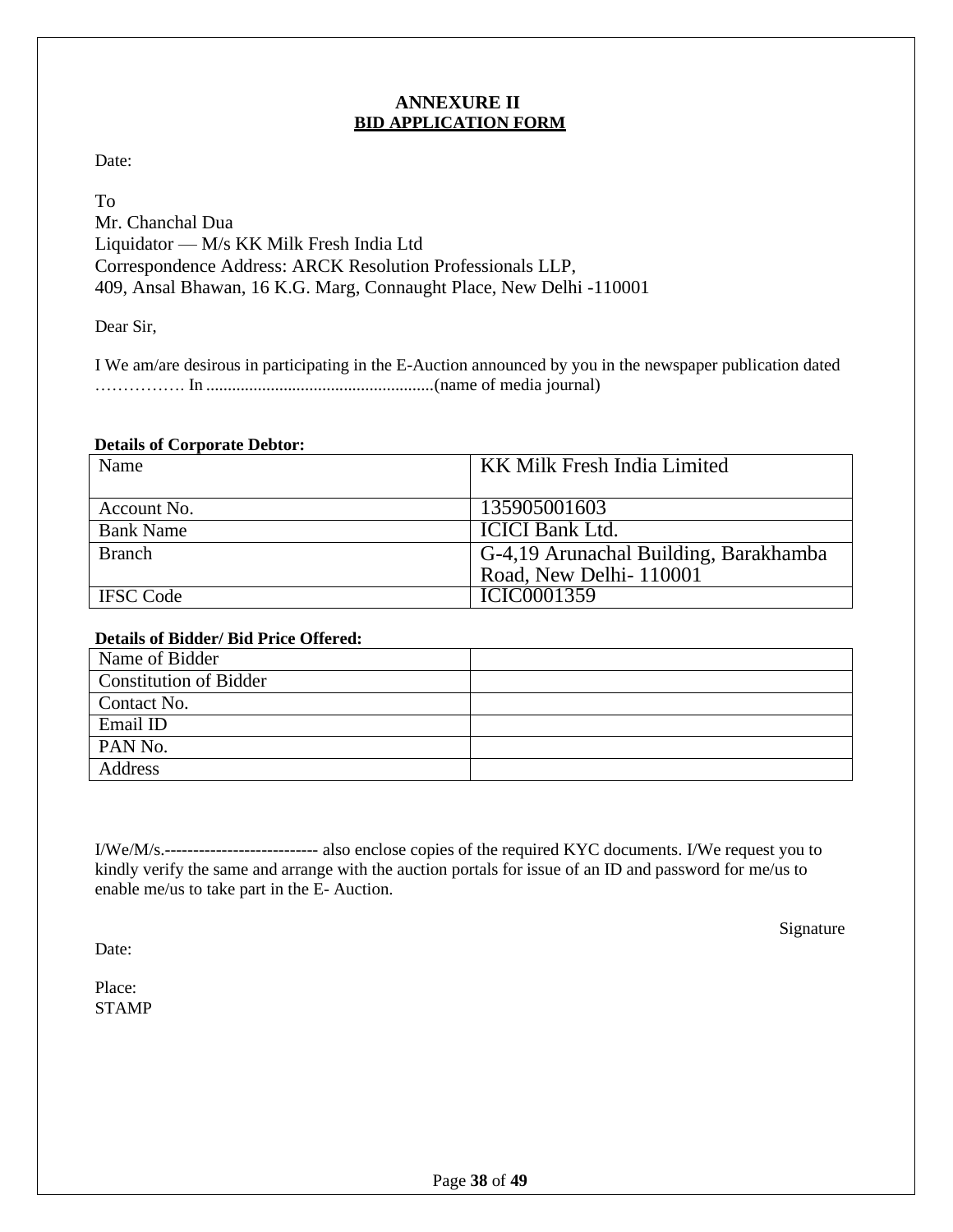#### **ANNEXURE III Declaration by Bidders**

To Mr. Chanchal Dua Liquidator — M/s KK Milk Fresh India Ltd Correspondence Address: ARCK Resolution Professionals LLP, 409, Ansal Bhawan, 16 K.G. Marg, Connaught Place, New Delhi -110001

Dear Sir,

- 1. I / We, the Bidder (s) aforesaid do hereby state that, I / We have read the entire terms and conditions for the sale of assets of company, as specified in the E-Auction Process Information Document ("EPID") dated 06.04.2022 and have understood them fully. I /We, hereby unconditionally agree to confirm with and to be bound by the said terms and conditions and agree to take part in the e-auction process.
- 2. I / We declare that the Earnest Money Deposit (**EMD**) and the deposit towards purchaseprice have been made by me / us as against my/our bid and that the particulars of remittance and all other information given by me/us in the online form is true and correct.
- 3. I / We further understand and agree that if any of the statement / information revealed by me / us is found to be incorrect and / or untrue, the bid submitted by me / us is liable to be cancelled and in such case, the EMD and / or any monies paid by me / us is liable to be forfeited by the Seller ("**Liquidator**") and the Seller will be at liberty to annul the offer made to me/us at any point of time.
- 4. I / We also agree that after my /our offer given in my /our bid for purchase of the assets of company is accepted by the Seller and if,  $I / We$ , fail to accept or act upon the terms and conditions of the sale or am / are not able to complete the transaction within the time limit specified for any reason whatsoever and /or fail to fulfil any / all the terms and conditions of the auction and offer letter, the EMD and other monies paid by me / us along with the online form and thereafter, are liable to be forfeited. In case final sale consideration amount is not paid within timeline, the liquidator shall forfeit EMD.
- 5. I / We understand that the EMD of all Bidders shall be retained by the Liquidator and returned only after the successful conclusion of the sale of assets of the company. I / We, state that I / We, have fully understood the terms and conditions therein and agree to be bound by the same.
- 6. I / We confirm that our participation in the e-auction process, submission of bid or acquisition of the assets of the company, pursuant to the provisions of the E-Auction Process Information Document will not conflict with, or result in breach of, or constitute a default under (i) our constitutional documents; or (ii) any applicable laws; or (iii) any authorization or approval of any government agency or body; or (iv) any judgement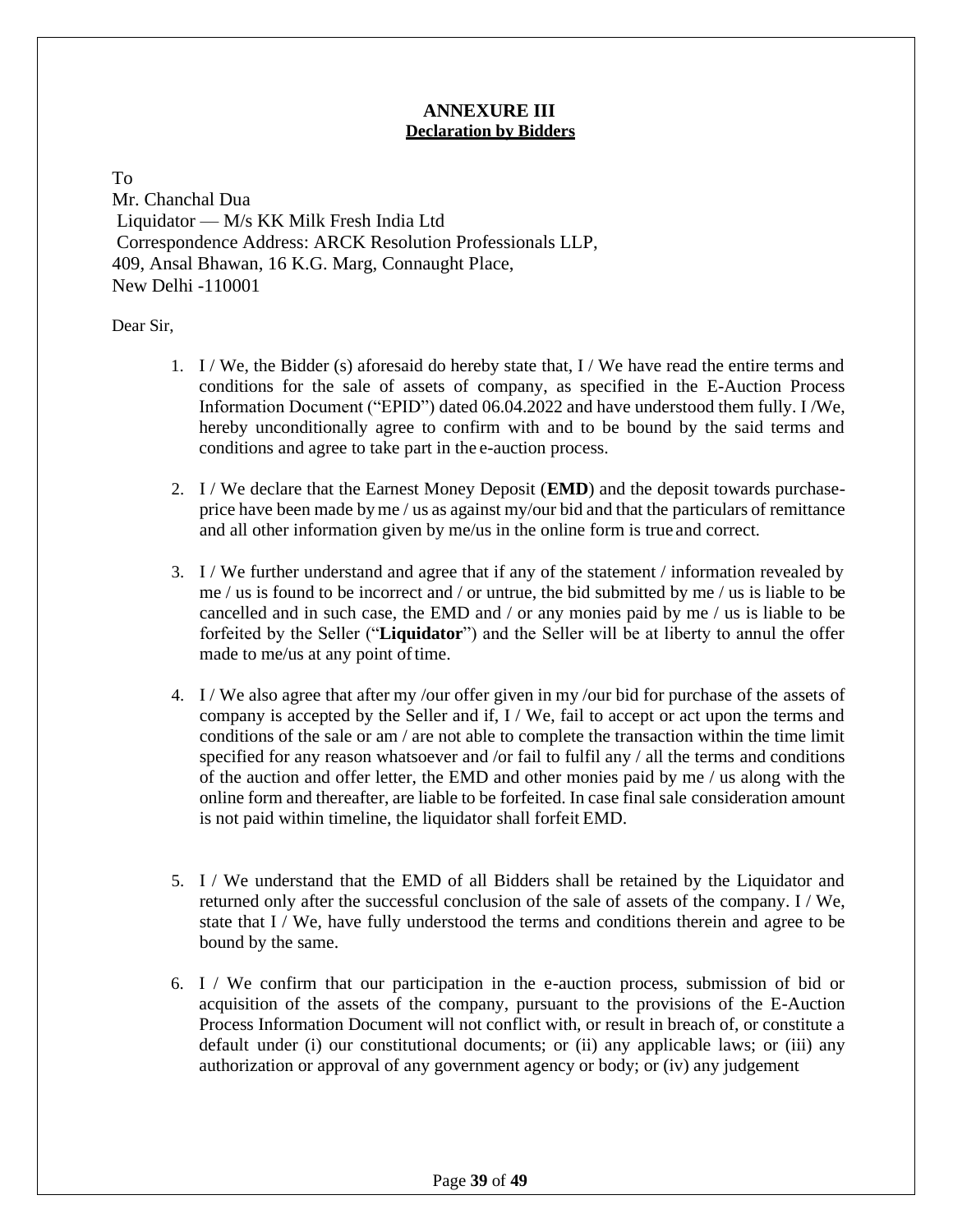order, injunction, decree, or ruling of any court or governmental authority, domestic or foreign binding on me / us; or (v) any agreement to which I am / we are a party or by which I am / We are bound.

- 7. The decision taken by the Liquidator with respect to the selection of the Successful bidder and communicated to me/us shall be binding onme/us.
- 8. I / We also undertake to abide by the additional conditions if announced during the eauction process including any announcement(s) on correction of and / or additions or deletions till the time of auction at auction portal.
- 9. I / We confirm that the Seller and his employees, shall not be liable and responsible in any manner whatsoever for my/our failure to access and bid on the e-auction portaldue to any unforeseen circumstances etc. before or during the auction event.
- 10. I / We hereby confirm that I / we are eligible to purchase the assets of the Company under Section 29A read with Section proviso to Section 35 (1) (f) of the Insolvency and Bankruptcy Code,2016.

(Signature with SEAL)

Name:

Address:

Email: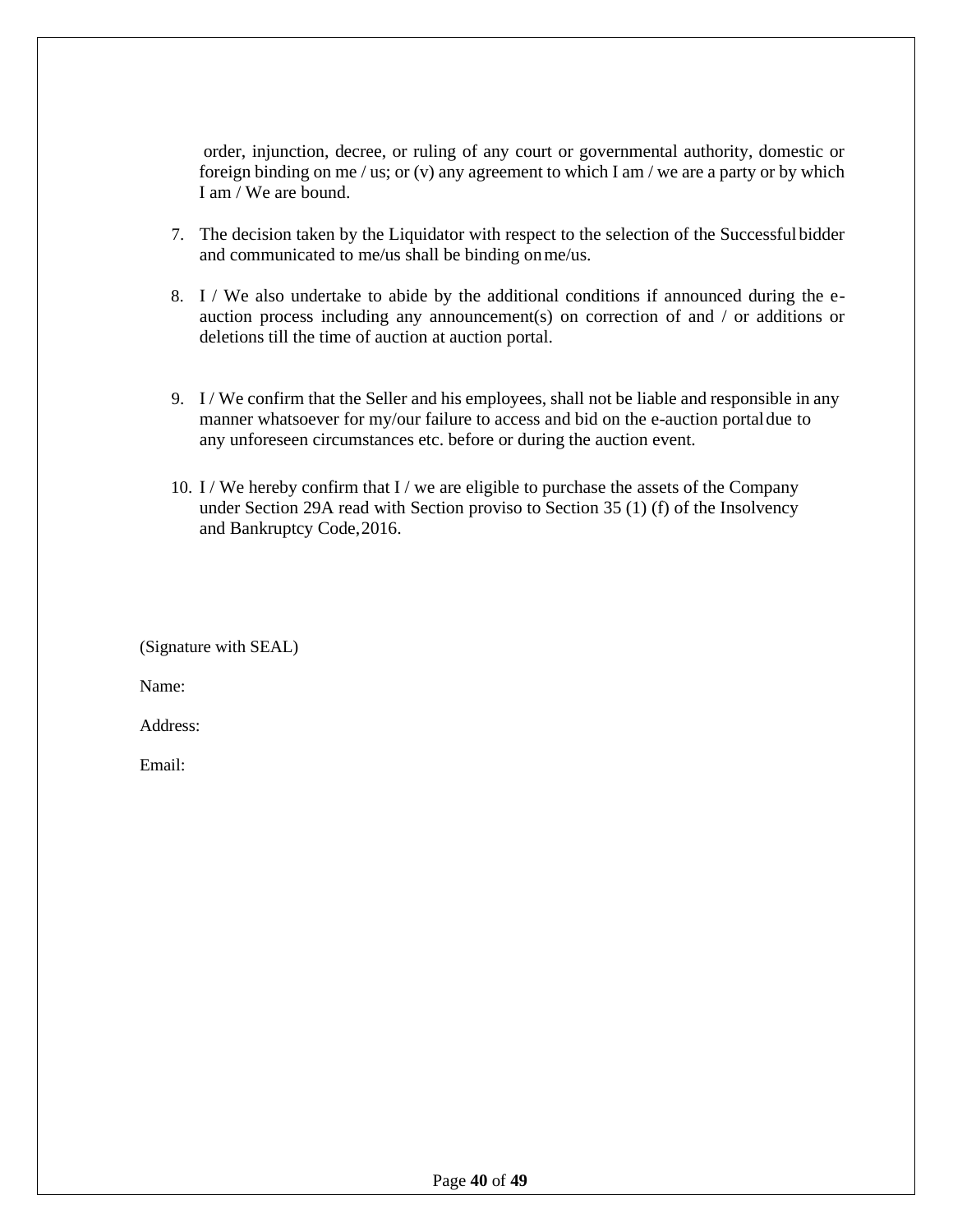#### **ANNEXURE IV Technical Terms & Conditions of E-Auction Sale**

- 1. Intending bidders shall have a valid e-mail ID, valid PAN Card and KYC document to register with the E-Auction Service Provider.
- 2. Intending bidders have to register with the e-auction service provider.
- 3. Only upon verification of the Online Form and confirmation of remittance of EMD will the Eligible Bidders be declared and thereafter, permitted to access the Platform for bidding for the company.
- 4. The Bidder shall be solely responsible for all consequences arising out of the bid submitted by him (including any wrongful bidding) and no complaint/ representation will be entertained in this regard by the Agency/ the Seller. Hence, Bidders are cautioned to be careful to check the bid amount and alter/rectify their bid if required before confirming the bid submitted.
- 5. Bidders should not disclose their User ID as well as password and other material information relating to the bidding to anyone to safeguard its secrecy.
- 6. Bidders are advised to change the password immediately on receipt thereof.
- 7. The Affidavit and Declaration as per the formats set out in *Annexure I and III* must be executed in accordance with applicable law and it must be in issued in accordance with the constitutional documents of the Bidder, if applicable, after obtaining all corporate approvals as may be required. The extract of constitutional documents and certified copies of the corporate approvals must be enclosed with the declaration. In case of Bidder being an individual, the declaration must be personally signed by the Bidder. In case the Bidder is not an individual, the declaration must be signed by a person who is in full time employment of the Bidder and duly authorized to sign the same.
- 8. All the aforementioned documents are required to be uploaded on the portal and the original physical copies thereof shall be provided by the Successful Bidder to the Seller in accordance with the E-Auction Process Information Document.
- 9. All bids placed are legally valid bids and are to be considered as bids from the Bidder himself. Once thebid is placed, the Bidder cannot reduce or withdraw the bid for whatever reason. If done so, the EMD amount shall be forfeited.
- 10.The highest bid on the auction shall supersede all the previous bids of the respective Bidders. The Bidder with the highest offer/ bid does not get any right to demand for acceptance of hisbid.
- 11.After the conclusion of the e-auction for the company, the Successful Bidder shall be informed through a message generated automatically by the portal, of the outcome of the e-auction. A separate Intimation shall also be sent to the Successful Bidder. Date of sending the e-mail will be considered as the date of receipt of the Intimation i.e. Date of Intimation.
- 12.Bidders may encounter certain unforeseen problems such as time lag, heavy traffic, and system/ power failure at the Bidder's end. To avoid losing out on bidding because of above- mentioned reasons, it is advised not to wait for the last moment and it is the responsibility of the bidder to ensure a proper connection to participate in the e-auction process.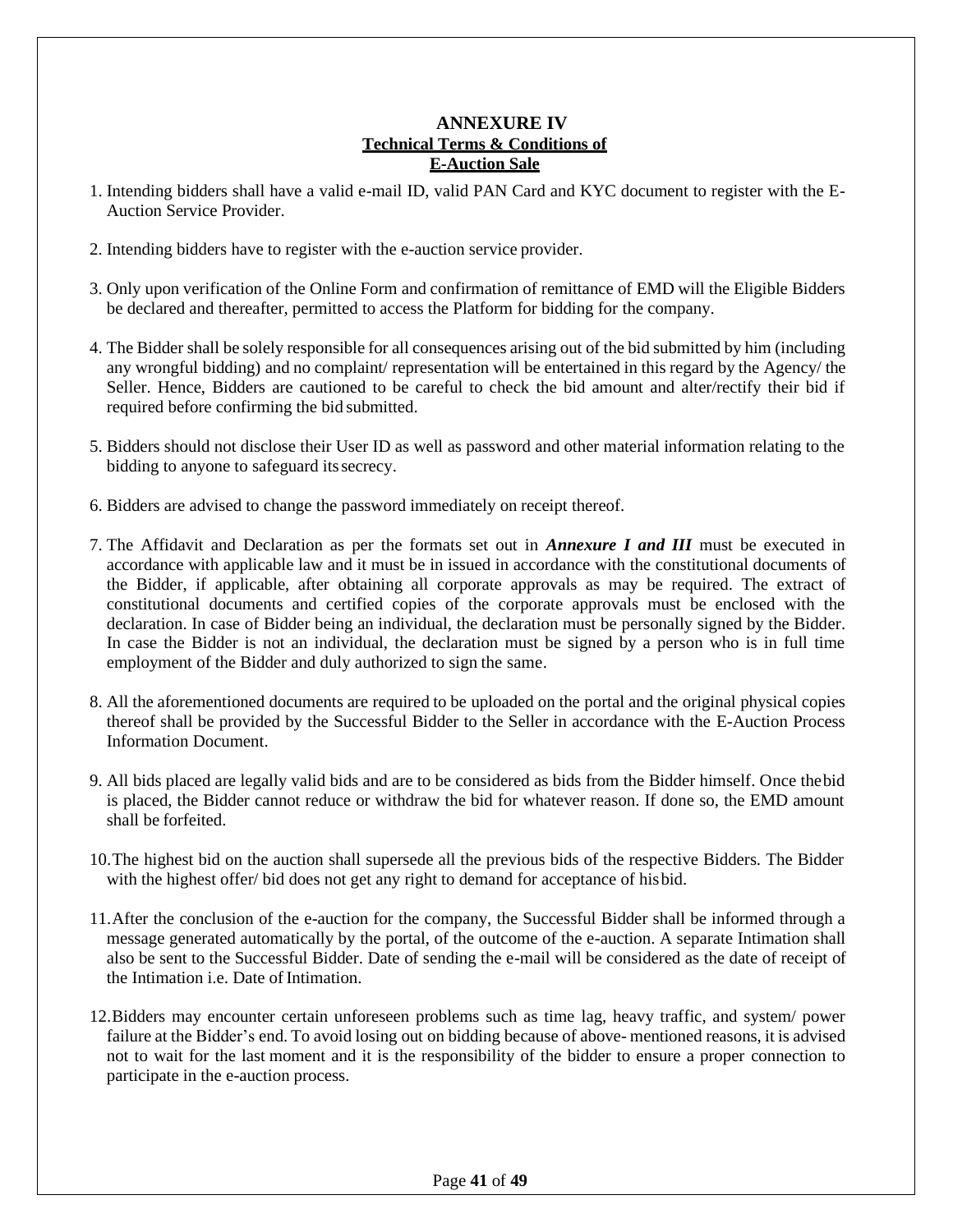# **Annexure V- Background and Assets**

# **Extracts of Balance Sheets**

|                | <b>Particulars</b>               | As at 06th October, 2021<br>(Provisional) | <b>As at March 31,2021</b><br>(Audited) | As at March 31,2020<br>(Audited) |
|----------------|----------------------------------|-------------------------------------------|-----------------------------------------|----------------------------------|
| I.             | <b>Equity and Liabilities</b>    |                                           |                                         |                                  |
| 1)             | <b>Shareholders funds</b>        |                                           |                                         |                                  |
| a)             | <b>Share Capital</b>             | 101,75,22,050                             | time101,75,22,050                       | 101,75,22,050                    |
| b)             | Reserves and Surplus             | $-211, 39, 70, 188$                       | $-205,82,93,743$                        | $-193,77,08,248$                 |
|                | <b>Total</b>                     | $-109,64,48,138$                          | $-104,07,71,693$                        | $-92,01,86,198$                  |
| 2)             | <b>Non-Current Liabilities</b>   |                                           |                                         |                                  |
| a)             | Long Term Borrowings             | 170, 47, 44, 333                          | 170, 47, 44, 333                        | 170, 47, 44, 333                 |
| b)             | Other Long term Liabilities      |                                           |                                         |                                  |
| $\mathbf{c})$  | Long Term Provisions             | 7,88,509                                  | 7,88,509                                | 7,88,509                         |
|                | <b>Total</b>                     | 170,55,32,842                             | 170,55,32,842                           | 170,55,32,842                    |
| 3)             | <b>Current Liabilities</b>       |                                           |                                         |                                  |
| a)             | <b>Short Term Borrowings</b>     | 72, 37, 74, 361                           | 72, 19, 15, 438                         | 71,16,03,000                     |
| b)             | <b>Trade Payables</b>            | 3,16,50,000                               | 3,16,50,000                             | 3,16,50,000                      |
| $\mathbf{c})$  | Other Current Liabilities        | 30,57,85,949                              | 30,43,16,062                            | 30,74,32,417                     |
| d)             | <b>Short Term Provisions</b>     |                                           |                                         |                                  |
|                | <b>Total</b>                     | 106,12,10,310                             | 105,78,81,500                           | 105,06,85,417                    |
|                | <b>Grand Total</b>               | 167,02,95,014                             | 172,26,42,650                           | 183,60,32,061                    |
| Π.             | <b>ASSETS</b>                    |                                           |                                         |                                  |
| $\mathbf{1}$   | Non-Current Assets               |                                           |                                         |                                  |
| a)             | <b>Fixed Assets</b>              |                                           |                                         |                                  |
| i.             | <b>Tangible Assets</b>           | 152, 53, 71, 709                          | 157,69,21,639                           | 168,78,43,145                    |
| ii.            | <b>Intangible Assets</b>         | 28,198                                    | 31,013                                  | 46,293                           |
| iii.           | <b>Capital Work In Progress</b>  |                                           |                                         |                                  |
| e)             | <b>Non-Current Investments</b>   | 2,29,144                                  | 2,29,144                                | 2,29,144                         |
| f              | Deferred Tax Asset (net)         | 3,65,42,955                               | 3,65,42,955                             | 3,65,42,955                      |
| g)             | <b>Other Non-Current Assets</b>  | 4,98,84,393                               | 4,98,84,393                             | 5,65,81,054                      |
|                | <b>Total</b>                     | 161,20,56,399                             | 166, 36, 09, 143                        | 178, 12, 42, 591                 |
| $\overline{2}$ | <b>Current Assets</b>            |                                           |                                         |                                  |
| a)             | Inventories                      |                                           |                                         |                                  |
| b)             | <b>Trade Receivables</b>         |                                           |                                         |                                  |
| $\mathbf{c})$  | Cash and Cash Equivalent         | 62,49,609                                 | 79,89,426                               | 43,09,874                        |
| d)             | Short-Term Loans and<br>Advances |                                           |                                         |                                  |
| e)             | <b>Other Current Assets</b>      | 5,19,89,006                               | 5,10,44,081                             | 5,04,79,596                      |
|                | <b>Total</b>                     | 5,82,38,615                               | 5,90,33,507                             | 5,47,89,470                      |
|                | <b>Grand Total</b>               | 167,02,95,014                             | 172,26,42,650                           | 183,60,32,061                    |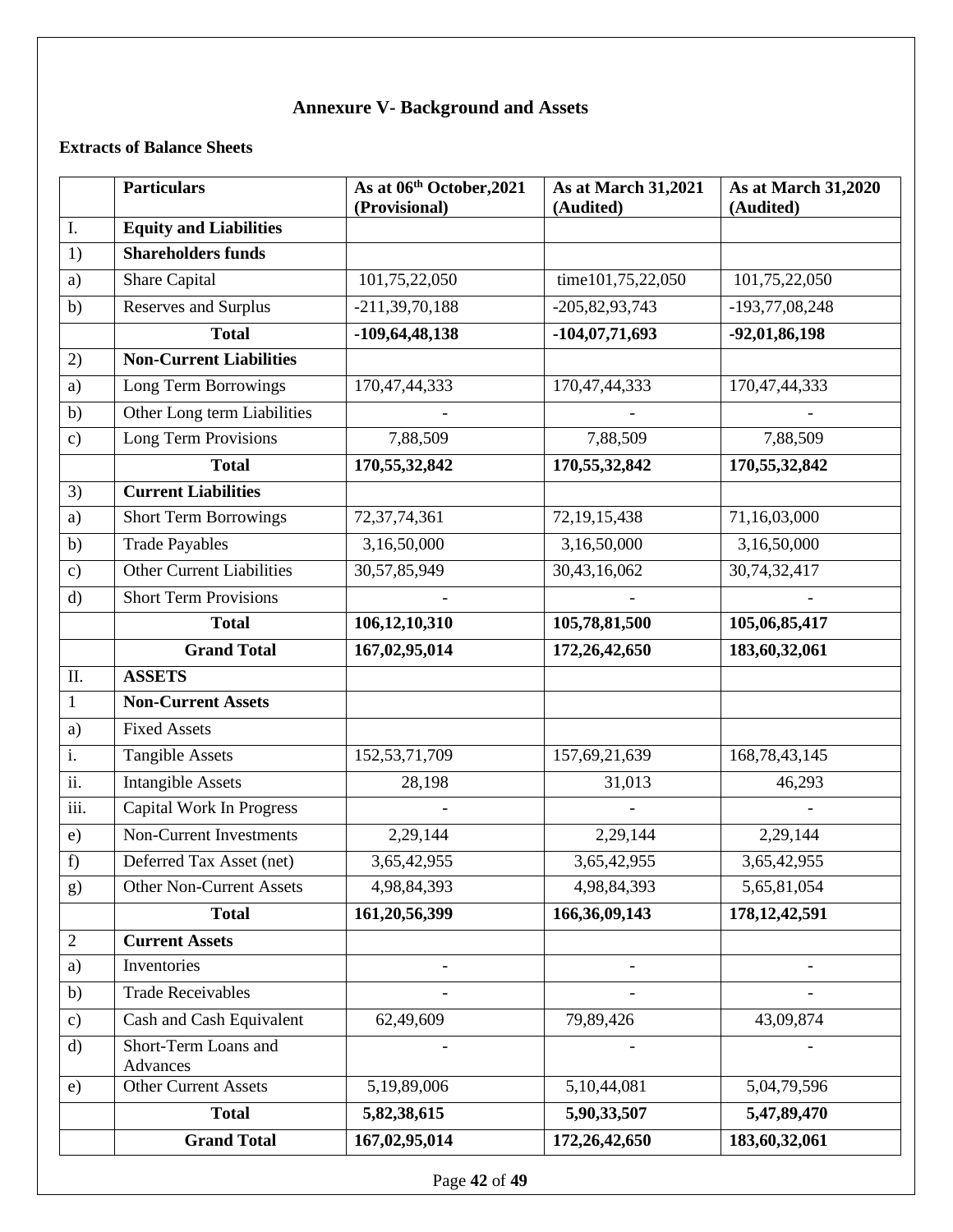## **DETAILS OF LAND PARCELS IN THE NAME OF THE CORPORATE DEBTOR**

## **Lot No. 1 (Comprising of Land, Building and Plant & Machinery):**

Located at Village Kumbhi, Tehsil Akbarpur, Ramabai Nagar (Kanpur Dehat), Uttar Pradesh – 209206, Area Admeasuring 5.76675 hectare. The said asset is a Factory Building and the land area underneath which is in a closed state. Plot No./Survey No. – Khata No 312, 271,107,158,214,344,82,110,24,203,204,242,139,300,322,77,164,254

Gata No.- 592A, 592D,592Mi, 592AA, 592Ka, 592Da, 592 Gha, 592 Jha, 592 Dha, 592 Aa, 593Cha, 592Ba, 592D.

Industrial Building constructed in the year  $2012$  (G+5) having a RCC frame structure. The said land was purchased through various sale deeds within a span of one month in February and March 2011.

#### **Lot No. 2:**

Located at Plot No. B (Subdivision of Plot No. 101), Survey No 250/16, Village-Vadgal, Taluk-Sriperumbudur, Kanchipuram, Tamil Nadu Sale Deed Dated 17th June 2014 Non-Agricultural Land admeasuring Area-600 sq.ft. Open land located in mixed land area with proximity to industrial corridors.

### **Lot No. 3:**

Located at Khasra No- 00313, Gata No 644, Village Ghughuwa, Pargana & Tehsil- Ghatampur, District Kanpur Nagar, Uttar Pradesh - 209208. Sale Deed Dated 31<sup>st</sup> March 2016 Agricultural Land admeasuring 0.2410 hectare

#### **Lot No. 4:**

Located at Khasra No. 12, Village Ainko, Pargana & Tahsil Jalaun, District- Jalaun, Uttar Pradesh -285126. Sale Deed dated 30<sup>th</sup> March 2016 Agricultural Land admeasuring 0.243 hectare (Mutation in the name of Company pending)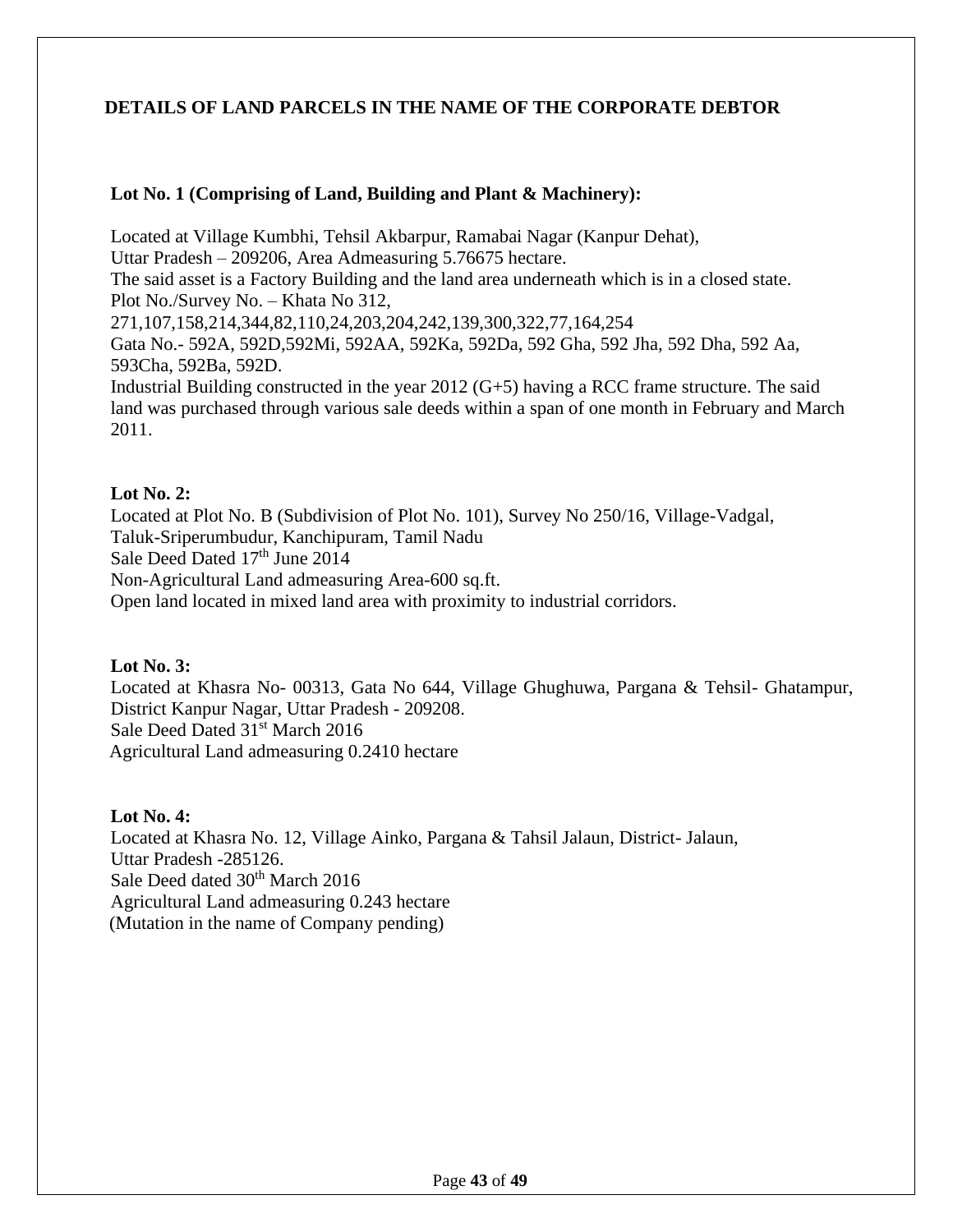#### **PLANT & MACHINERY (PART OF LOT NO. 1)**

|                | <b>S No.</b> Description                                                           | <b>Make</b>                       | Qty.     | Date of<br><b>Installation</b> |
|----------------|------------------------------------------------------------------------------------|-----------------------------------|----------|--------------------------------|
| $\mathbf{A}$   | <b>MILK RECEPTION SECTION</b>                                                      |                                   |          |                                |
| $\mathbf{1}$   | Centrifugal pump set ss body capacity 4KW<br>with ss pipe & fitting                |                                   | 4 nos    | 2015                           |
| $\overline{2}$ | Milk transfer pump capacity 30000 L/hr<br>Motor 4 KW with ss type pipe $&$ fitting |                                   | 3 nos    | 2015                           |
| 3              | Duplex inline filter capacity 40000 L/hrwith<br>ss type pipe & fitting             |                                   | 4 nos    | 2015                           |
| $\overline{4}$ | Milk chillar (plate type) capacity 20000L/hr<br>with ss type pipe $&$ fitting      |                                   | 1 no     | 2015                           |
| 5              | Raw milk storage tank capacity 100 KL<br>with all accessories                      |                                   | 3 nos    | 2015                           |
| 6              | Fresh water tank with pipe fitting                                                 | Jaggannath Techno                 | 1 no     | 2015                           |
| $\overline{7}$ | Warm water tank with pipe & fitting                                                | Jaggannath Techno                 | 1 no     | 2015                           |
| 8              | Castic acid tank 2% with pipe & fitting                                            | <b>JaggannathTechno</b>           | 1 no     | 2015                           |
| 9              | Nitric acid tank $1.5\%$ - 1.8% with pipe &<br>fitting                             | Jaggannath Techno                 | 1 no     | 2015                           |
| $\bf{B}$       | <b>MILK PROCESSING SECTION</b>                                                     |                                   |          |                                |
| 10             | Curd Incubation Tank with all                                                      |                                   | $03$ nos | 2015                           |
|                | pipe, fitting & accessories                                                        |                                   |          |                                |
| 11             | MILK PASTRISATION MODULE CAP 10<br><b>KLHR</b>                                     | <b>FOOD ANDBIO</b><br><b>TECH</b> | 02 NOS   | 2015                           |
| 12             | MILK STORAGE Tank Capacity 100KL                                                   |                                   | 9nos     | 2015                           |
| 13             | Chiller Capacity 30,000 L/hr (plate type)                                          | Tetra pack                        | 2 no     | 2015                           |
| 14             | Chiller Capacity 11,000 L/hr (plate type)                                          | Tetra pack                        | 1 nos    | 2015                           |
| 15             | Chiller Capacity 10,000 L/hr (plate type)                                          | Tetra pack                        | $2$ nos  | 2015                           |
| 16             | Chiller Capacity 5,000 L/hr (plate type)                                           | Tetra pack                        | 1 no     | 2015                           |
| 17             | Chiller Capacity 1.39 L/sec (5,000 L/hr)<br>(plate type)                           | Tetra pack                        | 1 nos    | 2015                           |
| 18             | Paneer VAT                                                                         |                                   | 3 no     | 2015                           |
| 19             | MILK PASTEURISATION MODULE CAP<br>30KL/HR                                          | FOOD ANDBIO<br><b>TECH</b>        | 2 Nos.   | 2015                           |
| 20             | CREAM PASTEURISATION PLC<br>MODULECAP 5KL/HR                                       | <b>FOOD ANDBIO</b><br><b>TECH</b> | 2 Nos.   | 2015                           |
|                |                                                                                    |                                   |          |                                |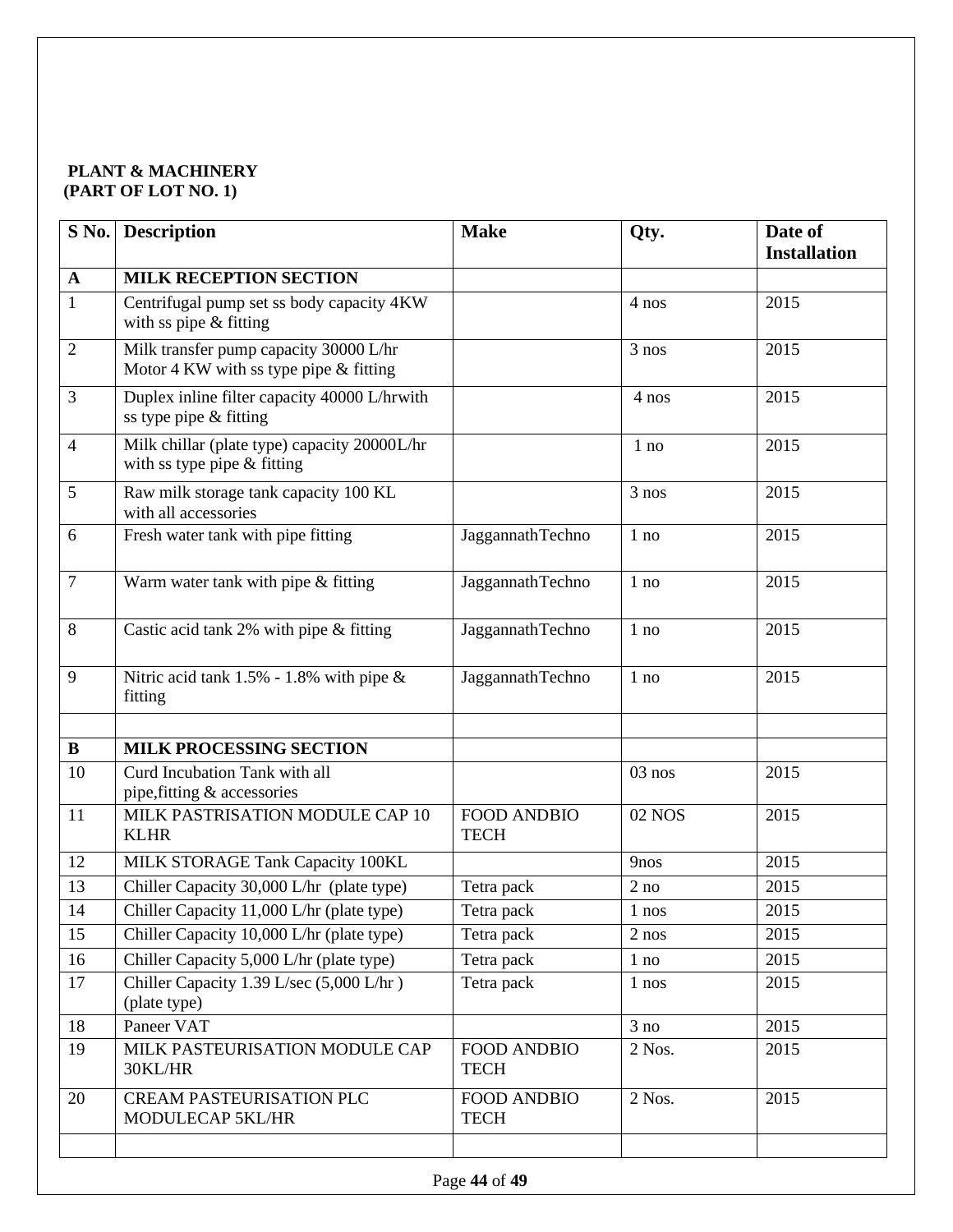| $\mathbf C$  | <b>BUTTER SECTION</b>                                                             |                                                         |         |      |
|--------------|-----------------------------------------------------------------------------------|---------------------------------------------------------|---------|------|
| 21           | Blast Chiller (Small) in Butter Cold Room                                         | Dorin                                                   | 6 nos   | 2015 |
| 22           | Blast Chiller (Medium) in Butter cold                                             | Dorin                                                   | 1 no    | 2015 |
|              | room                                                                              |                                                         |         |      |
| 23           | Blast Chiller (Big) in Butter Cold Room                                           | Dorin                                                   | $2$ nos | 2015 |
| 24           | Conveyor in butter section                                                        |                                                         | 1 no    | 2015 |
| 25           | Butter melting tank                                                               |                                                         | 3 nos   | 2015 |
| 26           | Butter storage tank 15KL                                                          |                                                         | $2$ nos | 2015 |
| 27           | <b>Butter Mixer</b>                                                               |                                                         | $2$ nos | 2015 |
| 28           | Butter trolly 500 Kg                                                              |                                                         | 3 nos   | 2015 |
| 29           | Butter melting vat capacity 1000 Kg                                               |                                                         | 1 no    | 2015 |
| 30           | Butter silo (small)                                                               |                                                         | 1 no    | 2015 |
| 31           | Butter silo (big) with support material                                           |                                                         | 1 lot   | 2015 |
| 32           | Butter chillar (plate type) capacity 20000<br>L/hr                                |                                                         | 1 no    | 2015 |
| 33           | Butter chillar (plate type) capacity 5000<br>L/hr                                 |                                                         | 1 no    | 2015 |
| 34           | Butter melting system capacity 3 KL/hr<br>balace tank & CIP ancilliaries pig tank |                                                         | 1 no    | 2015 |
| 35           | Butter making machine with allaccessories                                         | Westfalia<br>continuous                                 | 1 no    | 2015 |
| 36           | Butter poly pack machine                                                          |                                                         | 1 no    | 2015 |
| $\mathbf{D}$ | <b>GHEE SECTION</b>                                                               |                                                         |         |      |
| 37           | Ghee storage tank 15KL                                                            |                                                         | 3 nos   | 2015 |
| 38           | <b>GHEE BOILER CAP 3KL</b>                                                        |                                                         | 04 NOS  | 2015 |
| 39           | Butter steering tank                                                              |                                                         | 4 nos   | 2015 |
| 40           | Water chillar capacity 2000 L/hr                                                  | Tetra pack                                              | 1 no    | 2015 |
| 41           | Electric pannel                                                                   |                                                         | 1 no    | 2015 |
| 42           | R M C Packing machine                                                             |                                                         | 1 no    | 2015 |
| 43           | Blast Chiller (Medium) in Ghee Cold<br>Storage room                               |                                                         | $5$ nos | 2015 |
| 44           | Ghee Conveyor                                                                     |                                                         | 1 no    | 2015 |
| 45           | Cap sealing Machine                                                               | <b>ASHOK</b>                                            | 1 no    | 2015 |
| 46           | <b>GHEE CLARIFIER BALANCE TANK CAP</b><br><b>500 LTR</b>                          |                                                         | 03 NOS  | 2015 |
| 47           | GHEE SETTLING TANK CAP 4KL                                                        | <b>FOOD AND BIO</b><br>TECH <sub>02</sub><br><b>NOS</b> | 04 NOS  | 2015 |
| E            | <b>FIVE EFFECTS FALLING</b><br><b>EVAPORATION</b><br><b>PLANT</b>                 |                                                         | LOT     | 2015 |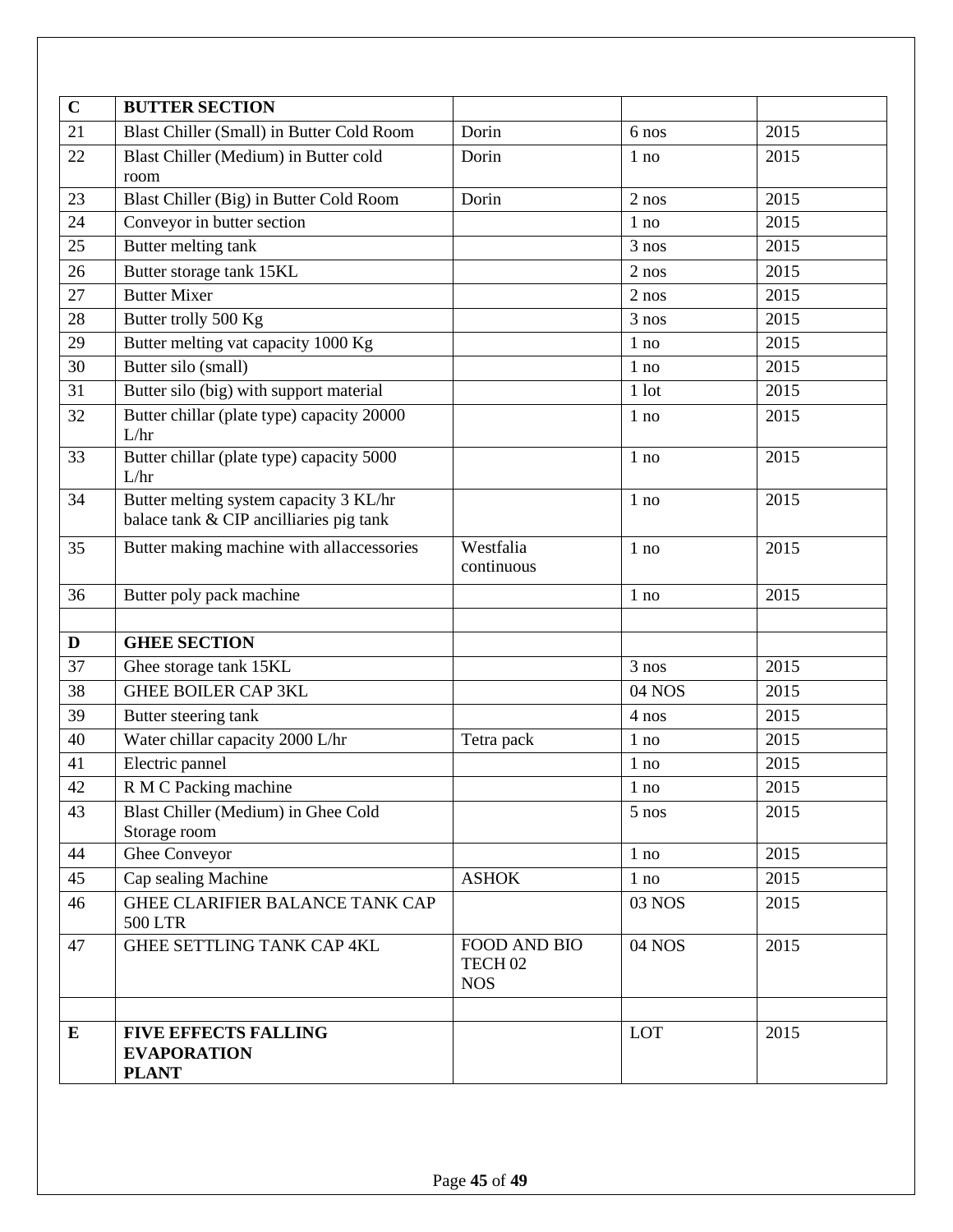| 48           | Concentrate Preheater, Lecithingation<br>System, Concentration Tank, Calandries,<br>Vapour Separator, Conveyor, Panel, Product<br>Transfer Pump, Flow plate, Direct contact<br>regenerative heater cumfresh vessel (2<br>Stage), Steam filters, Steam cullinary, Milk<br>Pressurizer, Low Thermophilic heater ,etc.                                                    |         |      |
|--------------|------------------------------------------------------------------------------------------------------------------------------------------------------------------------------------------------------------------------------------------------------------------------------------------------------------------------------------------------------------------------|---------|------|
| $\mathbf{F}$ | <b>3 STAGE SPRAY DRYING PLANT</b>                                                                                                                                                                                                                                                                                                                                      | LOT     | 2015 |
| 49           | Multi stage drying chamber with insulation,<br>product duct, rotary valve, Blow through<br>valve, integrated fluid bed, diverter valve,<br>powder shifter with vibratory motor, air<br>disperser, steam air heater, cyclone, feed<br>concentrate<br>tank,<br>pipe<br>fittings,<br>electromagnetic<br>hammer<br>chamber,<br>on<br>electronic hammer for<br>Cyclone etc. |         |      |
| G            | <b>LAB NEAR MILK RECEPTION</b>                                                                                                                                                                                                                                                                                                                                         |         |      |
| 50           | HP make printer                                                                                                                                                                                                                                                                                                                                                        | 1 no    | 2015 |
| 51           | Fractional distillation apparatus                                                                                                                                                                                                                                                                                                                                      | 1 no    | 2015 |
| 52           | Laminor flow apparatus                                                                                                                                                                                                                                                                                                                                                 | 1 no    | 2015 |
| 53           | CPU                                                                                                                                                                                                                                                                                                                                                                    | 1 no    | 2015 |
| 54           | Working table                                                                                                                                                                                                                                                                                                                                                          | 1 lot   | 2015 |
|              |                                                                                                                                                                                                                                                                                                                                                                        |         |      |
| H            | PRODUCT LAB EQUIPMENT                                                                                                                                                                                                                                                                                                                                                  |         |      |
| 55           | Digital Oven                                                                                                                                                                                                                                                                                                                                                           | 1 no    | 2015 |
| 56           | Oven Universal                                                                                                                                                                                                                                                                                                                                                         | 2 nos   |      |
| 57           | Incubator                                                                                                                                                                                                                                                                                                                                                              | 4 nos   |      |
| 58           | Microscope                                                                                                                                                                                                                                                                                                                                                             | 1 no    |      |
| 59           | Auto Clave                                                                                                                                                                                                                                                                                                                                                             | 2 nos   |      |
| 60           | Water Bath                                                                                                                                                                                                                                                                                                                                                             | 3 nos   |      |
| 61           | Serological Water Bath                                                                                                                                                                                                                                                                                                                                                 | 1 no    |      |
| 62           | <b>Brusting Strength Tester</b>                                                                                                                                                                                                                                                                                                                                        | 1 no    |      |
| 63           | Modular furniture with fume hood                                                                                                                                                                                                                                                                                                                                       | $1$ lot | 2015 |
| $\mathbf I$  | <b>IMPORTED MACHINES</b>                                                                                                                                                                                                                                                                                                                                               |         |      |
| 64           | Pouch Filling Machine in Container<br><b>NEAR BOILER</b>                                                                                                                                                                                                                                                                                                               | 1 no    | 2015 |
| 65           | Fina Packing Machine Near Insulator<br>Room                                                                                                                                                                                                                                                                                                                            | 1 no    | 2015 |
| 66           | <b>Combinator Machine Near Insulator</b><br>Room                                                                                                                                                                                                                                                                                                                       | 1 no    | 2015 |
| 67           | Packing Machine Near Insulator Room                                                                                                                                                                                                                                                                                                                                    | 1 no    | 2015 |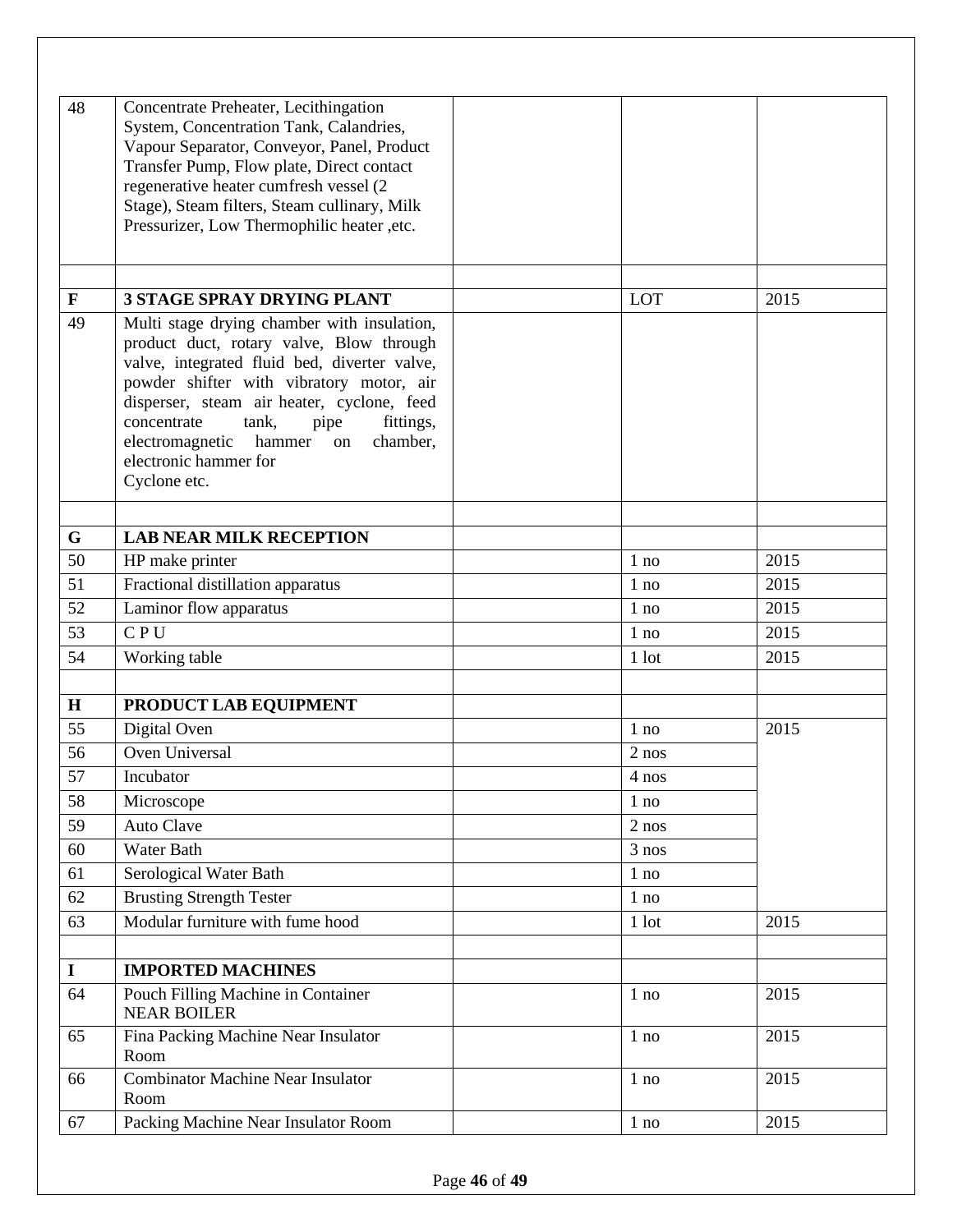| 68            | Nano filteration plant with spare parts<br>(un-installed)                                  |                                | 01 SET           | 2015 |
|---------------|--------------------------------------------------------------------------------------------|--------------------------------|------------------|------|
| 69            | HOMONIZER HVA MODEL NO MC-18<br>(IN MILK PROCESSING)                                       | <b>GAULIN</b>                  | 01 NOS           | 2015 |
| 70            | <b>CARD BOARD PACKER</b>                                                                   | <b>TETERA PACK</b>             | 01 NOS           | 2015 |
| 71            | POCH MAKING MACHINE                                                                        | <b>TETRA PACK</b>              | 01 NOS           | 2015 |
| 72            | <b>CAP APPLICATOR</b>                                                                      | <b>TETRA PACK</b>              | 01 NOS           | 2015 |
| 73            | AUTO SLUDGE SELF CLEANING(IN MILK<br>PROCESSING)                                           |                                | 02 NOS           | 2015 |
| 74            | <b>LACTIC BUTTER PLANT</b>                                                                 | AB<br><b>FRODERNA</b>          | <b>LOT</b>       | 2015 |
| 75            | BACKLOFUGE(IN MILK PROCESSING)                                                             |                                | 02 NOS           | 2015 |
| 76            | <b>CHESE SHREDER MODEL PM2</b>                                                             |                                | 01 NOS           | 2015 |
|               |                                                                                            |                                |                  |      |
| 77            | <b>CHEESE PLANT MODEL MODEL SP-15</b>                                                      |                                | <b>LOT</b>       | 2015 |
| 78            | <b>CONTINIOUS BUTTER PLANT MODEL</b><br>AP2T                                               | <b>WESTFALIA</b>               | LOT              | 2015 |
| ${\bf J}$     | <b>UTILITY SECTION</b>                                                                     |                                |                  |      |
| 79            | Cross flow cooling tower WITH ALL<br><b>OTHER ACCESSORIES</b>                              | Paharpur cooling<br>tower      | 01 SET 2016      | 2015 |
| 80            | Air Compressor model GA 22                                                                 | Atlas Capco                    | 2 nos            | 2015 |
| a)            | $Fx-10$                                                                                    |                                |                  | 2015 |
| b)            | Air Receiver                                                                               |                                |                  | 2015 |
| $\mathbf{c})$ | Filter-DD65                                                                                |                                |                  | 2015 |
| $\mathbf{d}$  | Filter-PD65                                                                                |                                |                  | 2015 |
| 81            | VAM CAP -300 TR, REF<br>COMPRESSURE, CONDENSER, PUMP<br><b>ETC</b>                         |                                | 01 SET 2016      | 2015 |
| 82            | <b>BRINE CHILLER</b>                                                                       | <b>VOLTAS LTD</b>              | 1 <sub>nos</sub> | 2015 |
| $\mathbf K$   | <b>GENERATOR SECTION</b>                                                                   |                                |                  |      |
| 83            | D G Set capacity 125 KVA make Jakson                                                       | Jakson                         | 1 no             | 2015 |
| 84            | D G Set capacity 225 KVA make Jakson                                                       | Jakson                         | 1 no             | 2015 |
| 85            | D G Set capacity 500 KVA make Jakson                                                       | Jakson                         | 1 no             | 2015 |
| 86            | D G Set capacity 1250 KVA make Jakson                                                      | Jakson                         | $1$ no           | 2015 |
|               |                                                                                            |                                |                  |      |
| $\mathbf{L}$  | <b>BOILER SECTION</b>                                                                      |                                |                  |      |
| 87            | Boiler capacity 14 ton/hr                                                                  | <b>IndustrialBoiler</b><br>Ltd | 1 no             | 2015 |
| 88            | water pump capacity 21 m3/hr (21000L/hr)<br>motor capacity 18.5 KW with all<br>accessories |                                | 2 nos            | 2015 |
| 89            | Water Softner with all accessories &<br>Chimney                                            | Y C M                          | 1 no             | 2015 |
| 90            | Conveyer for bhoosa                                                                        |                                | 1 no             | 2015 |
|               |                                                                                            |                                |                  |      |
| $\mathbf{M}$  | <b>OFFICE EQUIPMENT</b>                                                                    |                                |                  |      |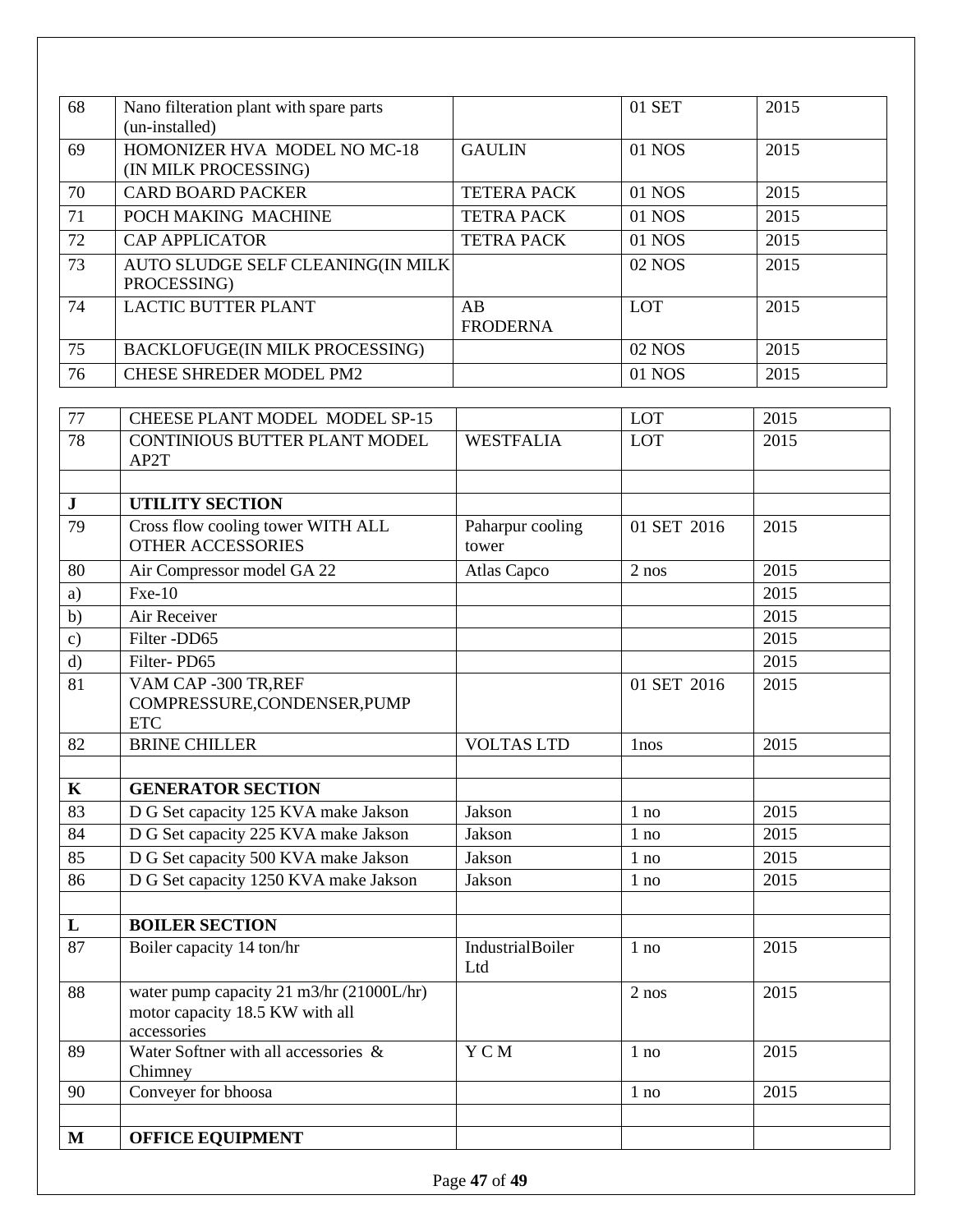| 91          | Chair                                                            |        | $19$ nos        | 2015 |
|-------------|------------------------------------------------------------------|--------|-----------------|------|
| 92          | Table                                                            |        | 1 <sub>no</sub> | 2015 |
| 93          | Working table                                                    |        | 4 nos           | 2015 |
| 94          | <b>White Board</b>                                               |        | 1 no            | 2015 |
| 95          | Split AC Cap-1.5 Ton                                             | Voltas | 7 nos.          | 2015 |
| 96          | Printer                                                          |        | 2 nos           | 2015 |
| 97          | <b>CPU</b>                                                       |        | 1 no            | 2015 |
| 98          | Desktop                                                          |        | 1 no            | 2015 |
| 99          | Sofa 3 seater                                                    |        | 1 no            | 2015 |
| 100         | Shelve(Almirah)                                                  |        | 3 nos           | 2015 |
| 101         | Shelve (Almirah) small                                           |        | 1 no            | 2015 |
|             |                                                                  |        |                 |      |
| $\mathbf N$ | <b>MISCELLANEOUS</b>                                             |        |                 |      |
| 102         | Transformer (cap. 100 kva) near Main<br>Gate                     |        | 1 no            | 2015 |
| 103         | DB Panel Near Main Gate (cap. 630<br>Amp)                        |        | 1 <sub>no</sub> | 2015 |
| 104         | <b>APFC Panel</b>                                                |        | 1 no            | 2015 |
| 105         | MCC panel                                                        |        | 1 no            | 2015 |
| 106         | MS Powder coated panel                                           |        | 2 set           | 2015 |
| 107         | Refrigeration panel                                              |        | 1 no            | 2015 |
| 108         | VFD Panel for dryer section                                      |        | 1 no            | 2015 |
| 109         | Pump with Motor (Uninstalled, Near<br>Nano filteration Plant)    |        | $3$ nos         | 2015 |
| 110         | Pump without Motor (Uninstalled, Near<br>Nano filteration Plant) |        | 3 nos           | 2015 |
| 111         | Weight Bridge (cap-100 MT)                                       |        | 1 no            | 2015 |
| 112         | Weighing Scale                                                   |        | 1 no            | 2015 |
| 113         | Armoured Cable 3.5 Core x 150 sqmmNear<br>DG room (150 m length) |        | 1 no            | 2015 |
| 114         | 33 KV Disc Insulator                                             |        | 1 Lot           | 2015 |
| 115         | 33 KV Pin Insulator                                              |        | 1 Lot           | 2015 |
| 116         | <b>Stay Rod</b>                                                  |        | 1 Lot           | 2015 |
| 117         | GI wire                                                          |        | 1 Lot           | 2015 |
| 118         | <b>Stay Wire</b>                                                 |        | 1 Lot           | 2015 |
| 119         | STP 11m Pole Near main gate                                      |        | 40 nos          | 2015 |
| 120         | MS Container (cap. Wt 4000 Kg)                                   |        | 1 no            | 2015 |
| 121         | HDPE Water Tank Capacity 5000 L                                  |        | 1 no            | 2015 |
| 122         | Hifa Filter                                                      |        | $55$ nos        | 2015 |
| 123         | <b>Crate Conveyor</b>                                            |        | 1 no            | 2015 |
| 124         | Plastic Chowki (Pallet)                                          |        | 1 Lot           | 2015 |
| 125         | <b>RO</b> Plant                                                  |        | 1 no            | 2015 |
| 126         | ETP PLANT CAP 1600 KLD WITH ALL<br>OTHER ACESSORIES              |        | 01 SET          | 2015 |
| 127         | <b>DESIGN</b>                                                    |        | NA              | 2015 |
| 128         | ERECTION AND INSTALLATION<br><b>CHARGES</b>                      |        | LOT             | 2015 |